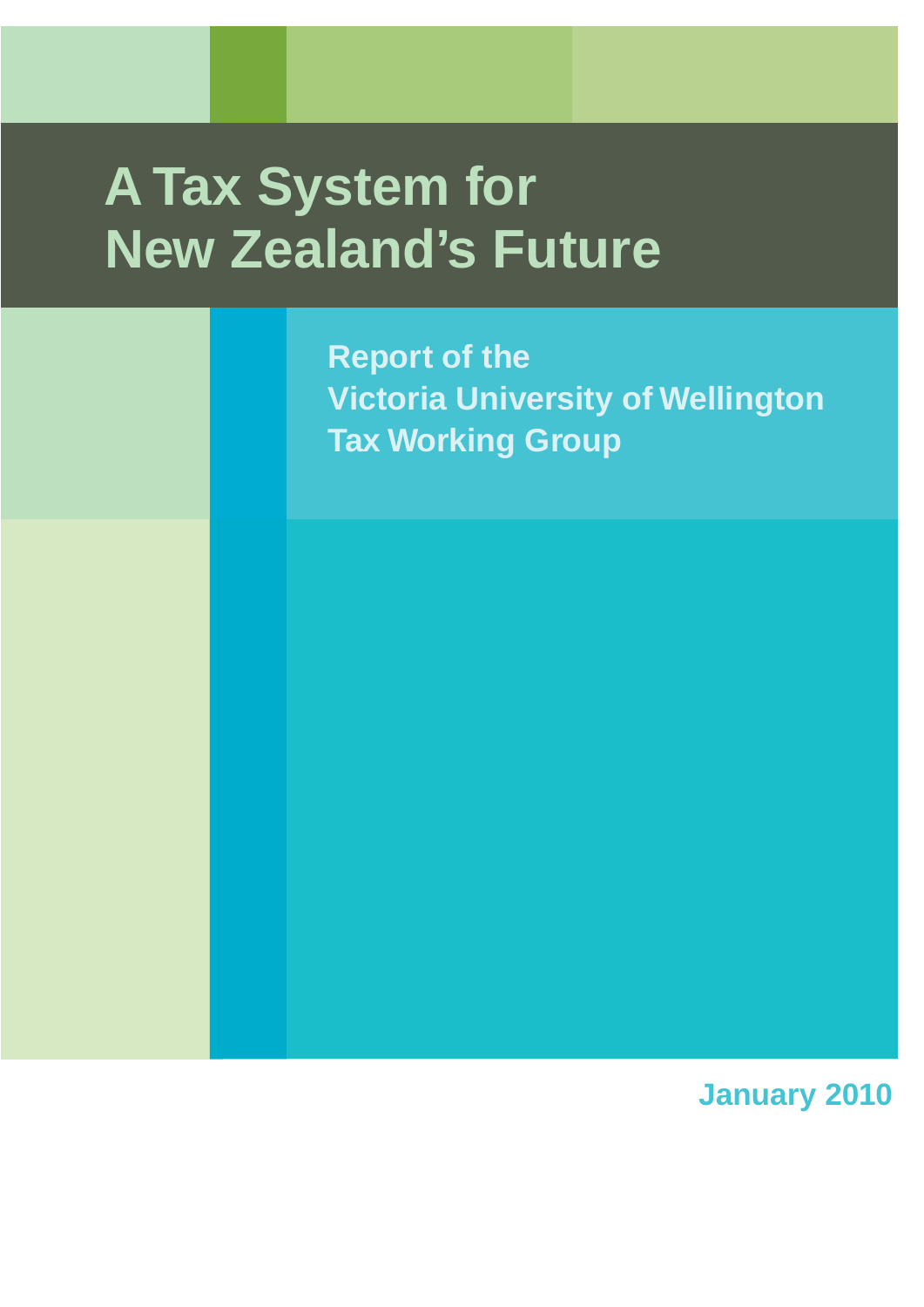# A Tax System for New Zealand's Future

Report of the Victoria University of Wellington Tax Working Group

January 2010







Centre for Accounting, Governance and Taxation Research, Victoria University of Wellington, Wellington, New Zealand

ISBN 978-0-478-35006-7 (Print) 978-0-478-35007-4 (Online)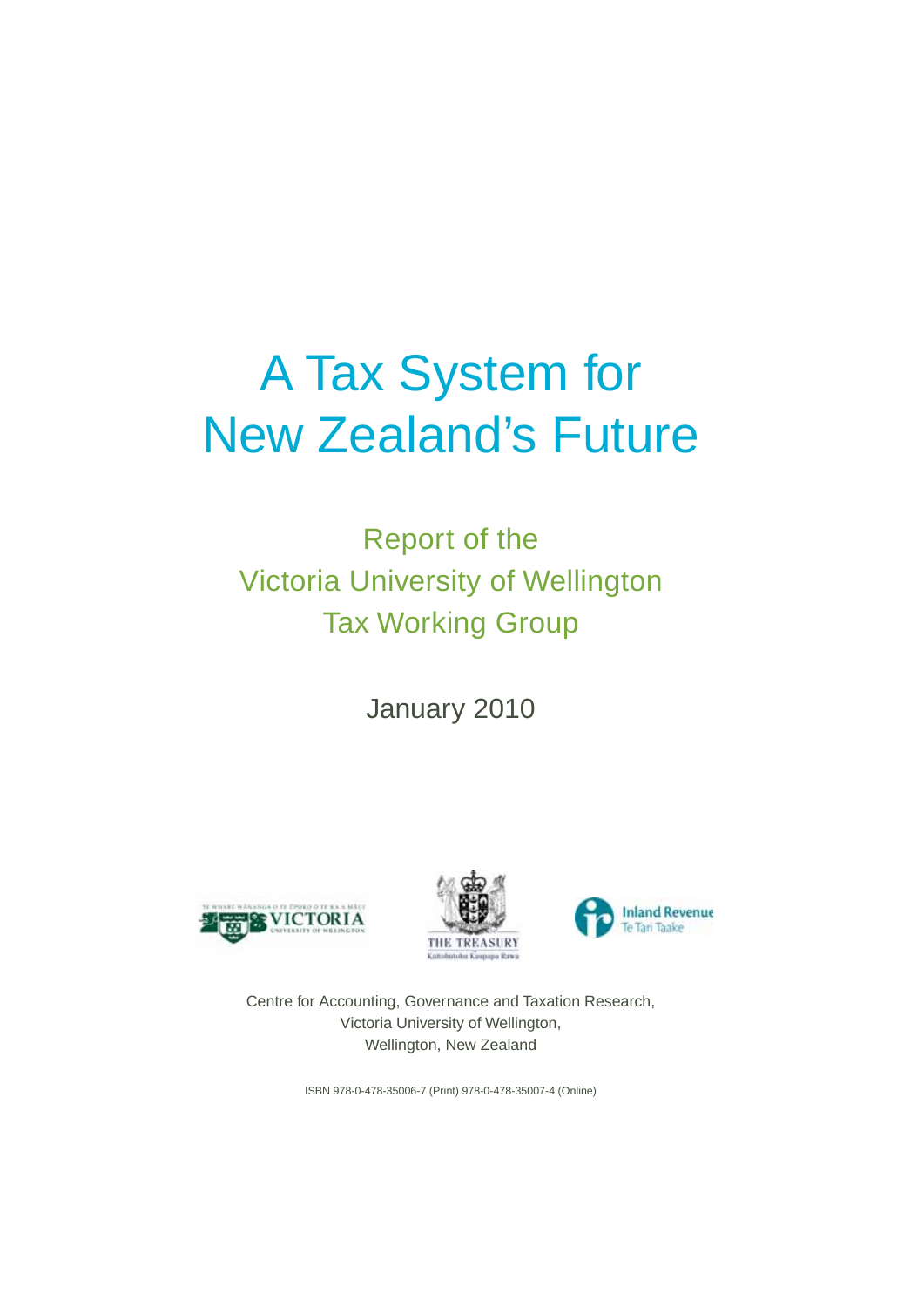## **Contents**

|                                                                            | Foreword                                                                   | 5  |  |
|----------------------------------------------------------------------------|----------------------------------------------------------------------------|----|--|
|                                                                            | <b>Summary</b>                                                             | 9  |  |
| Chapter 1: A World-Class Tax System: the Approach of the Tax Working Group |                                                                            | 13 |  |
| 1.1                                                                        | The need for change                                                        | 13 |  |
| 1.2                                                                        | The role of taxes                                                          | 13 |  |
| 1.3                                                                        | Problems with the current system                                           | 16 |  |
| 1.4                                                                        | A future tax system for New Zealand                                        | 19 |  |
| <b>Chapter 2: Concerns with the Current Tax System</b>                     |                                                                            |    |  |
| 2.1                                                                        | Problems with the structure of the New Zealand tax system                  | 21 |  |
| 2.2                                                                        | A lack of coherence, integrity and fairness                                | 28 |  |
| 2.3                                                                        | The sustainability of the current tax system                               | 33 |  |
| Chapter 3: Options for Change to the New Zealand Tax System                |                                                                            |    |  |
| 3.1                                                                        | Alignment of top personal, corporate, PIE and trust rates, with imputation | 38 |  |
| 3.2                                                                        | Non-alignment of personal, corporate, PIE and trust rates                  | 39 |  |
| 3.3                                                                        | Ways to broaden the tax base and fund tax reform                           | 44 |  |
| 3.4                                                                        | Changes to the system of social welfare transfers                          | 55 |  |
| 3.5                                                                        | Institutional reform                                                       | 57 |  |
| <b>Chapter 4: Conclusions and a Way Forward</b>                            |                                                                            |    |  |
| 4.1                                                                        | The status quo is not a viable option                                      | 59 |  |
| 4.2                                                                        | There are choices around taxation reform                                   | 60 |  |
| 4.3                                                                        | A way forward                                                              | 64 |  |
| <b>Tax Working Group Background Papers</b>                                 |                                                                            |    |  |
|                                                                            | <b>Endnotes</b>                                                            |    |  |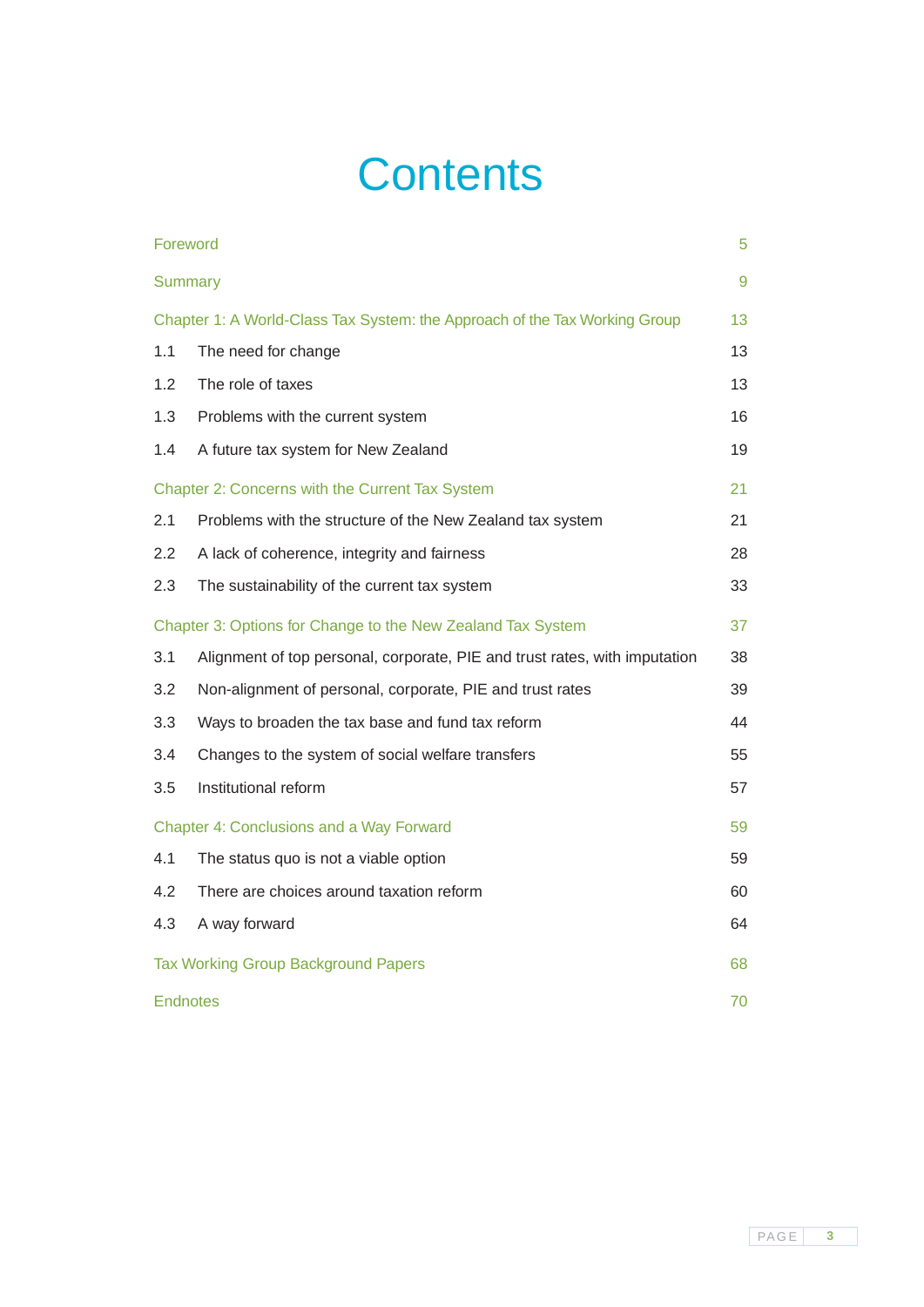### Foreword

The Tax Working Group (TWG) was established by Victoria University of Wellington's Centre for Accounting Governance and Taxation Research, in conjunction with the Treasury and Inland Revenue, in May 2009. Although an independent Group, it was formed with the support of the Minister of Finance, Hon Bill English, and the Minister of Revenue, Hon Peter Dunne. The Group's task was to identify the major issues that Ministers will need to consider in reviewing medium-term tax policy and to better inform public debate on tax.

The TWG was set up following an international conference on tax policy in New Zealand held in February 2009 by Victoria University's Centre for Accounting, Governance and Taxation Research and the Institute for the Study of Competition and Regulation, with support from Inland Revenue and Treasury. This conference examined a range of areas, including personal taxes and transfers and company taxes, and participants identified significant concerns with the efficiency, equity and integrity of the current taxation system, concerns that required urgent attention.

The TWG brought together expert tax practitioners, academics, businesspeople and officials – those whose job it is to examine and set tax policy and those who deal with its impacts – to see if there was a common understanding of the issues and options for reform. We held six meetings between June and December 2009, where the Group discussed various aspects of the tax system – including the Government's medium-term goal of aligning the top personal, corporate and trust rates at 30%.

The Group has not focused on any single aspect of the tax system, or single option for change, but has looked at the system as a whole and a number of options for reform. Summaries of the Group's deliberations and background papers have been posted on the TWG internet site http://www.victoria.ac.nz/sacl/cagtr/twg/.

There is a strong view within the Group that the current tax system is not working effectively and that reform is necessary if New Zealand is to have a fair tax system that minimises the costs of raising taxes, reduces barriers to productivity and growth and positions it well for future challenges. This task of tax reform is more challenging because the fiscal environment and public debt forecasts mean that any tax changes cannot, in the medium-term, reduce revenue unless there is a commensurate fall in government expenditure.

Over the period that the TWG has been in existence, there have also been increasing expectations around the Group's deliberations and options for reform. In part this was because of the way the Group worked, with material being released after each session and the discussion that this created. It was also in part because of the review of taxation in Australia and its relevance to New Zealand and the TWG's work.

The TWG held a one-day conference to discuss tax reform on December 1. The presentations are available at http://www.victoria.ac.nz/sacl/cagtr/twg/programme-slides.aspx. It also decided to produce this report, "*A tax system for New Zealand's future*". I am pleased that the Group chose to do this: it is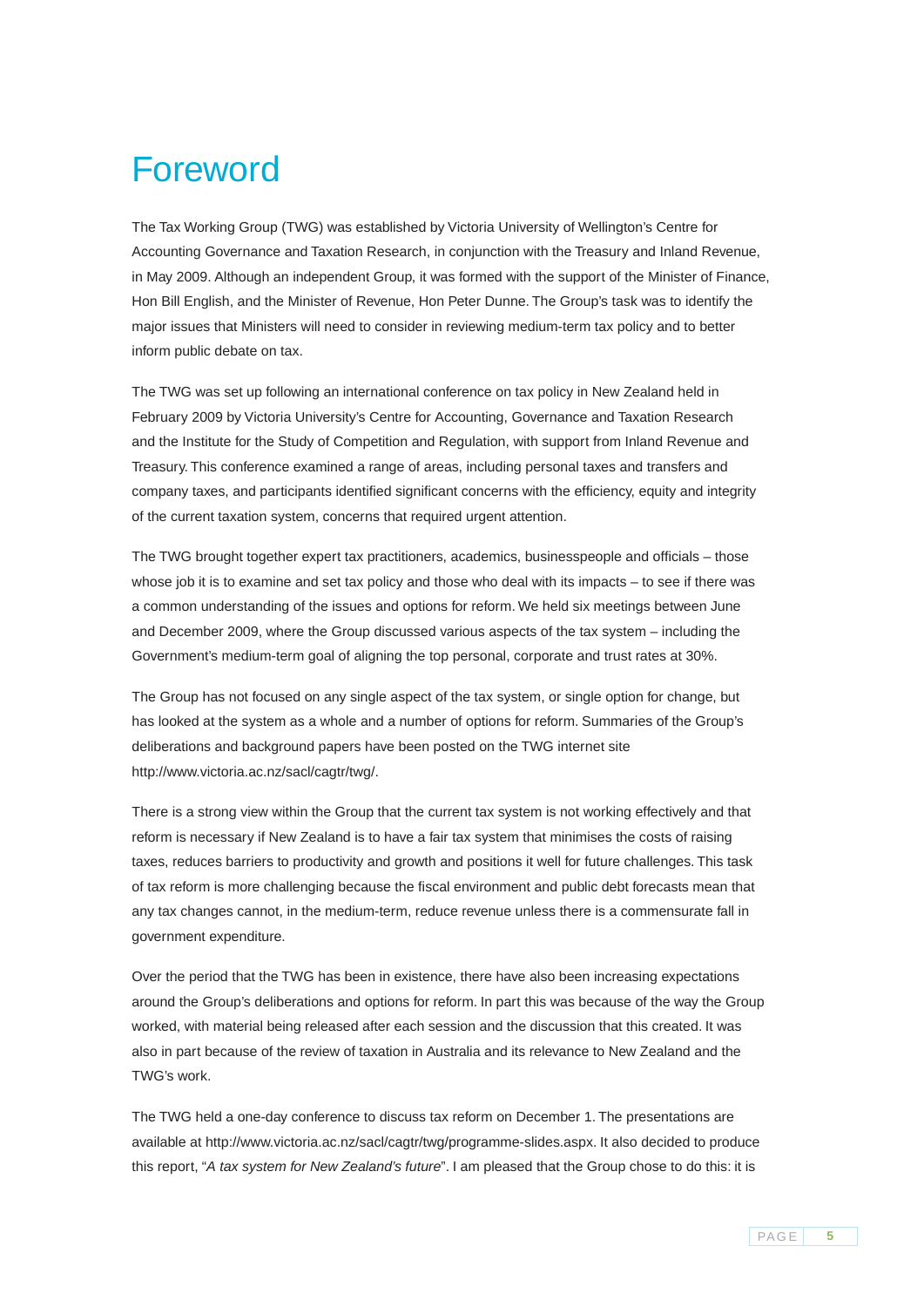appropriate given the importance of this issue, and the effort, time and quality of work from all of the Group's members, those who attended its meetings and the experts and officials who provided the background papers that were the basis for discussion. This report tries to capture the key insights from the Group's deliberations. Our thinking has evolved during the process and I am sure it will continue to evolve. As Chair, I would like to thank all of those involved in the work of the Group during the past six months. I would also like to thank the Centre for Accounting, Governance and Taxation Research for facilitating the work of the Group.

It has also been heartening to see the public interest in tax policy. The discussions of the TWG were always about the real-world effects of the tax system – its impact on people and firms, and the role of tax in improving peoples' lives and the country's economic performance. I hope that outlook is maintained by those reading this report and in decisions concerning any policy response.

 $L_{\varphi}$ 

**Professor Bob Buckle**, Chair, Tax Working Group.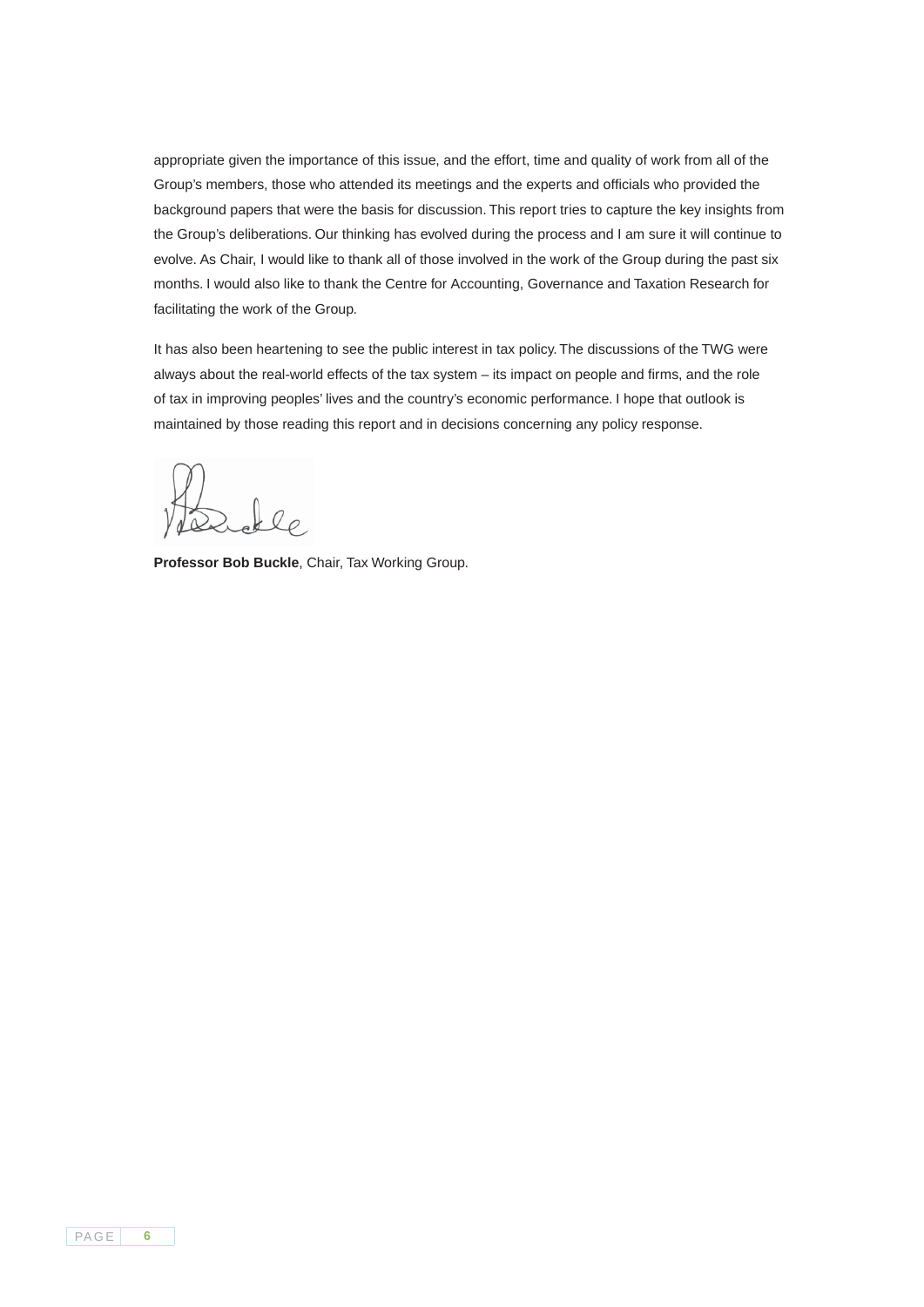| <b>Members of the Tax Working Group</b>                        |  |  |
|----------------------------------------------------------------|--|--|
| Bob Buckle, Victoria University of Wellington (Group Chair)    |  |  |
| <b>Rob Cameron, Cameron Partners</b>                           |  |  |
| Paul Dunne, KPMG                                               |  |  |
| <b>Arthur Grimes, Motu Economic and Public Policy Research</b> |  |  |
| <b>Rob McLeod, Ernst &amp; Young</b>                           |  |  |
| Gareth Morgan, Gareth Morgan Investments Limited               |  |  |
| <b>Mike Shaw, Deloitte</b>                                     |  |  |
| Geof Nightingale, PricewaterhouseCoopers                       |  |  |
| <b>Casey Plunket, Chapman Tripp</b>                            |  |  |
| <b>John Prebble, Victoria University of Wellington</b>         |  |  |
| <b>John Shewan, PricewaterhouseCoopers</b>                     |  |  |
| <b>Mark Weldon, NZX Limited</b>                                |  |  |
| <b>David White, Victoria University of Wellington</b>          |  |  |

Accompanying Officials: **Matt Benge**, Inland Revenue Department **David Carrigan**, Inland Revenue Department **Robin Oliver**, Inland Revenue Department **Carolyn Palmer**, Inland Revenue Department **Norman Gemmell**, The Treasury **Michelle Harding**, The Treasury **Steve Mack**, The Treasury **Bill Moran**, The Treasury

Other attendees included:

**Alan Bollard** (session one), Reserve Bank of New Zealand **Len Burman** (session three), Syracuse University, New York **Andrew Coleman** (session three), Motu Economic and Public Policy Research **Peter Conway** (3 sessions), New Zealand Council of Trade Unions **Lew Evans** (4 sessions), Victoria University of Wellington **Phil O'Reilly** (session three), Business New Zealand **Bill Rosenberg** (session five), New Zealand Council of Trade Unions **Bob Russell** (session one), Inland Revenue Department **Susan St John** (4 sessions), University of Auckland **John Whitehead** (session one), The Treasury

Centre for Accounting, Governance and Taxation Research (CAGTR): **Tony van Zijl**, Director, and Chair TWG Management Group **Vanessa Borg**, Manager **Richard Ninness**, Communications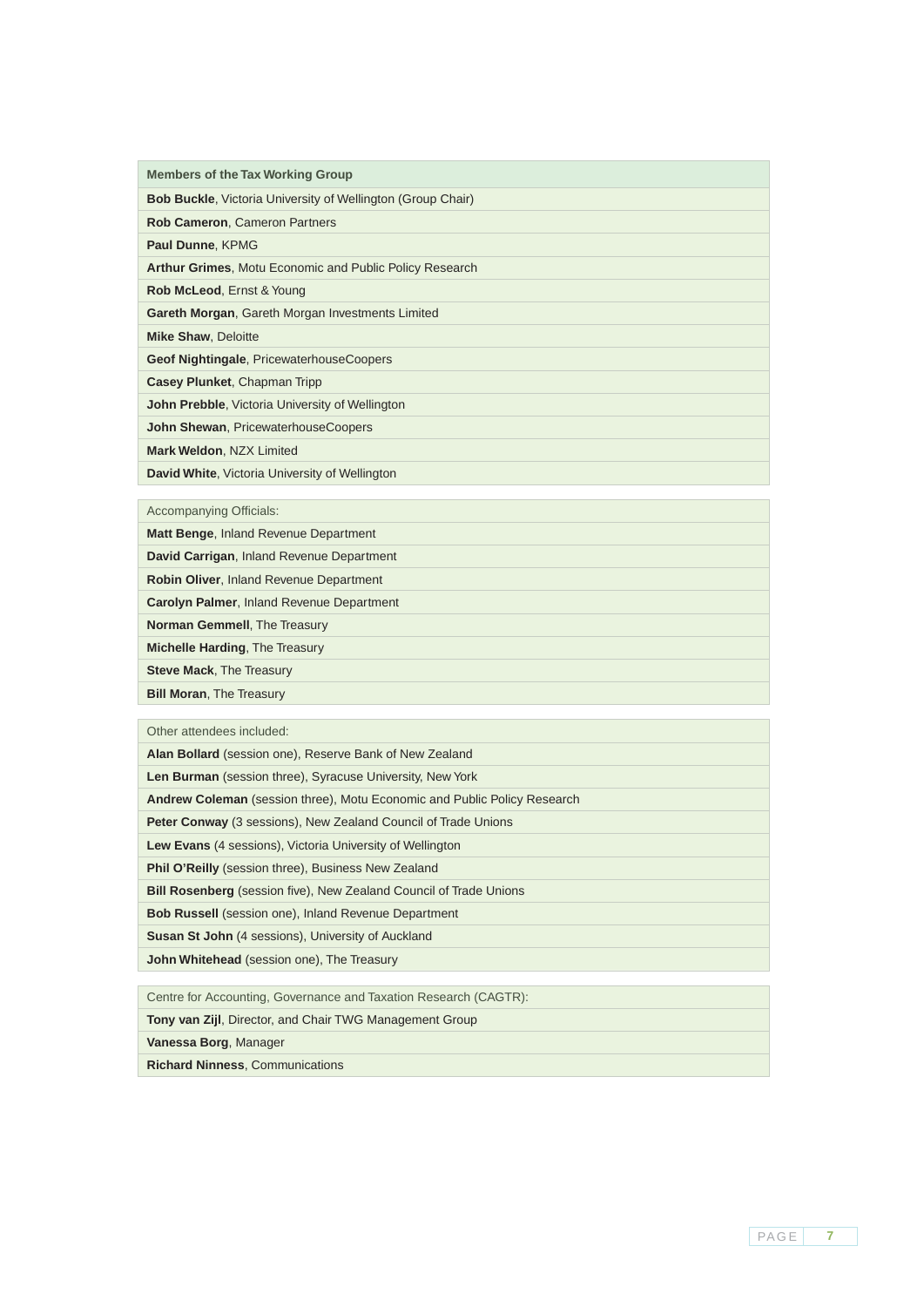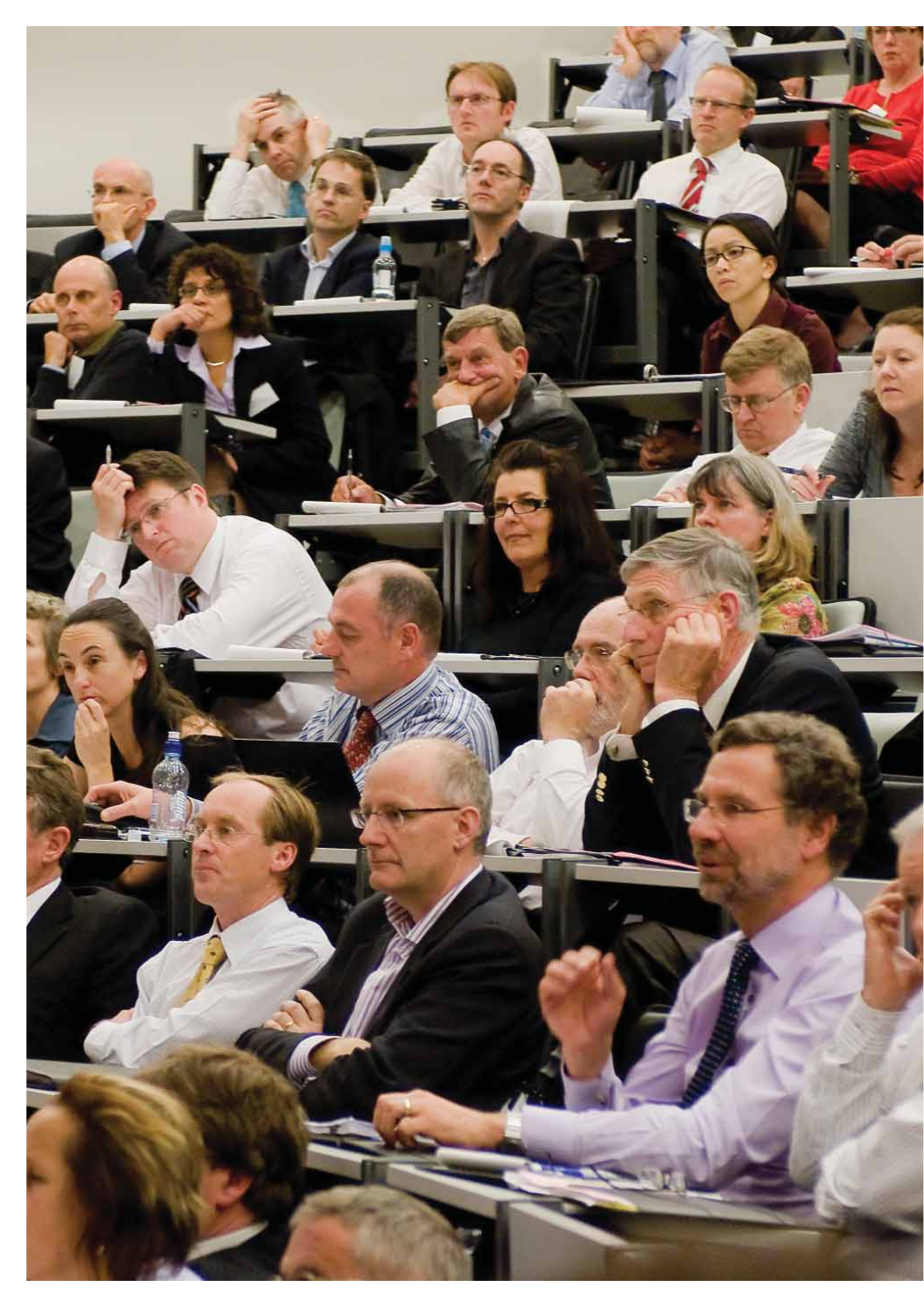## **Summary**

#### Scope of the Tax Working Group

The aims of the Tax Working Group (TWG) were to (i) identify concerns with the current taxation system, (ii) describe what a good tax system should be like, (iii) consider options for reform, and (iv) evaluate the pros and cons of these options. Due to New Zealand's current fiscal circumstances, we accepted the constraint to consider tax reform on a fiscally neutral basis, and primarily focused on revenue raising taxes. New Zealand's tax system is not working effectively and reform is necessary if the country is to have a fair tax system that minimises the costs of raising taxes, reduces barriers to productivity and growth and positions it well for future challenges. The current system is incoherent, unfair, lacks integrity, unduly discourages work participation and biases investment decisions.

There are three critical concerns with the present system:

- The structure of the tax system is inappropriate: New Zealand relies heavily on the taxes most harmful to growth – particularly corporate and personal taxes on capital income. There is a major hole in the tax base concerning the taxation of capital, which is manifest in high investment and low returns in the property market. Many people face a disincentive to work because the abatement of Working for Families tax credits creates very high effective marginal tax rates.
- The tax system lacks coherence, integrity and fairness: Differences in tax rates and the treatment of entities provide opportunities to divert income and reduce tax liability. This disparity means investment decisions can be about minimising tax rather than the best business investment. For individuals, the tax burden is disproportionately borne by PAYE taxpayers since many with wealth can restructure their affairs through trusts and companies to shelter income from taxes or to enable people to receive social support.
- $\blacksquare$  There are significant risks to the sustainability of the tax revenue base: Compliance is likely to be affected by perceptions that the system is unfair. International competition for capital and labour, especially from Australia, will impact on the sustainability of corporate and personal tax rates. Demographic change, together with the rising cost of financing higher public debt, will place higher demands on the tax revenue base while simultaneously placing greater tax pressure on a smaller proportion of the population.

#### Principles for Reform

Tax policy changes should be made with reference to a long-term strategy and framework that recognises the coherence of the overall tax system is vital.

The TWG considered options for reform in terms of six principles of a good tax system: the overall coherence of the system; efficiency and growth; equity and fairness; revenue integrity; fiscal cost; and compliance and administration costs.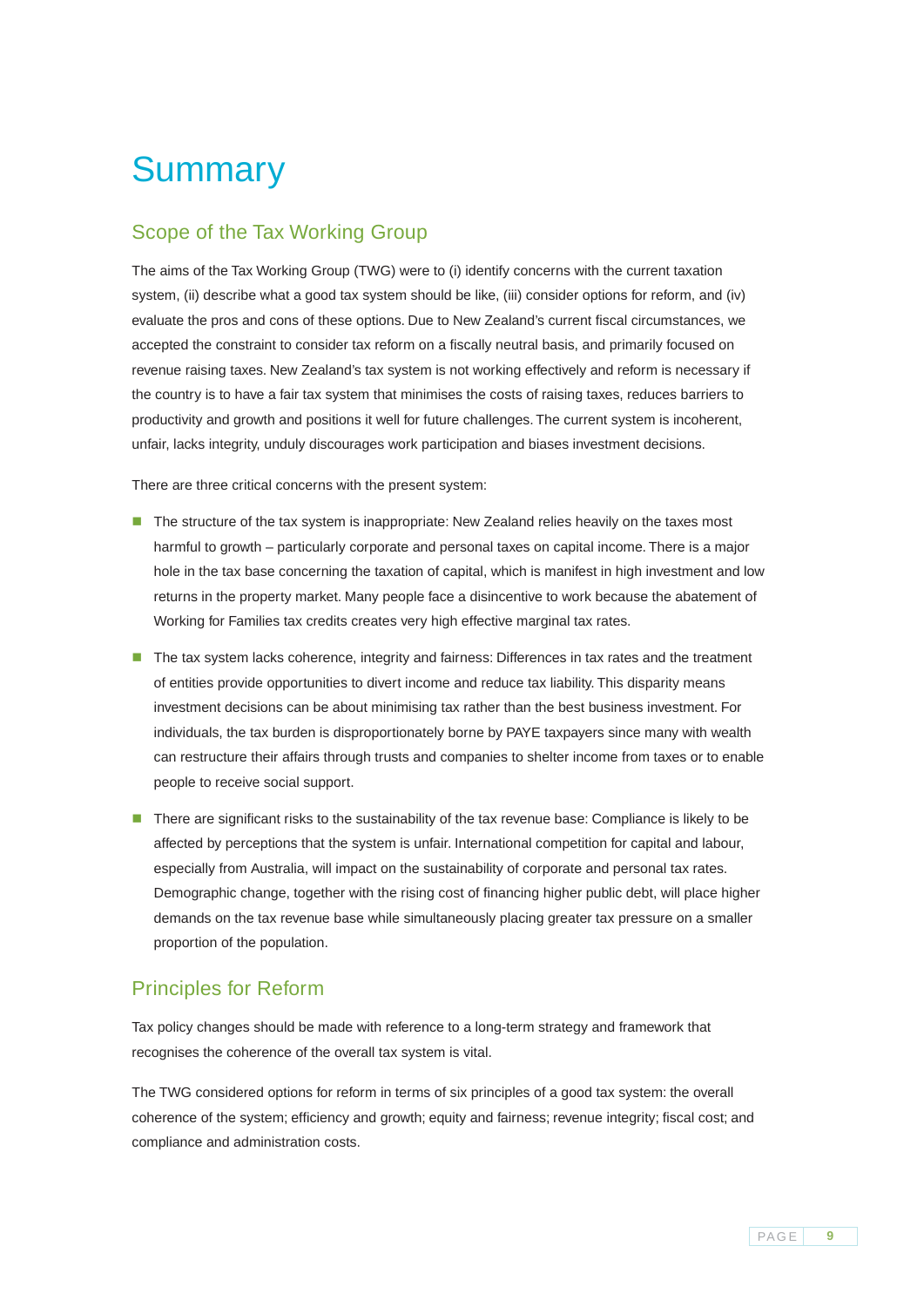A good tax system should also reduce uncertainty over future tax rates and the future application of tax bases. To achieve this it must be, and be seen to be, both economically and politically sustainable. To be economically sustainable, New Zealand's tax base will need to be less reliant on internationally mobile factors such as the incomes of capital and skilled labour. Political sustainability requires the tax system be robust against interest group pressure and political temptation to change the critical elements of a coherent system.

The TWG considers that the broad-base low-rate option is generally a sound principle to adopt in choosing the approach to tax design and should continue to be an underlying framework for the New Zealand tax system. Nevertheless, the approach of taxing those tax bases that are least likely to be subject to significant behavioural change from the imposition of a tax ('inelastic' bases) is also a sound principle to adopt when choosing between alternative tax bases to facilitate broadening the tax base and lowering rates. This approach can be consistent with the principle of broad-base low-rate if the tax base is sufficiently broad.

#### Recommendations

The TWG believes the problems with the current tax system are such that it requires significant change. The structure of the tax system needs to be significantly improved by making changes that involve a combination of changes to the tax bases and tax mix, to tax rates, and by improving some of the supporting tax rules. The main recommendations of the Group are:

- 1 The company, top personal and trust tax rates should be aligned to improve the system's integrity. If at any time this is no longer feasible due, for example, to global pressure causing the company rate to reduce, at the very least the trustee rate, top personal tax rate and top rate for portfolio investment entities (PIEs) and other widely-held savings vehicles need to be aligned, accompanied by the introduction of suitable fiscal integrity measures.
- 2 New Zealand's company tax rate needs to be competitive with other countries' company tax rates, particularly that in Australia. Balancing this factor against the integrity benefits of a fully aligned system will guide choices between an aligned and non-aligned system.
- 3 The imputation system should be retained. However, this may need to be reviewed if Australia decides to move away from its imputation system.
- 4 The top personal tax rates of 38% and 33% should be reduced as part of an alignment strategy and to better position the tax system for growth. Where possible, the Group would like to see a reduction in personal tax rates across-the-board to ensure lower rates of tax on labour more generally. This could be achieved as part of a package to compensate for any increase in GST.
- 5 Base-broadening is required to address some of the existing biases in the tax system and to improve its efficiency and sustainability. Base-broadening is also required if there are to be reductions in corporate and personal tax rates while maintaining tax revenue levels.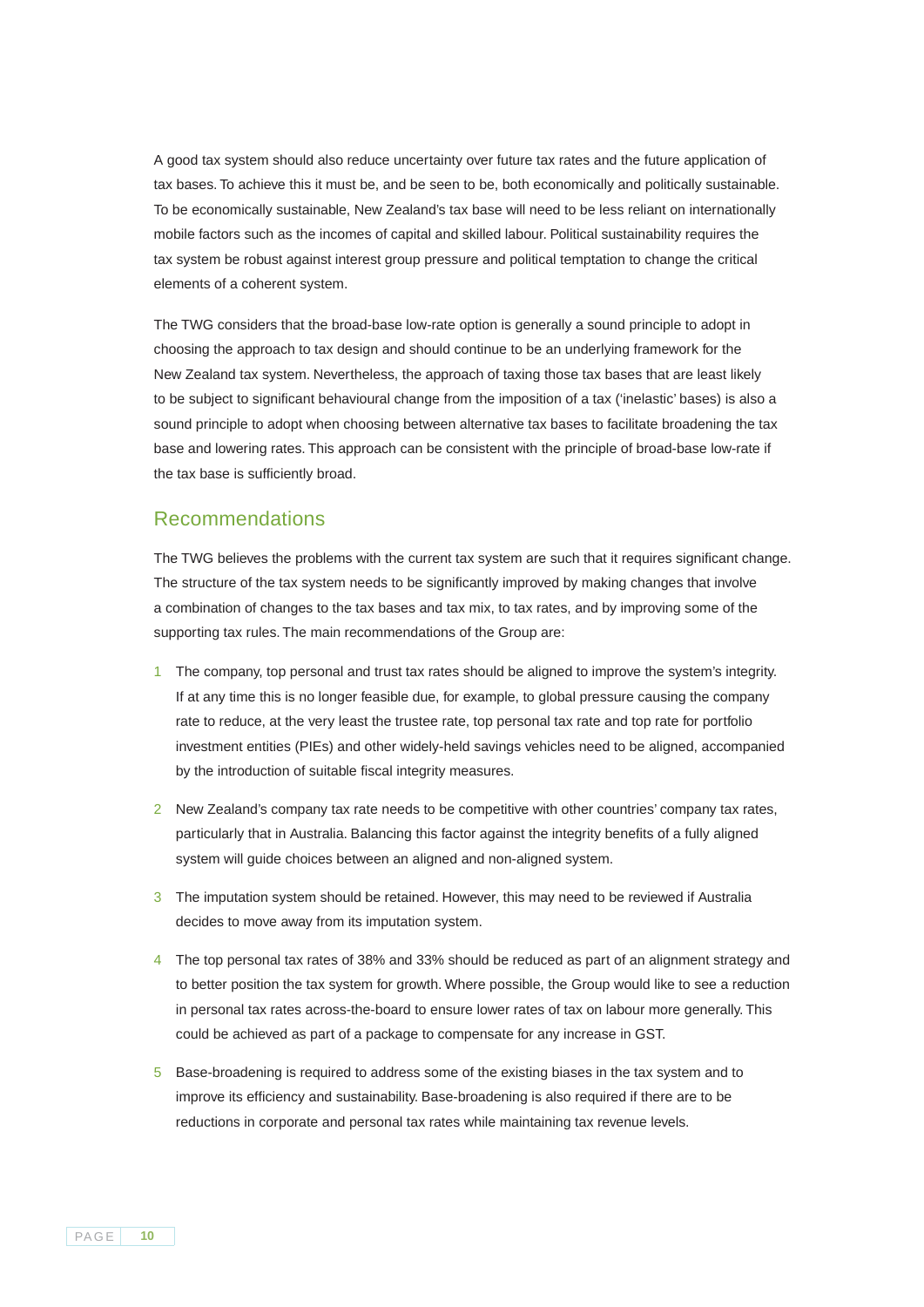- 6 The most comprehensive option for base-broadening with respect to the taxation of capital is to introduce a comprehensive capital gains tax (CGT). While some view this as a viable option for base-broadening, most members of the TWG have significant concerns over the practical challenges arising from a comprehensive CGT and the potential distortions and other efficiency implications that may arise from a partial CGT.
- 7 The other approach to base broadening is to identify gaps in the current system where income, in the broadest sense, is being derived and systematically under-taxed (such as returns from residential rental properties) and apply a more targeted approach. The majority of the TWG support detailed consideration of taxing returns from capital invested in residential rental properties on the basis of a deemed notional return calculated using a risk-free rate.
- 8 Most members of the TWG support the introduction of a low-rate land tax as a means of funding other tax rate reductions.
- 9 The following targeted options for base-broadening should be considered for introduction relatively quickly:
	- Removing the 20% depreciation loading on new plant and equipment.
	- Removing tax depreciation on buildings (or certain categories of buildings) if empirical evidence shows that they do not depreciate in value.
	- **Changing the thin capitalisation rules by lowering the safe harbour threshold to 60% or by** reviewing the base for calculating this measure.
- 10 GST should continue to apply broadly. There should be no exemptions.
- 11 Most members of the Group consider that increasing the GST rate to 15% would have merit on efficiency grounds because it would result in reducing the taxation bias against saving and investment. However, any increase in the GST rate would need to be accompanied by compensation to those on lower incomes. This would significantly reduce the net revenue raised from a higher GST.
- 12 There should be a comprehensive review of welfare policy and how it interacts with the tax system, with an objective being to reduce high effective marginal tax rates.
- 13 Government should introduce institutional arrangements to ensure there is a stronger focus on achieving and sustaining efficiency, fairness, coherence and integrity of the tax system when tax changes are proposed.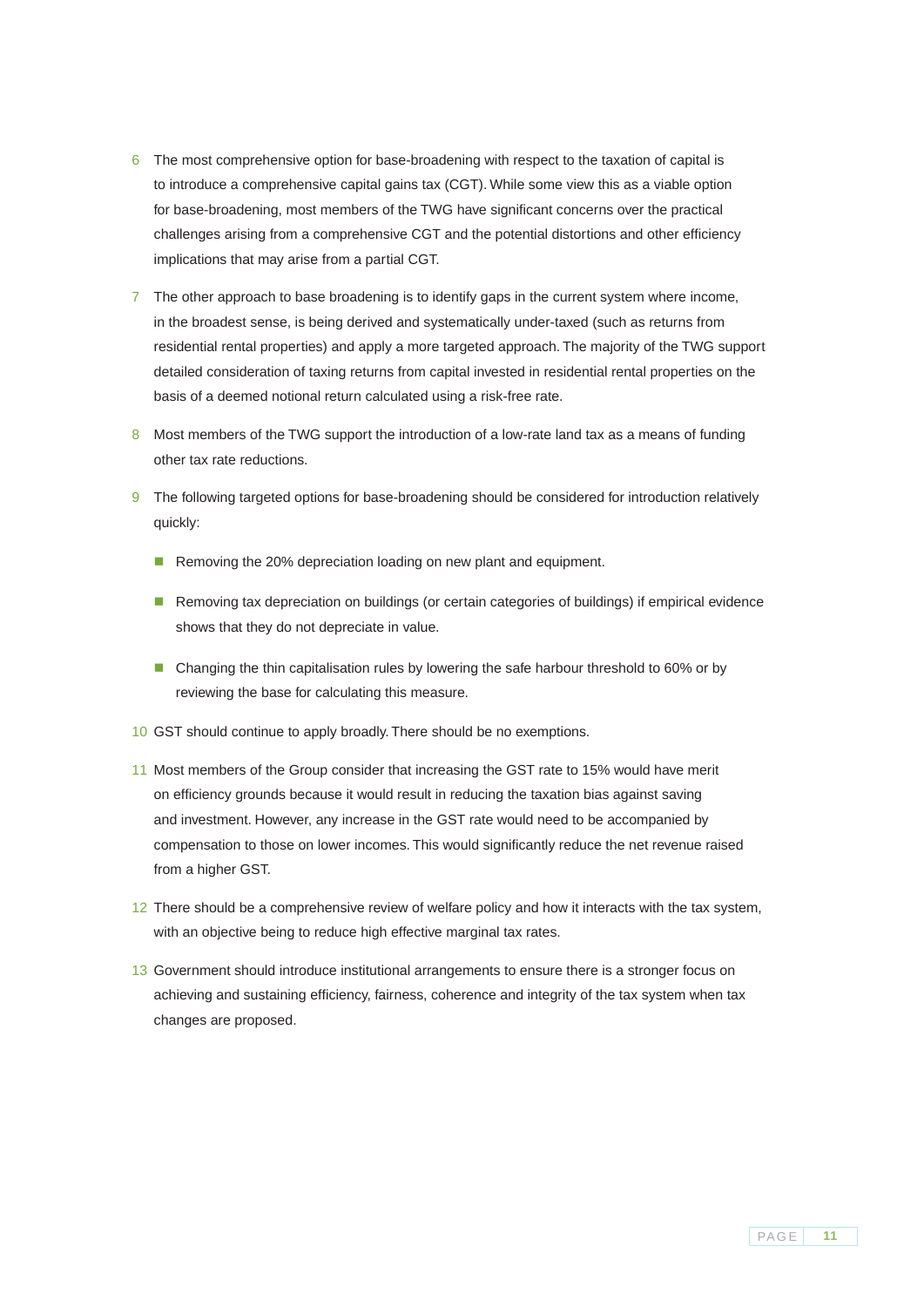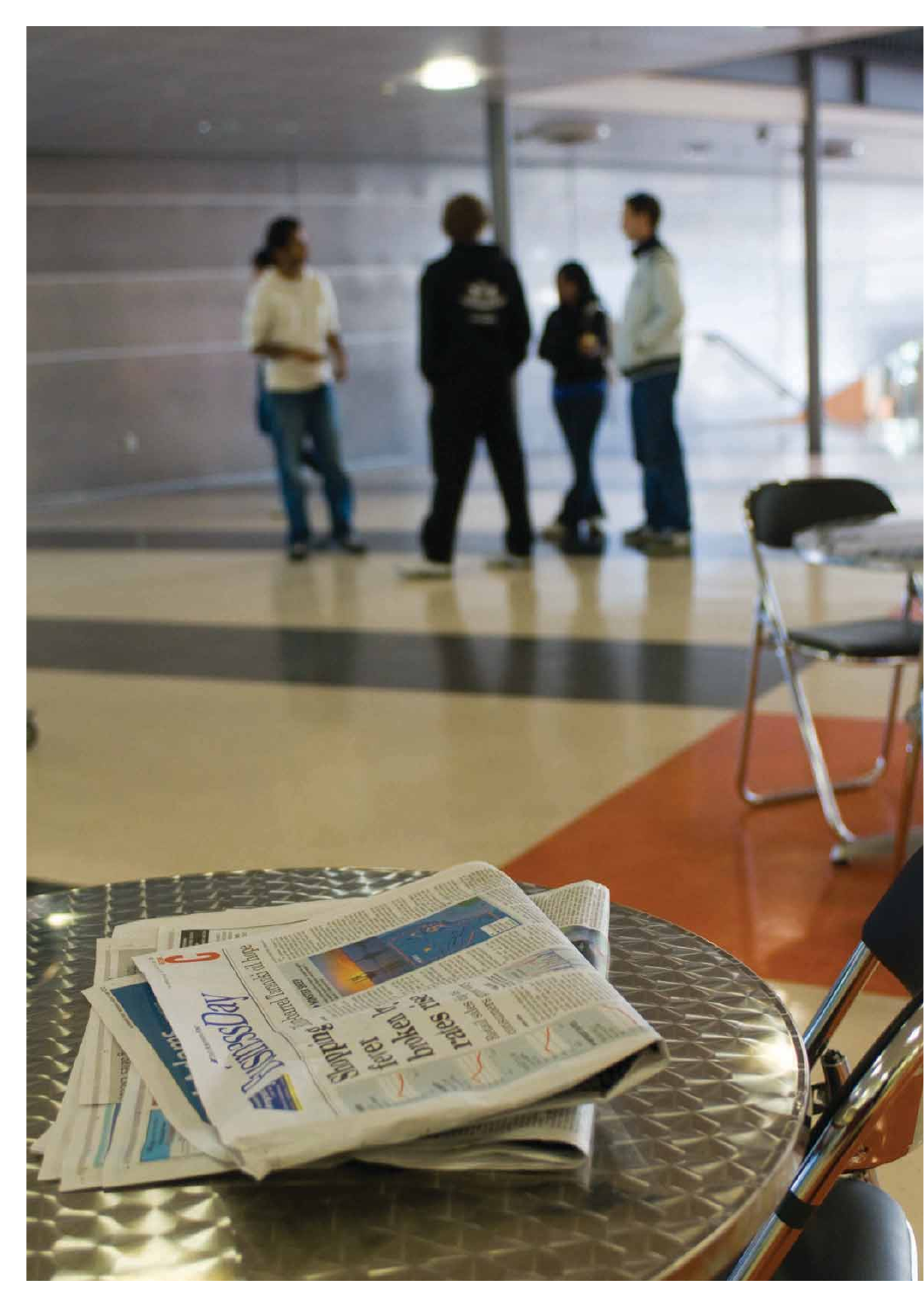## Chapter 1: A World-Class Tax System: the Approach of the Tax Working Group

#### 1.1 The need for change

For New Zealand to have a world-class tax system and to ensure that the system is sustainable in the future, significant change is required. Retaining the current tax system is not an option. The current system allows the set of statutory marginal tax rates that individuals face to be avoided easily in ways that are inefficient, unfair and add to business uncertainty. Over time, this is likely to erode the levels of voluntary compliance required to make a tax system work effectively. The Tax Working Group's (TWG) view is that improvements are required to make the system fairer, to reduce distortions and to be less damaging for economic growth, and to improve the coherence, integrity and revenue sustainability of the tax system. These objectives are unlikely to be achieved simply by small changes to the rates or thresholds of the current system.

This report sets out why the TWG has come to this view, and sets out options for change. This chapter provides an overview of the role of taxes, the principles of a good taxation system, issues with the current system, and the way in which the Group looked at options for change.

Chapter 2 examines the current tax system and explains in more detail our concerns with the current system; Chapter 3 looks at various tax types, their possible role in reform and options for a better tax system. Chapter 4 provides conclusions from the Group's work.

#### 1.2 The role of taxes

Tax is necessary to fund government services and spending. But taxes also impose a cost. The obvious, or direct, burden of tax is simply the amount of tax paid. Taxes also, however, have a cost over and above the cost of the tax revenue raised. This is sometimes referred to as a deadweight cost or excess burden. This deadweight cost arises because of the way that taxes affect how people act (a tax bias cost) and because of the costs to taxpayers in complying with the tax and to the government in administering the tax.<sup>1</sup>

Income taxes, for example, lower the reward from working. They provide a disincentive to work and incentives for people to avoid the tax: such as by working fewer hours, being paid 'under-the-table', or earning income from other sources. Any tax is inefficient to the extent that it biases people into acting in ways which would not be preferred in the absence of tax. Tax biases can also reduce the level of GDP.

In broad terms there are two types of taxes:

- *revenue taxes*, those that are about raising revenue (for example income taxes and GST) to fund government spending on things like health and welfare; and
- **c** corrective taxes, those that are specifically designed to promote or discourage behaviours or to address the perceived costs of some activities.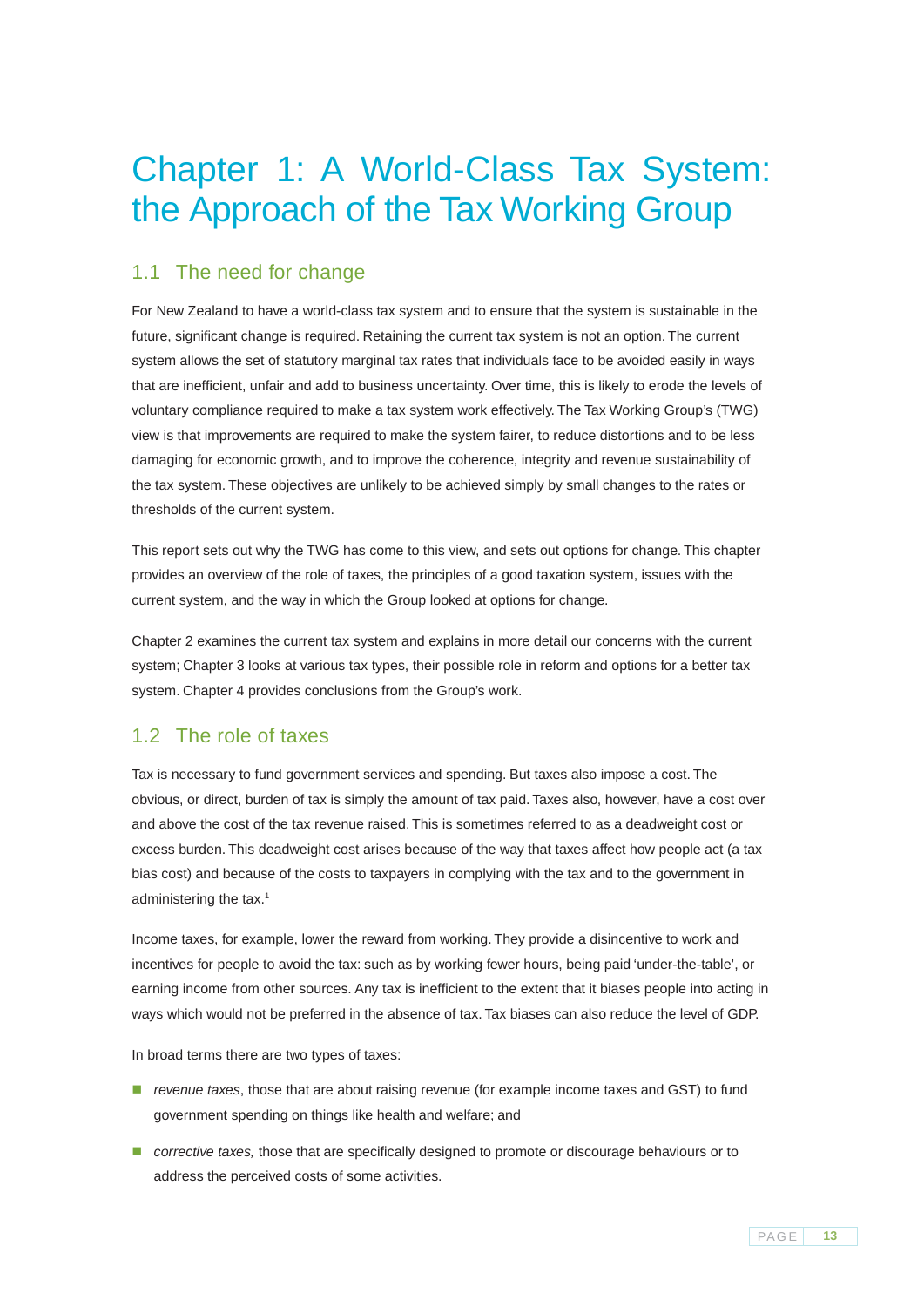The TWG has focused on revenue-raising taxes, which make up by far the greatest proportion of New Zealand's taxes, and how to raise revenue to fund government spending as fairly and efficiently as possible. There may be circumstances where corrective taxes are warranted to address externalities, such as pollution. The Group did consider some of the main areas where corrective taxes are used in some countries, such as environmental and excise taxes. However, these issues fall outside the scope of this review.

#### Box 1: New Zealand's tax system

Total tax revenue is the product of what is taxed (the tax base) and the rate at which taxes are levied on that base. New Zealand's main taxes are:2

|                                                                                                                                  | Tax revenue<br>in 2009 | % of total<br>tax revenue |
|----------------------------------------------------------------------------------------------------------------------------------|------------------------|---------------------------|
| Personal income tax, levied using a progressive rate structure from<br>12.5% up to 38%                                           | \$28.5 billion         | 53%                       |
| Company tax, levied at a flat rate of 30%                                                                                        | \$9.3 billion          | 17%                       |
| GST, levied at 12.5% on virtually all domestic consumption.                                                                      | \$11.6 billion         | 21%                       |
| A range of excises on petroleum, tobacco and alcoholic products,<br>some tariffs on imports, road-user charges and stamp duties. | \$4.8 billion          | 9%                        |

The ideal tax system would be efficient (meaning that it would not distort people's behaviours) and provide the necessary revenue to finance the Government's spending at the least cost. It would also raise revenue in a way that people agree is fair. In practice, there can often be tradeoffs between fairness and efficiency. The tax base also needs to be sustainable over time. This is particularly important in a more globalised world (where taxing labour and capital income may be more difficult) and with population ageing (which may increase the need for robust tax bases). Another essential element of design, and sustainability, is choosing a tax system that is less vulnerable to interest group pressure and political temptation to change, and does not encourage avoidance.

To minimise inefficiency effects, economic theory argues that if the information is available, tax should be levied on those tax bases where there is least likely to be any behavioural change from the imposition of a tax – what are termed 'inelastic' (or unresponsive) bases.<sup>3</sup> In the absence of perfect information, however, it is difficult to reliably identify and target the most inelastic bases of tax, and there can also be associated equity issues (for example, whether it is fair to tax some areas and where that tax burden falls).<sup>4</sup> For these reasons, the approach in New Zealand over the last twenty years has tended towards a broad-base low-rate approach.

A broad-base low-rate (BBLR) system of taxation involves lowering tax rates and widening tax bases to try to avoid creating tax preferred investments or income sources. The aim is to reduce the cost of tax on any particular source and to minimise the behavioural changes caused by tax, and thus to reduce the economic harm of raising revenue. In general, as tax rates increase, the costs associated with imposing the tax worsen more than proportionately. If tax rates double, it is estimated that the costs associated with imposing a particular tax will approximately quadruple.<sup>5</sup> This obviously means that high rates of tax create concerns. It also means that there are greater than proportional economic gains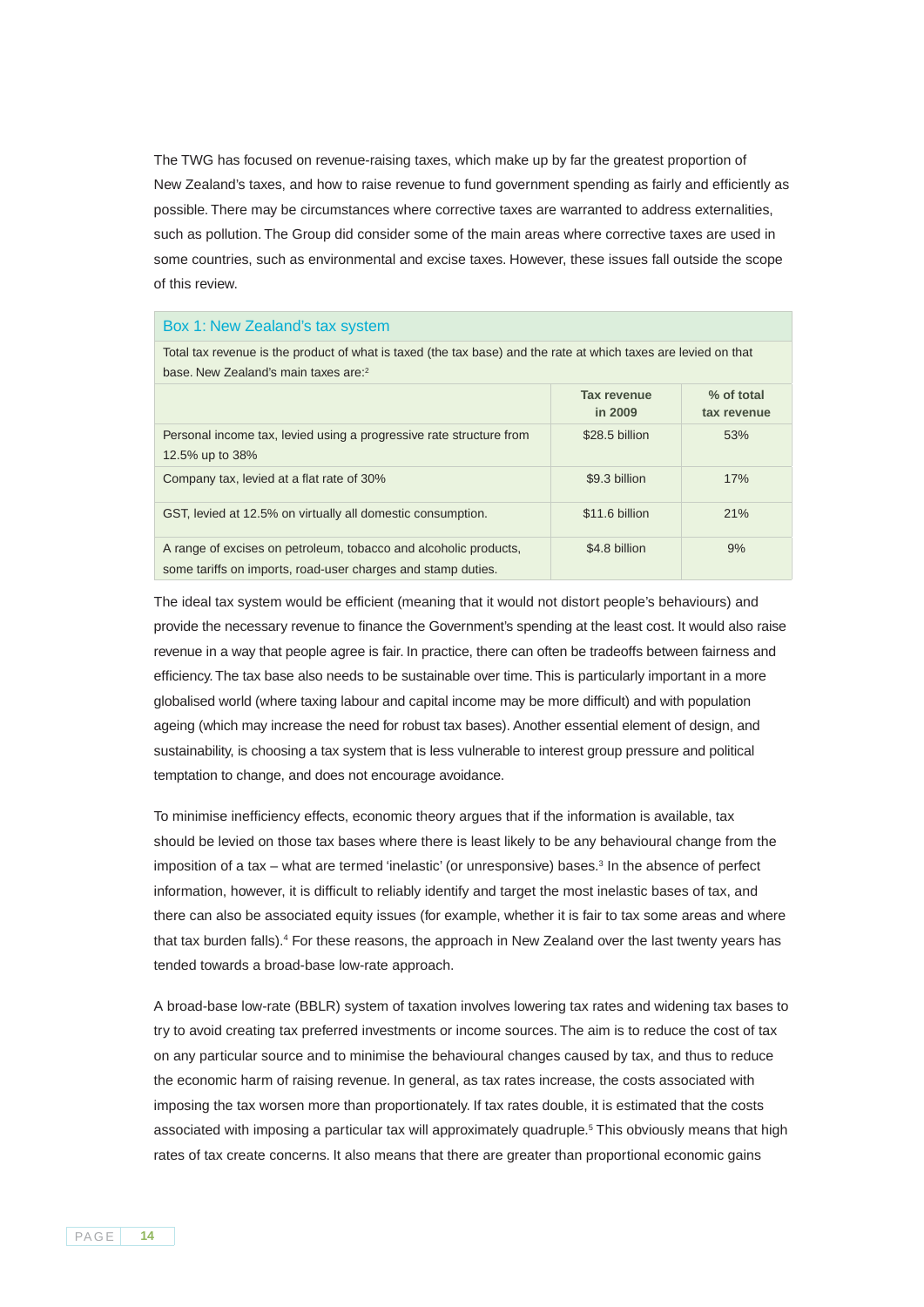from reducing high tax rates. The broad-base low-rate approach to taxation has other benefits such as administrative simplicity, and reduced opportunity for tax avoidance and arbitrage.

The shift to the broad-base low-rate approach can be seen in the removal of exemptions and lowering of rates in the personal income tax base in the late 1980s; and in the introduction of a low rate and comprehensive GST together with the removal of specialised and high-rate sales taxes.<sup>6</sup> From a costof-tax perspective, New Zealand's broad-based GST, which has very few exemptions and a relatively low rate, is highly efficient. International studies have concluded that increasing rates of GST or property taxes are likely to be more efficient than increasing company tax rates or personal taxes.<sup>7</sup> But in New Zealand, there is an additional reason that increasing GST is likely to have lower economic costs than a rise in income tax. This is because of our relatively broad and efficient GST base.

#### Box 2: Principles of a good taxation system

All of the options for reform were assessed as far as possible against six principles the TWG considered important for a sound tax system:

- 1 **Efficiency and growth:** Taxes should be efficient and minimise as far as possible impediments to economic growth. That is, the tax system should avoid unnecessarily distorting the use of resources (e.g. causing biases toward one form of investment versus another) and imposing heavy costs on individuals and firms. An important question is how various taxes affect key economic and social variables such as employment, investment, savings, productivity growth and international competitiveness.
- 2 **Equity and fairness:** The tax system should be fair. The burden of taxes differs across individuals and businesses depending on which bases and rates are adopted. Assessment of both vertical equity (the relative position of those on different income levels or in different circumstances) and horizontal equity (the consistent treatment of those at similar income levels, or similar circumstances) is important. The timeframe is also important, including how equity compares over peoples' life-times.
- 3 **Revenue integrity:** The tax system should be sustainable over time, minimise opportunities for tax avoidance and arbitrage, and provide a sustainable revenue base for government.
- 4 **Fiscal cost:** Tax reforms need to be affordable given fiscal constraints.
- 5 **Compliance and administration cost:** The tax system should be as simple and low cost as possible for taxpayers to comply with and for the Inland Revenue Department to administer.
- 6 **Coherence:** Individual reform options should make sense in the context of the entire tax system. While a particular measure may seem sensible when viewed in isolation, implementing the proposal may not be desirable given the tax system as a whole.

These principles are used in Chapter 3, which sets out the key features of various individual taxes and their possible role in reform.

There are areas in which New Zealand's tax base is not as broad as in other countries. An example is the absence of a comprehensive capital gains tax (CGT) across all types of income. This means that New Zealand has a lower tax on capital gains, including gains on property, than most other OECD countries. By not comprehensively taxing capital gains, New Zealand is unusual amongst OECD countries.<sup>8</sup> One of the questions the TWG has addressed is whether or not the absence of a comprehensive CGT is a disadvantage. The Group also examined whether or not other forms of base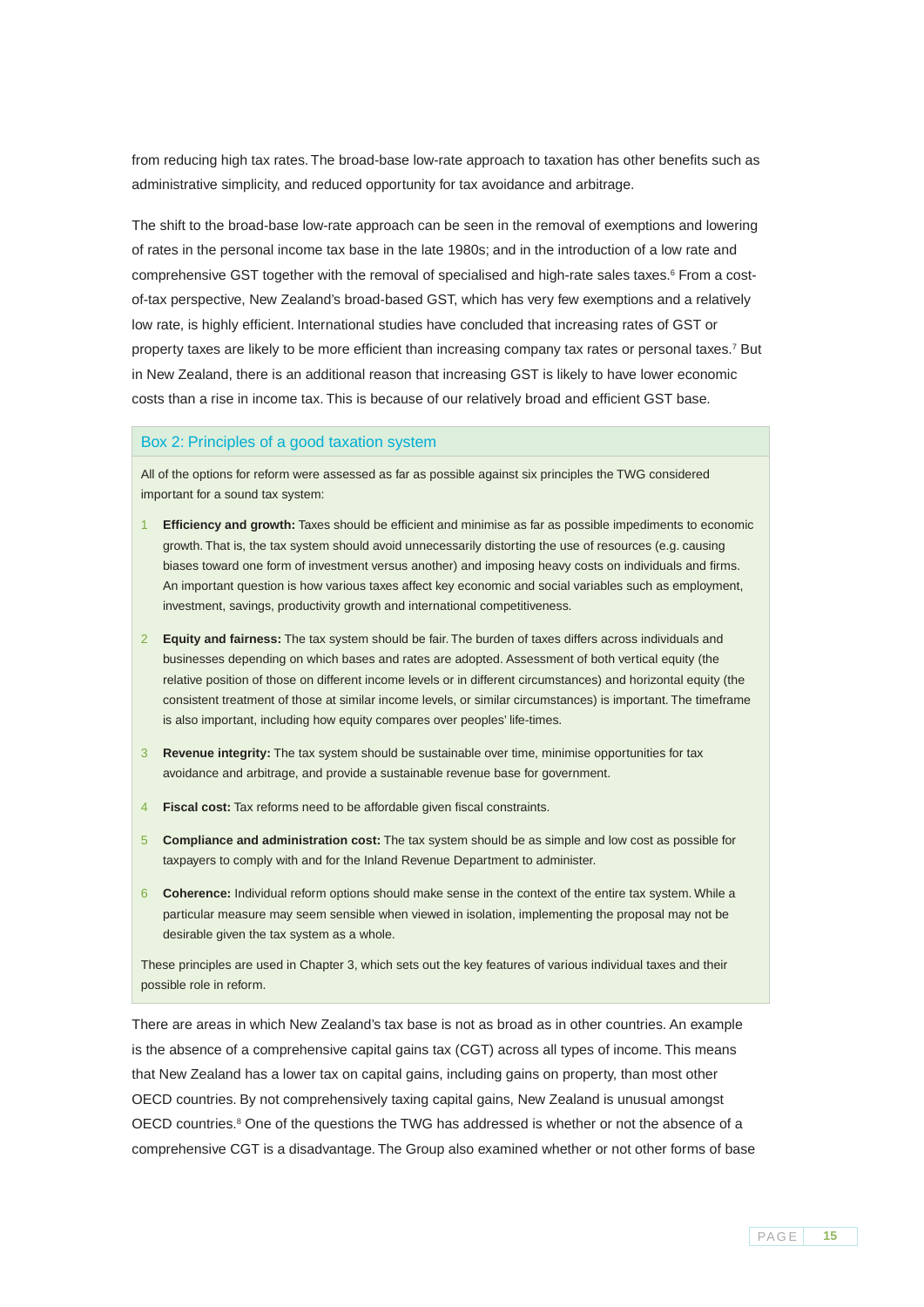broadening, including taxes on land and property, might be desirable. The benefits from ownership of property and other forms of capital are not as comprehensively taxed as income and consumption and expanding the tax base in this direction may also have lower economic costs than a rise in income tax.

The TWG considers that the broad-base low-rate option is generally a sound principle to adopt in choosing the approach to tax design and should continue to be an underlying framework for the New Zealand tax system. It is also the trend in other developed countries, where, for the most part, there has been a move towards lower tax rates and wider tax bases.<sup>9</sup>

Nevertheless, the approach of taxing those tax bases that are least likely to be subject to significant behavioural change from the imposition of a tax ('inelastic' bases) is also a sound principle to adopt when choosing options to facilitate broadening the tax base and lowering rates. This approach can be consistent with the principle of broad-base low-rate if the tax base is sufficiently broad. When considering questions about the desirability of taxes on personal and company income, consumption and land and other property taxes, the TWG was therefore also concerned to ensure these questions were informed by information about the responsiveness of alternative tax bases and whether or not we are likely to be able to make the tax system more efficient by changing the tax mix and broadening the base.

Similarly, the effect of changes in the tax structure on equity is an important consideration. The TWG has attempted, where possible, to estimate the distributional effects of tax change options. But this is not straightforward. The appropriate information on the distribution of the liability for paying various types of taxes is not always available. Furthermore, taxes are not always borne by those that are liable to pay the taxes. Generally taxes will be shifted to some extent and often in ways that are difficult to determine. For example, income taxes on workers may to some extent be shifted forward into higher wage costs of firms. Additional taxes on rental housing to some extent may lead to increases in rents and so, in part, fall on tenants. As a result, our discussions on the incidence and distributional effects of taxes need to be treated with a good degree of caution because of the uncertainties concerning the extent of tax shifting.

#### 1.3 Problems with the current system

In 1989, New Zealand's tax system was regarded as one of the least distortionary in the OECD and our tax rates were internationally competitive.10 A variety of changes to tax settings in New Zealand, and increasing globalisation and international tax trends have undermined this position.

Through the late 1980s reforms lowered personal and company tax rates, removed tax preferences for various sorts of activity like exports, eliminated taxes such as stamp and estate duties and widened the tax base, most notably through the introduction of a single consumption tax, GST, that replaced sales taxes.<sup>11</sup> These changes improved the efficiency and equity of the tax system relative to the comparatively narrow-based, high-rate system that preceded it.

The broad impetus behind these reforms continued into the 1990s, where our personal income, corporate income, and GST designs continued to reflect the broad-base low-rate approach. A major feature of the tax system was our full imputation company tax system combined with the alignment of the corporate, trustee and top personal rates of tax at 33%.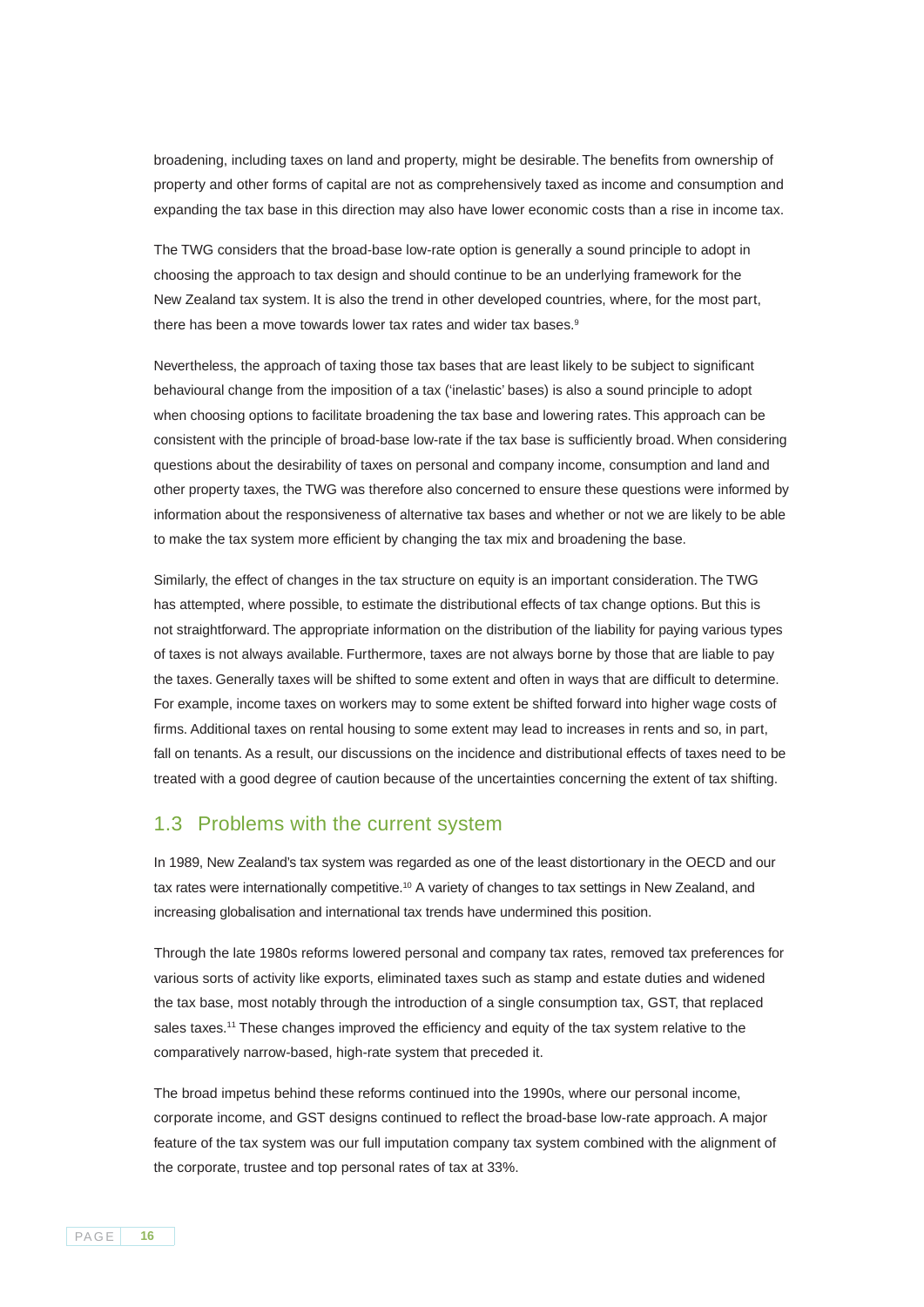More recently there have been a number of changes made to the tax system that have eroded its effectiveness. Individual policy changes were made for a variety of reasons, including the intention to improve efficiency and equity. But in the process, the top personal, corporate and trust rates of tax became misaligned. The changes have also accentuated the consequences of an absence of some tax bases and, overall, this has given rise to integrity, efficiency and fairness concerns.

Different forms of income are taxed in different ways and at different rates and there has been a substantial shift of income from individuals (taxed at a top rate of 38%) into trusts (where there is a top rate of 33%).<sup>12</sup> There is also, for example, a very large investment in rental properties, where overall this \$200 billion sector of the economy had a negative taxable return of about \$500 million in 2008.13 By comparison, the New Zealand Stock Exchange has a market capitalisation of about \$55 billion. There has also been a growing incoherence in the tax rates applying to portfolio investment entities (PIEs) and other savings entities relative to those imposed on income earned by individuals. As a consequence of these piece-meal changes, the comprehensive income tax base has been eroded and complexity of the system has increased. These problems are accentuated by the inconsistent tax treatment of property. The TWG considers it is essential these inconsistencies be rectified.

The introduction of Working for Families (WfF) also had important implications for the tax system. Working for Families has given assistance to low income families, but it has changed the interface between transfers and income taxes. The way WfF provides income support through tax credits means that some recipients of WfF benefits have negative average tax rates (i.e. they receive more back from WfF than they pay in tax). At the same time, however, it increases the effective marginal tax rate (the tax on any extra dollar earned) for many taxpayers. These effects can arise from many forms of social welfare support, particularly if they abate with income.

In effect, Working for Families means that households (with children) in the bottom half of the income distribution effectively pay no income tax or receive tax credits, and that most income tax is paid by those people not receiving WfF. The top 10% of income earners now pay 44% of all personal income tax (if the impact of WfF, New Zealand Superannuation and other benefits including the unemployment benefit are included, the top 10% of taxpayers now pay 76% of net tax). Furthermore, fiscal drag (a situation where rising incomes push people into paying higher tax rates over time if there is no change to tax thresholds) means that about 9% of income earners are now paying the top tax rate (compared to about 5% in 2000). Fiscal drag also means that New Zealand's revenue base will be increasingly reliant on personal taxes and these taxes, along with corporate taxes, are the most damaging for growth.

Along with shifts in domestic policy, the changing international environment is putting pressure on the tax system. In 1989, New Zealand's 33% corporate tax rate was one of the lowest in the world. That situation has changed markedly in the last 15 years. While New Zealand's corporate rate has been reduced to 30%, the average rate for small OECD countries is now 26%.14

This situation represents an important challenge for the design of the New Zealand tax system. Increasing global competition for labour and capital has meant that these tax bases are becoming more 'elastic'. Increasing globalisation has also meant that international personal income tax rates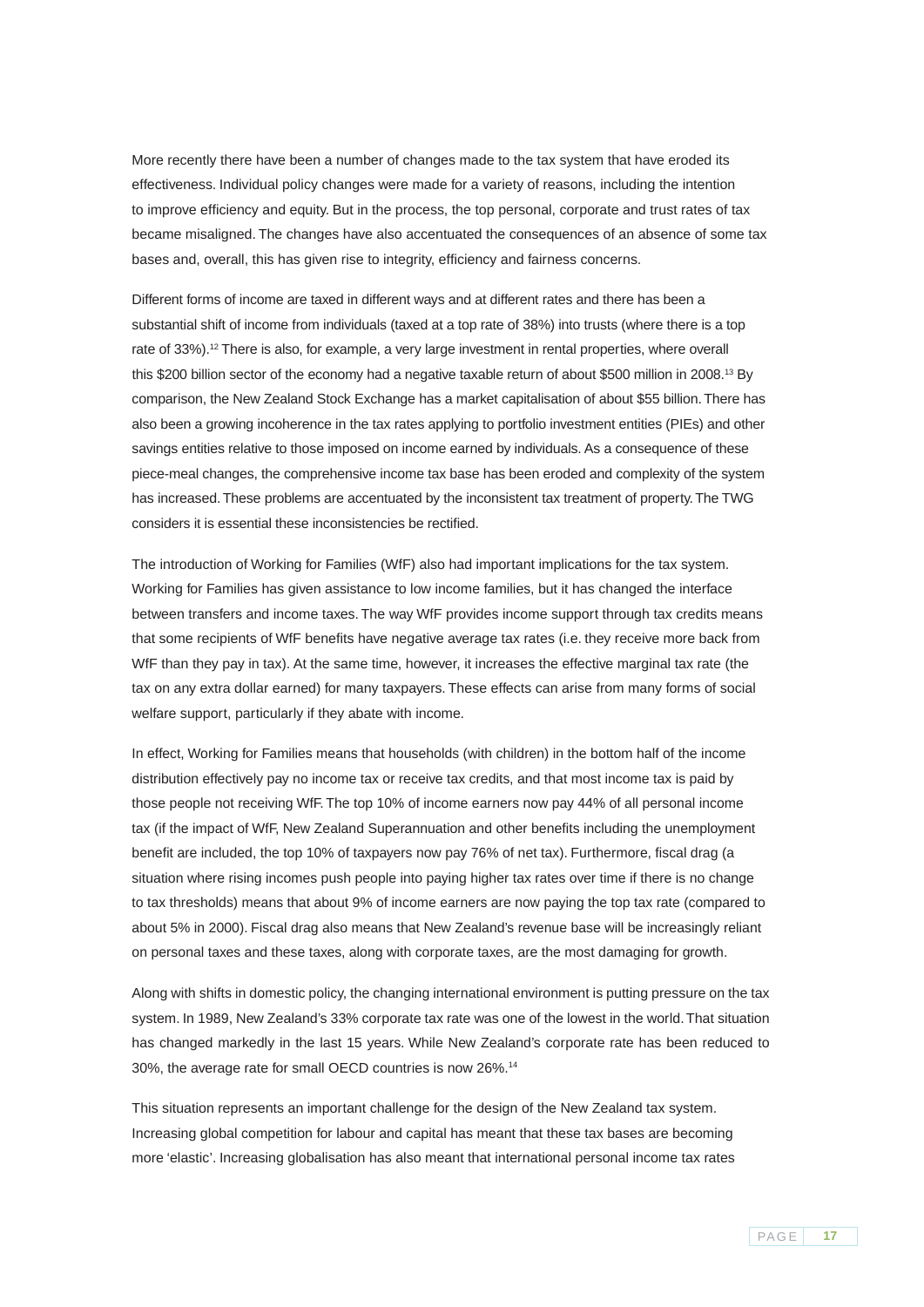and corporate tax rates have been falling and may fall further. Seventy percent of New Zealand's tax revenue is from personal and company taxes and our reliance on these more mobile tax bases – business, capital and people can all move across national boundaries – makes us increasingly vulnerable to international competition, and may threaten New Zealand's productive potential and future living standards.



Numerous recent studies suggest that, while almost all taxes impact adversely on growth to some degree, some taxes have larger impacts than others.15 Figure 1 provides a schematic summary of these results. Each 'block' represents the range of estimates for the growth impact of a particular type of tax (personal income, corporate, etc), public expenditure or deficit. Where blocks overlap this indicates that the ranges of estimated growth impacts for these taxes overlap. Figure 1 indicates that personal income and corporate taxes tend to be the most growth-reducing while consumption and property taxes tend to be least growth-reducing taxes. This may reflect the level of the relevant tax rates and the structure of those taxes in practice (e.g. extent of tax exemptions, progressivity of rates, etc). Large deficits can also be harmful, in part because high government borrowing can crowd out private investment.

Demographic changes, particularly population ageing over the next 20 years, will also impact on the sustainability of government expenditure and tax revenues. The recent Long-term Fiscal Statement produced by the Treasury shows that the ratio of those over 65 years of age to those aged between 15 and 64 (who are defined as "working age") more than doubles by the year 2050 and spending on superannuation and health is projected to increase markedly.<sup>16</sup> To maintain existing levels of services, the tax base will need to maintain or increase revenues; and there will need to be consideration of alternative bases of taxation, and of ways to make the tax base less reliant on taxes that are ultimately sourced from benefit and superannuation payments.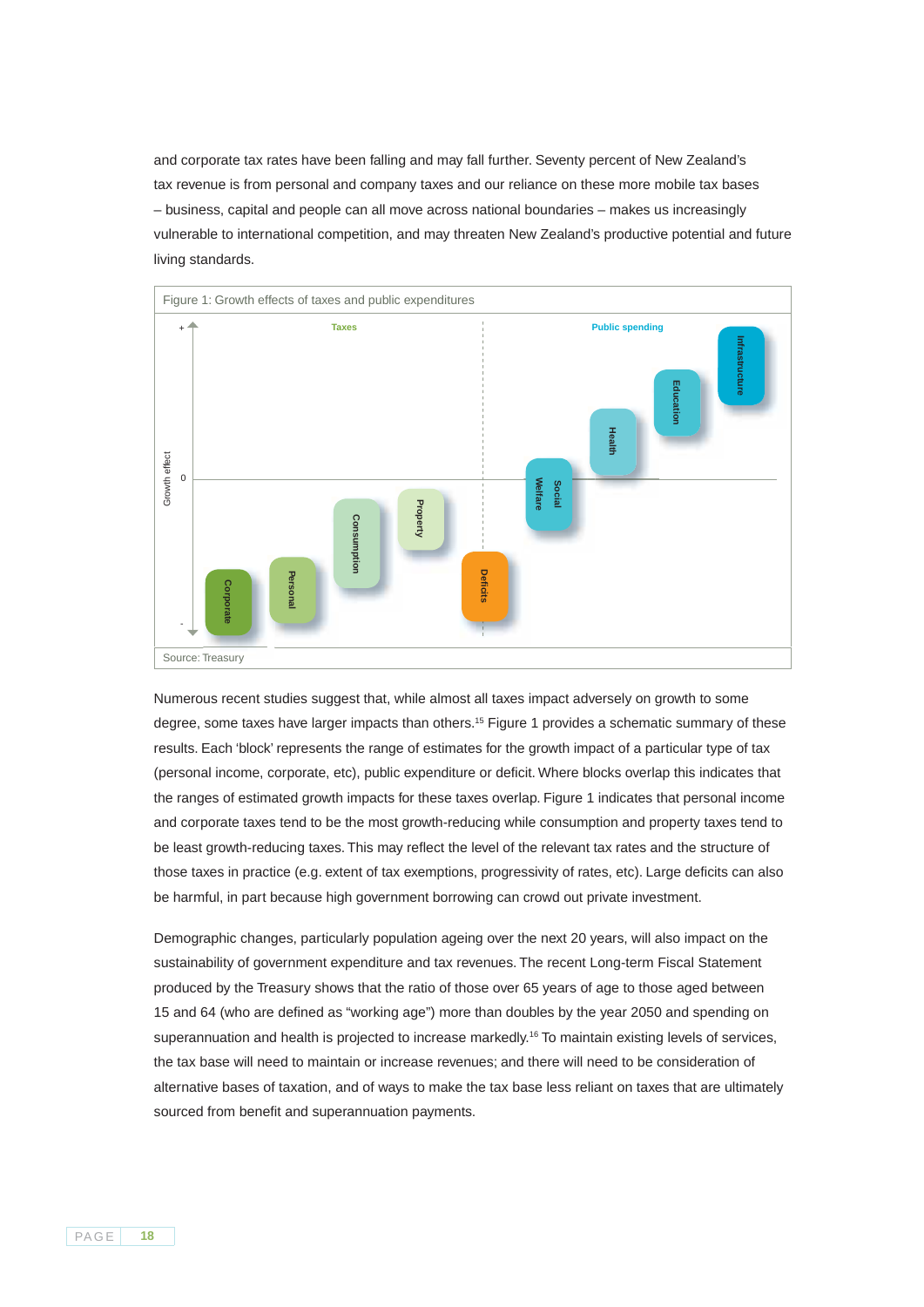#### 1.4 A future tax system for New Zealand

The key challenge for New Zealand's tax system is to deliver revenue to governments in a manner that is less damaging to the country's growth prospects, is fairer and is drawn from tax bases that are sustainable into the future. It was against this background, and the necessity, given the fiscal outlook, to ensure that any tax reform was revenue-neutral, that the TWG considered options for New Zealand's medium-term tax system.

One set of options considers the alignment of the corporate, trustee and top personal tax rates. The lower the rate at which alignment is set, the greater the extent that base broadening is required to fund lost revenue. The reform options put forward by the Group also recognise that it may not be feasible to maintain alignment as New Zealand's corporate tax rate cannot be set completely independently of other countries' rates – in particular, that in Australia. Governments may feel they need to reduce corporate rates further than they are prepared to reduce personal tax rates. The TWG therefore explored non-aligned options.

Any of these non-aligned options will introduce additional complexity to the tax system. As set out in Chapter 2, recent experience has demonstrated that a gap in tax rates has, under the current New Zealand tax system, provided strong incentives for behavioural change and created integrity and efficiency issues. Therefore, a non-aligned system would require measures to support the integrity of the tax system. The greater the non-alignment of tax rates, the more complex the problem. Nevertheless, non-aligned systems are common internationally.

The TWG believes that base-broadening measures, such as a more coherent taxation of the gains on capital or possibly a land tax, are important in themselves and not just for raising the extra revenue required to finance other changes to the system. New tax bases are necessary to ensure that there really is a "broad base" to the system to improve integrity and efficiency and to improve equity and fairness of the tax system. A broader base can also provide a more sustainable tax revenue base. The current ad hoc taxation of capital, for example, means there are currently areas with zero tax rates that distort investment and behaviour, and undermine both fairness between taxpayers and the system's integrity. And as discussed earlier, a broad base means there can be lower tax rates across other parts of the system (and therefore generally lower economic costs).

Most importantly, the TWG believes that for New Zealand to have a world-class tax system and to ensure that the system is sustainable in the medium-term, significant changes are required to the current tax mix and base. Small changes at the margin are unlikely to achieve this.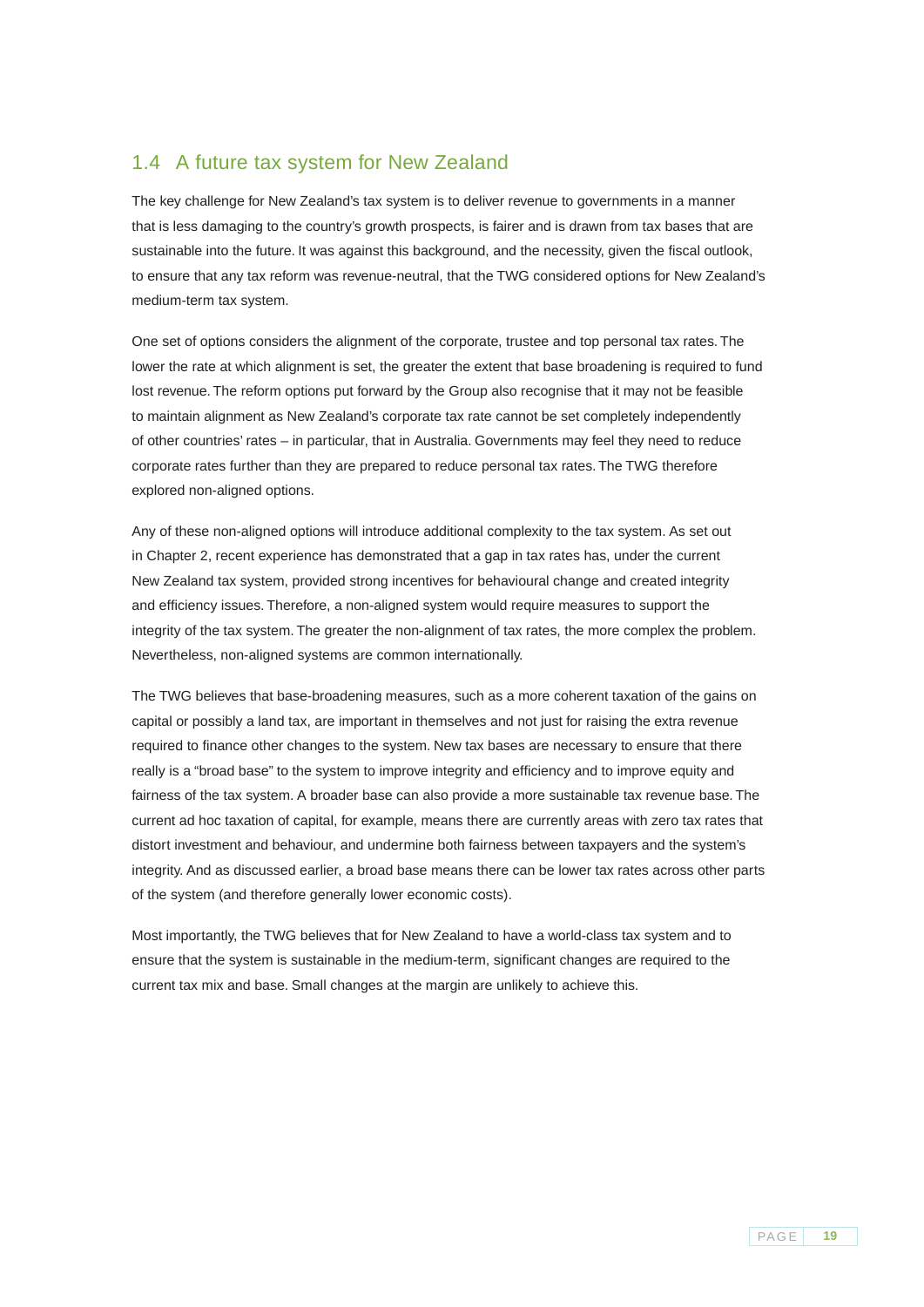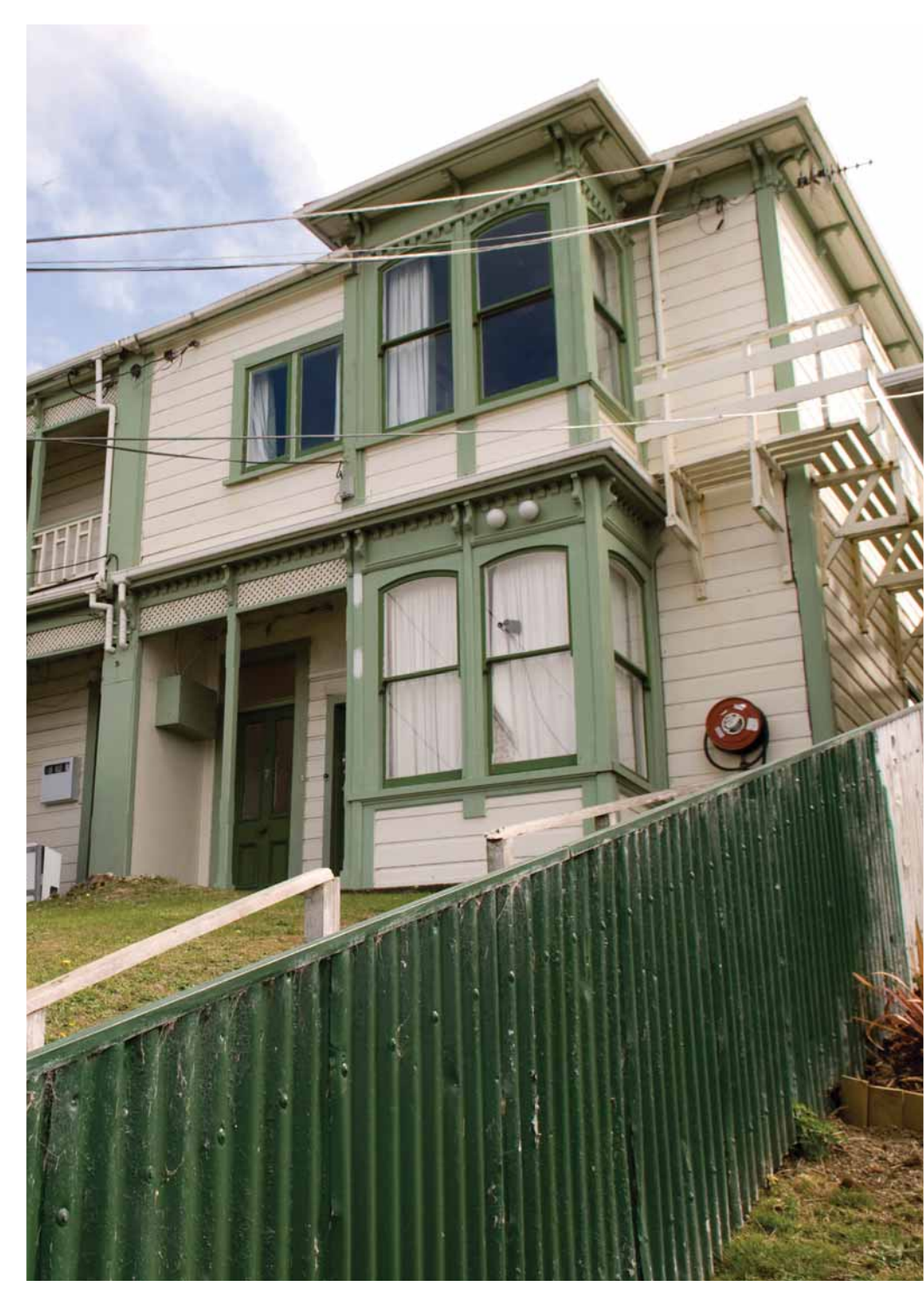## Chapter 2: Concerns with the Current Tax System

In 1989, New Zealand's tax system was regarded as one of the least distortionary in the OECD.<sup>17</sup> Its tax rates were comparatively low: the corporate and top personal tax rates were 33%, well below the OECD average; and New Zealand's GST of 12.5% was seen as the best tax of its type internationally. In 2009 the tax system cannot be described as world class. Various developments, both within New Zealand and internationally, call into question whether or not our current tax settings are right, and the continuing viability of the current system.<sup>18</sup>

The TWG considers that government will need to make crucial decisions about the overall structure of New Zealand's tax system – the bases that it chooses to tax and the rates at which it taxes them – and how to deal with some critical integrity concerns and a lack of coherence that have emerged over recent years. This is because the current system is not designed to minimise adverse effects on economic growth. While BBLR is a sound principle for the tax system, it is also appropriate to recognise that taxes on some bases are more damaging for growth. The tax base is also seriously undermined because of the system's lack of integrity, and this has significant adverse effects on fairness. Without change, these issues will get worse.

An effective tax system has a high degree of public acceptance and compliance. If the system is perceived to be ineffective and unfair, something that this process has identified, then this will raise questions for people about where the tax burden falls and why they should comply.

#### 2.1 Problems with the structure of the New Zealand tax system

There are four major issues with the structure of the tax system:

- A lot of revenue is raised from the taxes most harmful to growth and this adversely impacts on savings, investment and productivity.
- Our personal and corporate tax rates are becoming less internationally competitive, which leaves our tax base vulnerable as a result of labour and capital being increasingly mobile.
- **Norking for Families has introduced very high effective marginal tax rates (often well above 50%)** for thousands of workers.
- $\blacksquare$  There is a major hole in the tax base for the taxation of capital, which is manifest, for example, in high investment and low taxable returns in the property market.

#### Growth distorting taxes

All countries have to choose which bases – for example personal income, corporate profits, wealth, or consumption – to tax. These choices are typically motivated by wanting to raise revenue equitably while minimising the adverse impacts on economic efficiency and compliance that all taxes, to some extent, create.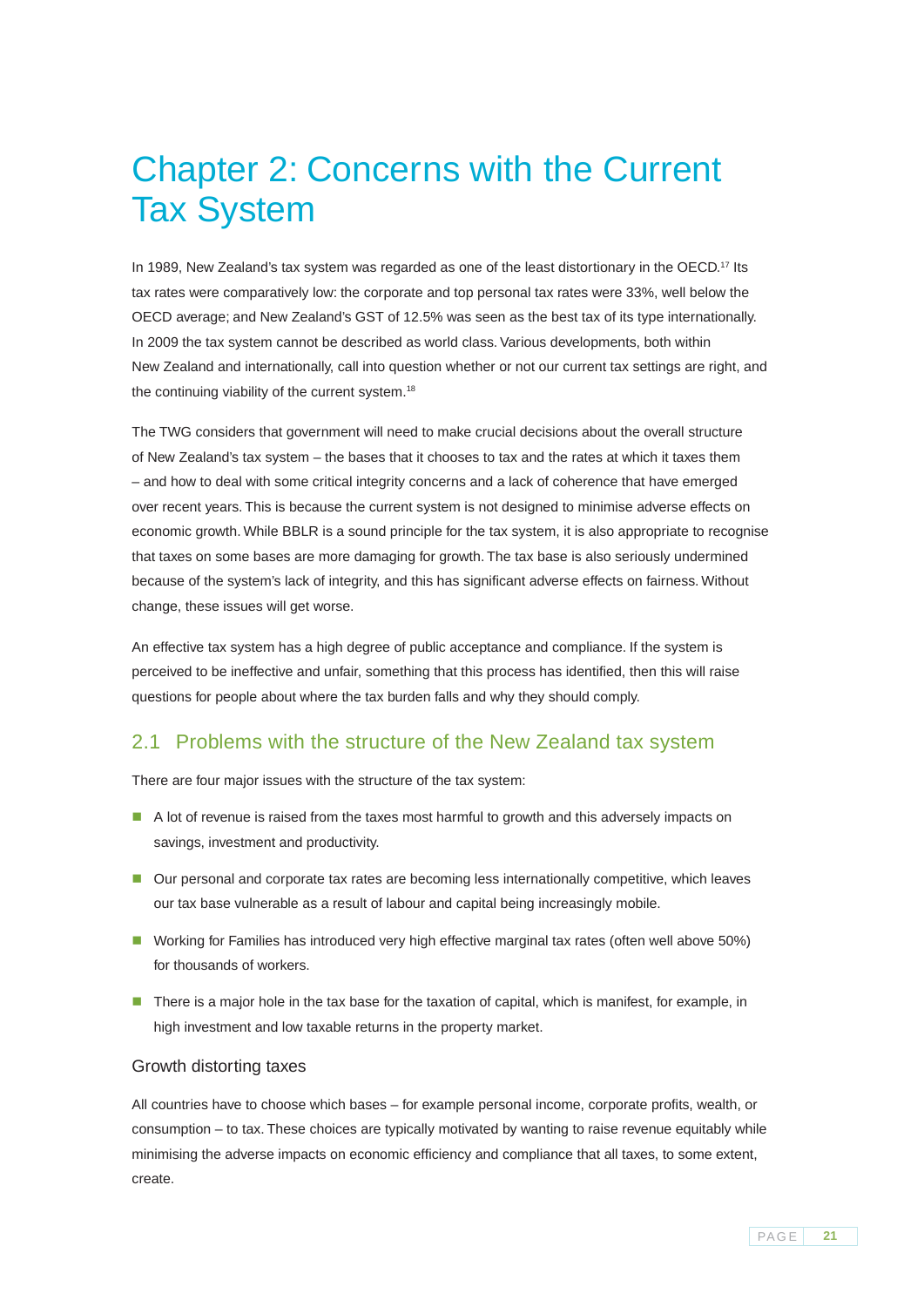A major efficiency concern with the current structure of the New Zealand tax system is the impact that personal and corporate taxes have on productivity and GDP growth. International evidence suggests that these two taxes are among those taxes which are most harmful to growth. On the other hand, taxes on consumption and annual property taxes such as rates, are among those taxes which are the least harmful to economic growth.19

#### Personal tax rates becoming less competitive

In the late 1980s New Zealand was ahead of international trends in getting the rates of personal and corporate taxes down and switching to a broad-based consumption tax (GST). Since 1989, New Zealand's tax rates have remained fairly static (although the top personal tax rate was raised significantly in 2000), while both personal and company tax rates have been falling internationally. Internationally, personal income tax rates have been falling steadily for the past 30 years and there has been a tendency for countries to flatten personal taxation structures. Figure 2 reveals this clear pattern for the OECD between 1984 and 2007.<sup>20</sup> The OECD average top personal tax rate declined from 46.5% to 42.5% between 2000 and 2007 and has declined further to 41.9% in 2008, while in New Zealand this top personal tax rate remained the same in that period (after it was increased to 39% in 2000). A similar pattern is evident for other non-OECD countries in that period. For lower income countries the average top personal tax rates are even below those that prevail on average in the OECD, and in many countries they are significantly lower than New Zealand's top personal tax rate.<sup>21</sup>



The current New Zealand top personal rate at 38% is not especially high by OECD standards, but even at 38% it is calculated to have significant adverse efficiency costs, exacerbated by the fact that it starts at a lower income level than most countries' top rate. These efficiency costs include the fact that higher tax rates distort people's behaviour compared to their preferred choices when there is no tax. This happens in numerous ways including in hours worked, jobs undertaken, methods of saving, and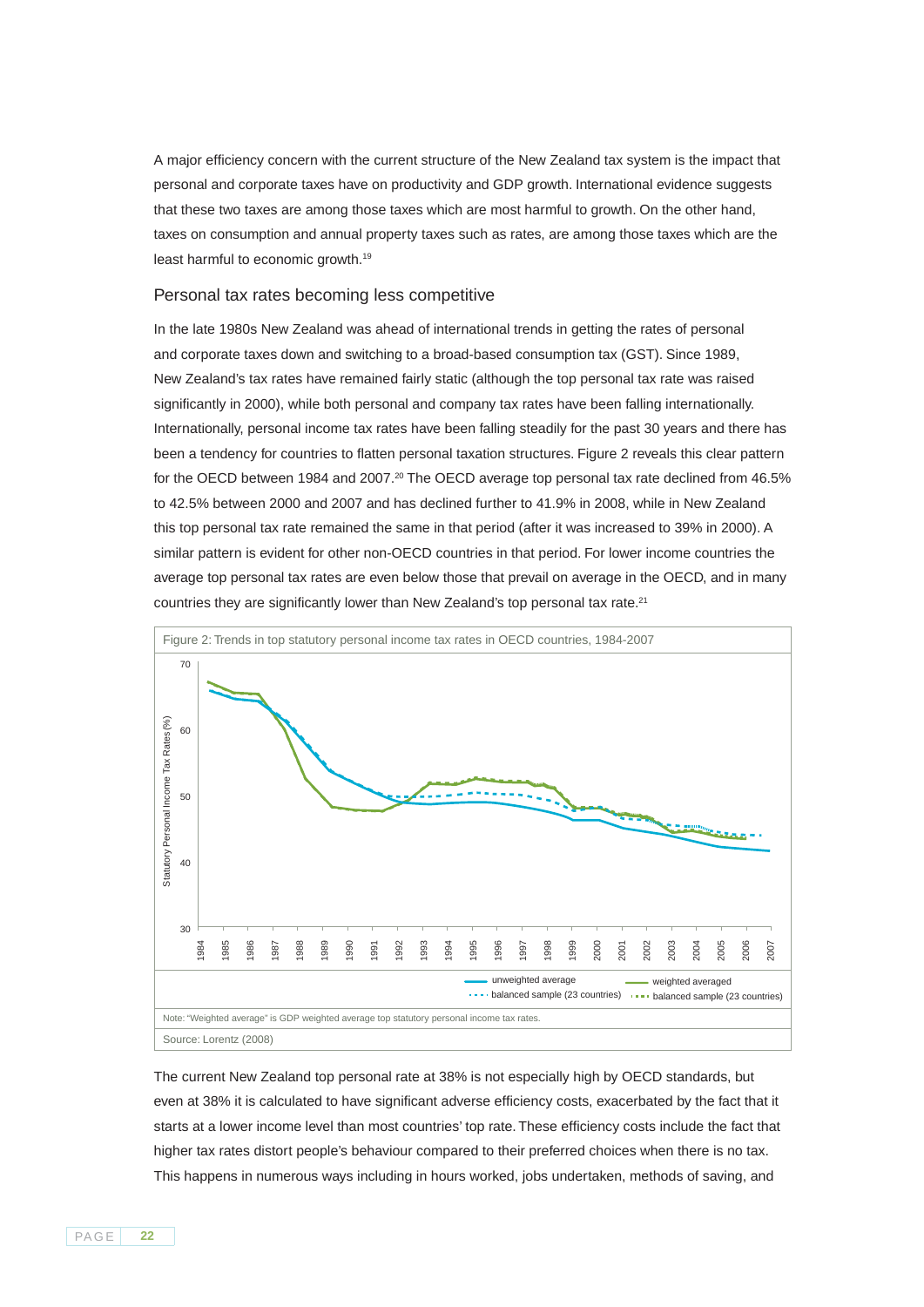choices over investment and tax avoidance. They also include the costs of collecting and complying with tax rules which mean that estimates of these 'deadweight costs' (which include administrative and compliance costs) are hard to calculate accurately. But estimates in the range of 20c to 70c per dollar of income tax revenue raised are quite plausible.<sup>22</sup>

New Zealand is not out of line in terms of its reliance on personal and corporate taxes as a proportion of tax revenue collected.<sup>23</sup> However, it is important to consider the differences in the way the corporate, personal and social security taxes impact growth. This is because other countries have lower tax rates that apply to all forms of income (from labour, corporate profits, personal capital income such as interest earned, etc) and supplement this with social security contributions (SSCs) that are specific to labour income - wages and salaries – and that do not apply to the other forms of income (see Figure 3). New Zealand has no social security taxes. This means that New Zealand taxes personal capital income, such as interest received on bank deposits, higher than most other OECD countries, and so taxes savings more heavily. Economic growth is therefore adversely affected.



Data is for 2007

\*\*\* Central government taxes only.

Cash basis.

^^ Central government and social security funds only.

Source: OECD

The high international mobility of our labour force, and especially the ease of migration and attractiveness of Australia to New Zealand workers, means it is important that our personal tax settings do not worsen an already substantial wage gap with Australia. Australia has reduced effective tax rates (by increasing thresholds or cutting rates) over the last decade. Consequently, differences in personal tax rates has meant that differences in the post-tax wage gap between New Zealand and Australia is greater than the pre-tax wage gap. Figure 4 shows that individuals in New Zealand earning less than \$240,000 per year will pay on average more income tax than those on equivalent salaries in Australia.<sup>24</sup>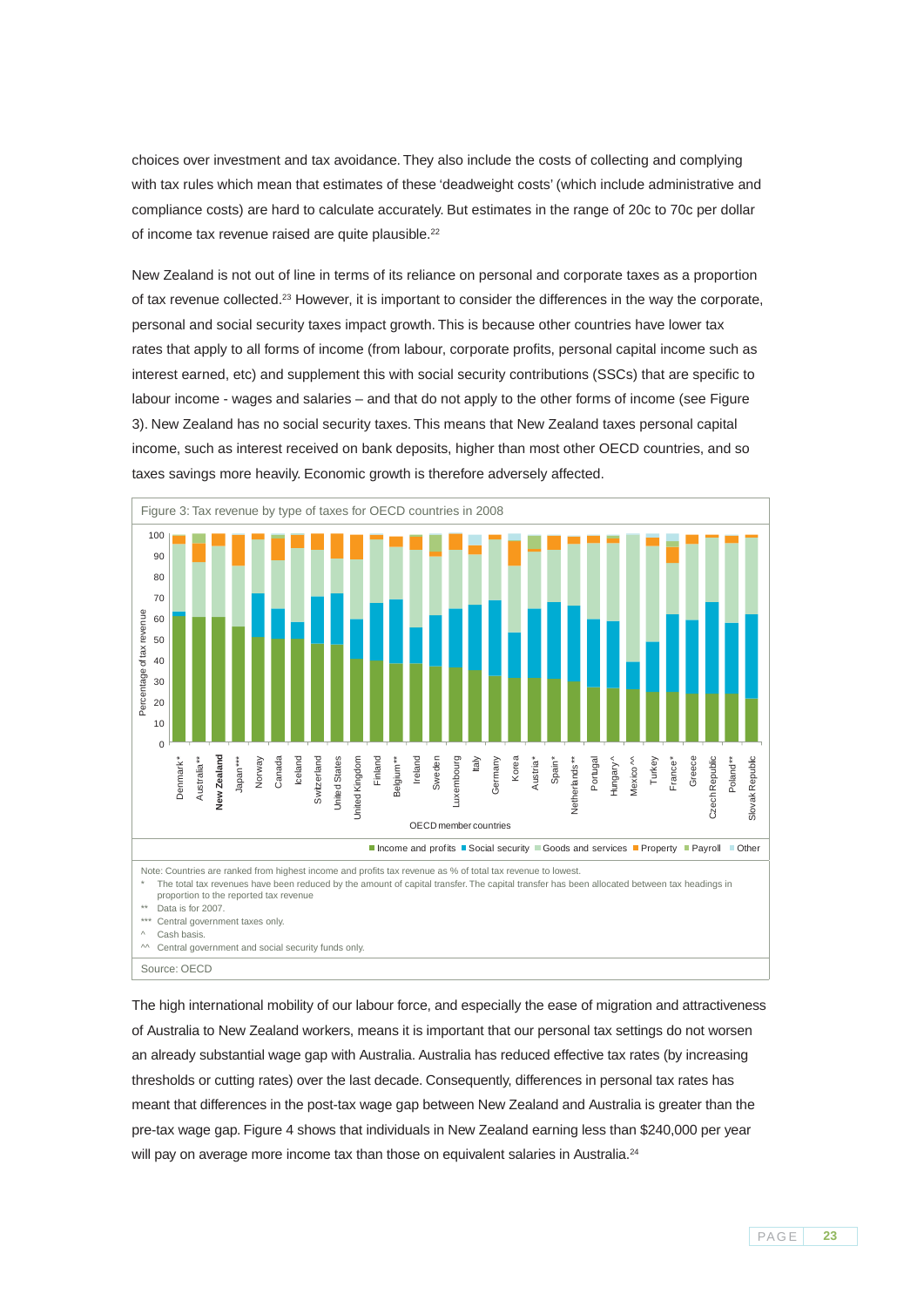

#### Working for Families and high effective marginal tax rates

The introduction of the system of family tax credits, most recently through Working for Families, has also had important implications for the tax system. WfF provides valuable assistance to low income families, but it leads to two problems for the tax system. Working for Families means that over 40% of households pay no income tax or receive net transfers. This means that once WfF tax credits and other transfers are taken into account, a substantially higher burden falls on higher income households (see Figure 5).



The second concern is that WfF has resulted in significant increases in the effective marginal tax rate (EMTR - the tax paid on any extra dollar earned) for many taxpayers, because they lose benefit receipts as well as pay income tax when they earn extra income. Any family receiving WfF and with family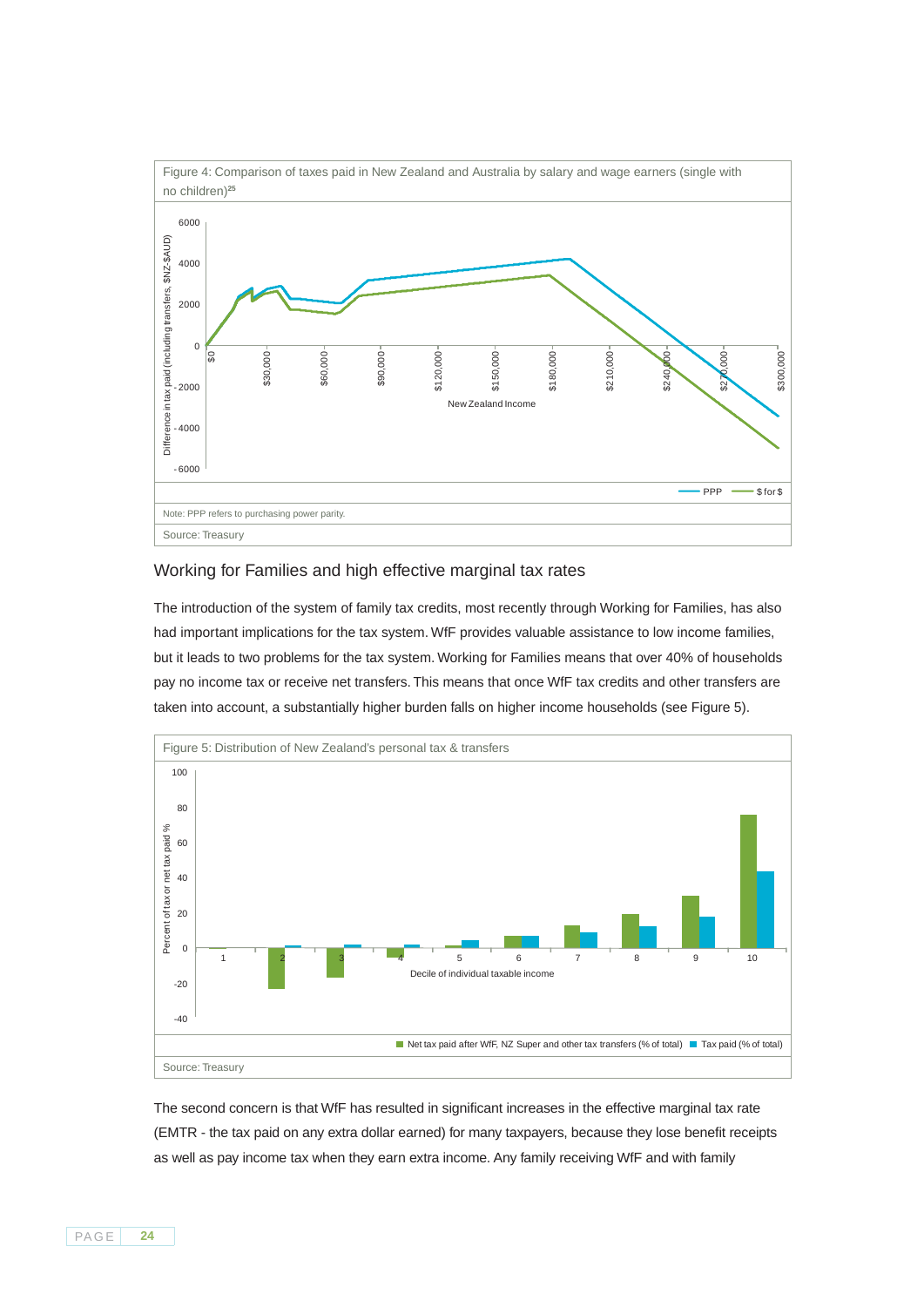income above \$48,000 faces an effective marginal rate of 53% or 58% on the primary earner. For many secondary earners in these families the tax rate on any extra income is 41% or higher. Figure 6 shows the effective marginal tax rates currently faced by taxpayers in each income band. These are very high rates in absolute or relative international terms. Further marginal rate effects arise from other forms of social welfare support, particularly where they abate with income.



#### Taxation of capital income

New Zealand's high personal and company tax rates are in marked contrast to the taxation of capital. Unlike most other countries, New Zealand does not generally tax capital gains on property, unless the property investment was undertaken with the intention of realising capital gain income. As a result, taxpayers have realised substantial capital gains on residential property investment in recent years without incurring tax liability. This also means that when house prices fall the government is not vulnerable to large revenue losses. But to the extent that the real value of property rises over the longer term, there is a potential net revenue loss to the government by not taxing these capital gains.

In addition, like many other countries, New Zealand has retained a tax bias in favour of investment in owner occupied property by not taxing imputed rents (i.e. what people in owner-occupied homes would otherwise have to pay in rent). The tax system also biases investment in favour of rental property investment. One of the consequences has been that in recent years there has been a steady decline in taxable income declared by rental property investment and indeed, there have been substantial net tax revenue losses.26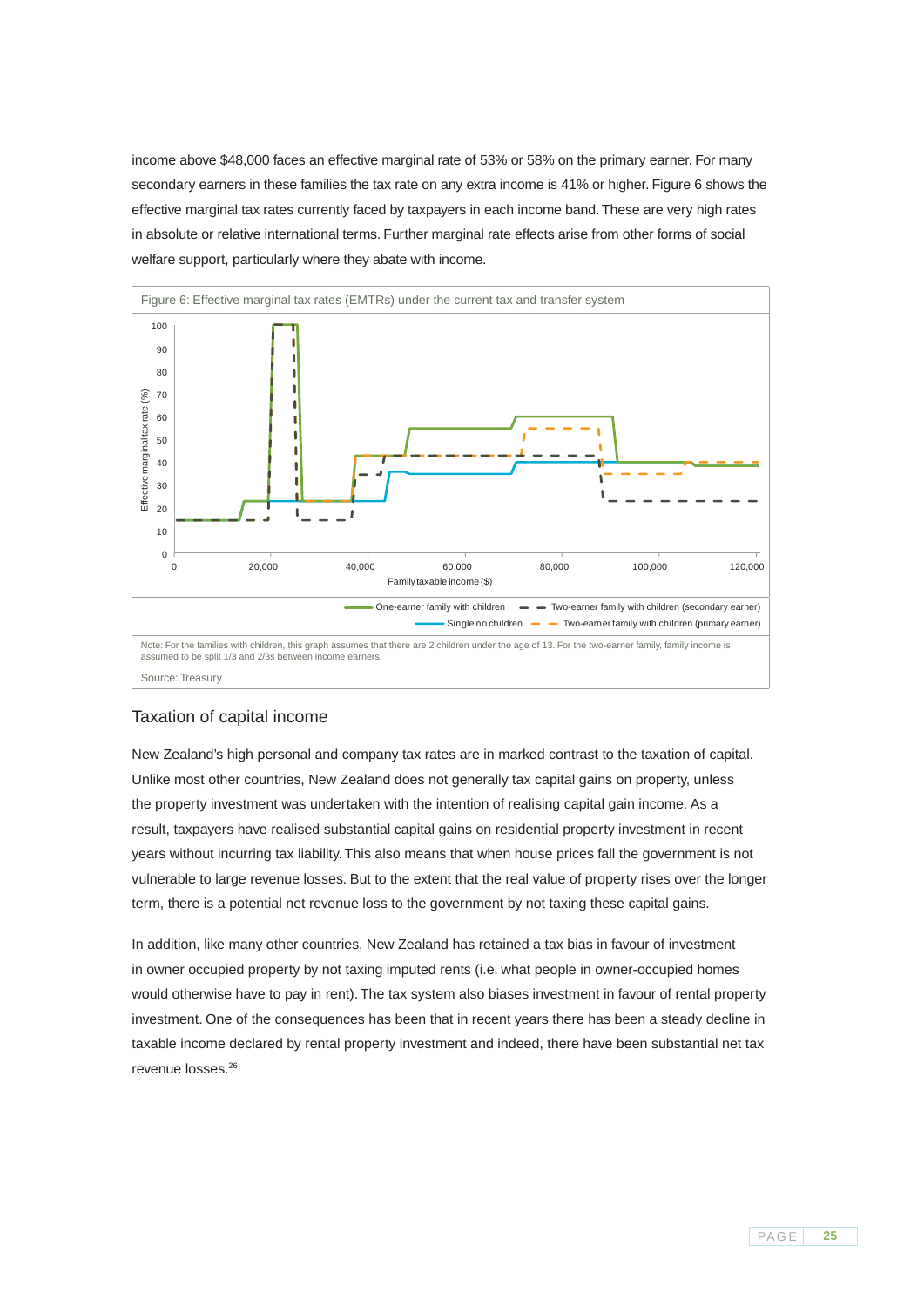

Figure 7 shows total rental profits, losses and net rental income since 1981. The figure reveals that there has been a marked decline in net rental income since 1999, a pattern accentuated by losses claimed by loss attributing qualifying companies (LAQCs). An LAQC is a normal company that has special tax status that enables losses to be offset against the shareholders' personal income for determining their tax liability. A consequence of the tax treatment of rental property investment is that the \$200 billion investment in rental housing generated net rental losses totalling about \$0.5 billion and approximately \$150 million in tax revenue losses in 2008.

In contrast with the treatment of capital gains and property, New Zealand taxes corporate taxable income at a relatively high rate. The changing international environment is putting pressure on the corporate tax system. In 1989, New Zealand's 33% corporate tax rate was one of the lowest in the world. That situation has changed markedly in the last 15 years (see Figure 8). While New Zealand's corporate rate was reduced recently to 30%, the average rate for small OECD countries is now 26%. International trends may not continue into the future at the same rate (for example, as a result of many countries experiencing huge increases in public deficits and debt following the global financial crisis). However, further reductions in company tax rates overseas will mean that New Zealand would be vulnerable and would be under pressure to reduce its company tax rate.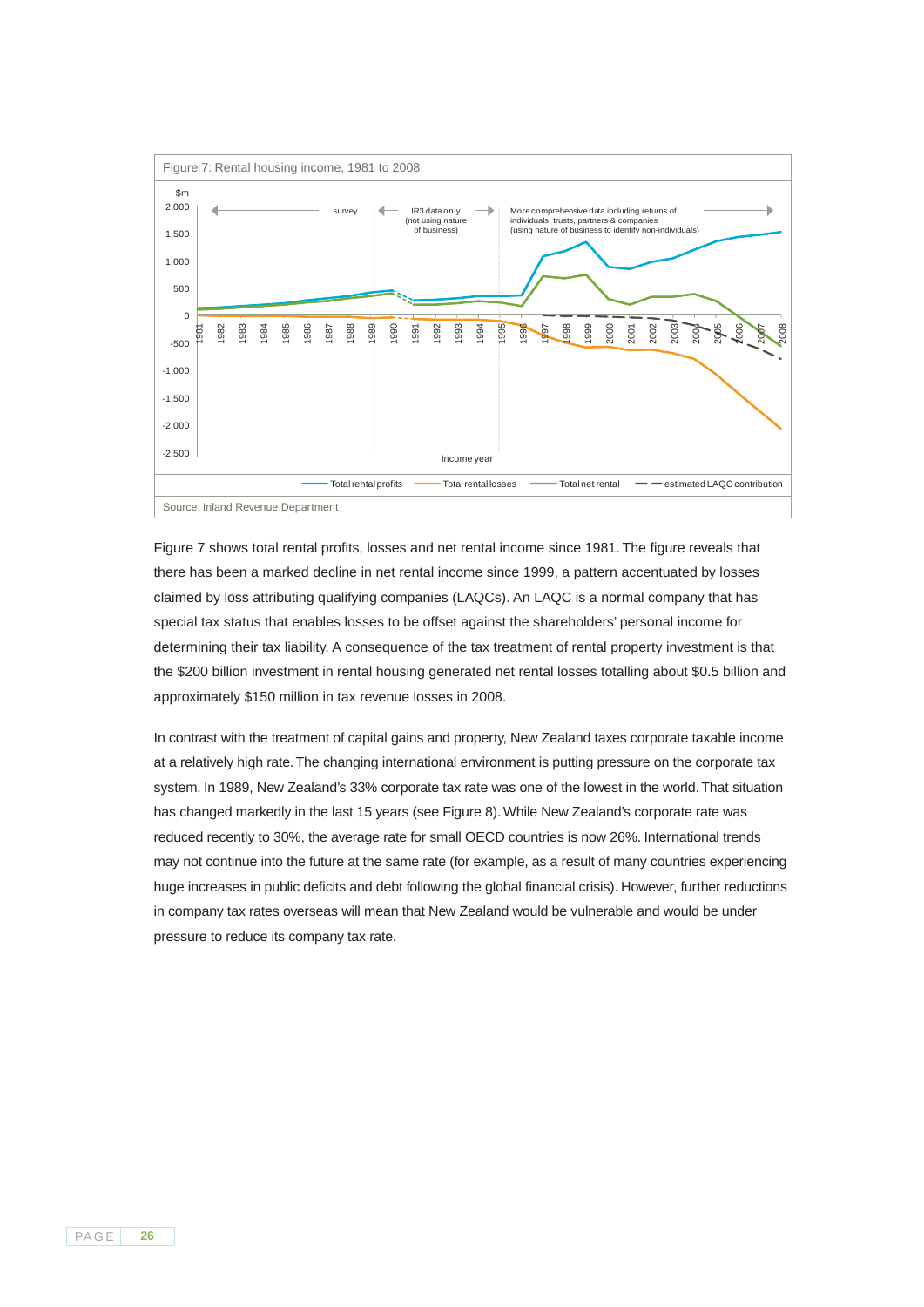

In a global economy, company tax can discourage inbound investment. For a small open economy that can import as much capital as it wishes at a fixed after-tax return, the tax will not be borne by foreign residents. Instead, it will reduce capital invested in the economy and adversely impact on labour productivity and real wages.

A relatively high company tax rate can encourage firms to relocate business functions outside of New Zealand and also encourage multinational firms to stream profits away from New Zealand and into lower tax countries. This streaming can be achieved by firms:

- "Thinly capitalising" their New Zealand operations (by financing as much of their New Zealand activities as possible by using debt rather than equity); or
- **Using transfer pricing arrangements where New Zealand entities pay as high as possible prices and** charge as low as possible prices on transactions with associated companies overseas.

There are measures to prevent transfer pricing and thin capitalisation but these are not completely effective. Incentives to stream profits from New Zealand overseas will tend to arise when the New Zealand company tax rate is higher than in other countries, or where those other countries have an imputation system, such as Australia.

The above factors support a reduction in the company tax rate. However, there are also a number of factors that suggest for New Zealand, a deep reduction in the company tax rate may not be the most efficient approach. A higher company tax rate ensures maximum taxation of economic rents (these are profits above the normal return earned on an investment). If foreign inbound investment in New Zealand generates location specific economic rents (i.e. extra profits arising from advantages foreign companies accrue from being located in New Zealand), then the main effect of taxing this income is to generate tax revenue allowing lower taxes to be imposed on New Zealanders.<sup>27</sup> However, a possible consequence of reducing the company tax rate is that to the extent this benefits non-residents, taxes levied on New Zealand residents would need to be higher.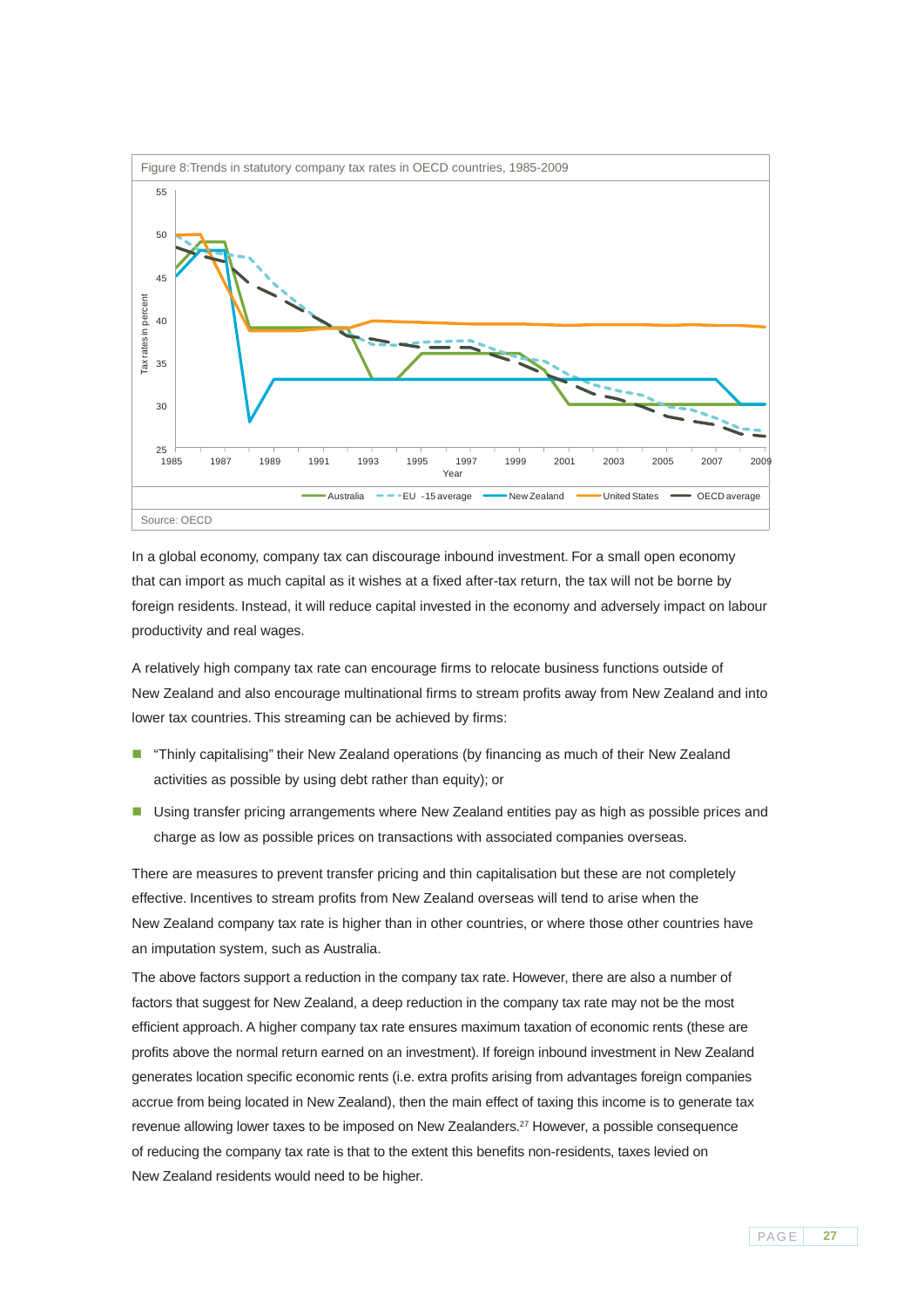The availability of foreign tax credits to non-resident shareholders is also an issue to be considered in setting the company tax rate. Where non-resident shareholders are able to receive a tax credit in their home country, there is no additional cost imposed by New Zealand company tax. As such, non-resident shareholders will not demand an additional return which would otherwise increase the cost of capital to New Zealand firms. Where a foreign tax credit is available, reducing New Zealand company tax only leads to a transfer of revenue from New Zealand to the overseas government's revenue. However, taxes paid by foreigners provide scope to reduce the tax burden on domestic residents.

Company tax also provides a backstop to the personal tax system in limiting the benefits of income being sheltered in companies to avoid personal income taxes. Income earned by a company is subject to company tax. This is, in effect, a withholding tax for domestic shareholders as the personal and company systems are integrated by the imputation system. As such, corporate income is subject to personal marginal tax rates when distributed to domestic shareholders.28

In practice, determining the best rate of company tax for New Zealand means making judgements on the benefits and costs of cutting the company tax rate in the face of considerable uncertainty. What other countries do will also have an influence. For example, if other countries continue to cut their company tax rate, in particular, if Australia decides to have a significant cut in its rate, the question arises of whether or not it would be sensible for New Zealand to continue with its 30% company tax rate, which is already high by OECD standards.

#### 2.2 A lack of coherence, integrity and fairness

There are five major issues with the coherence, integrity and fairness of the tax system:

- **There are differences in the tax treatment of entities which provide the potential to divert income** and reduce tax liabilities, and the opportunities to reduce taxes differ across income groups.
- $\blacksquare$  The disparity in the tax treatment of entities distorts investment decisions and decision-making about the best commercial or business structure to apply.
- The policy intent of tax legislation is not always clear, and this creates uncertainty.
- Different entities (such as trusts and companies) can be used to shelter income from various social taxes (e.g. child support and student loan repayments) or to enable people to receive social support.
- **These problems have been accentuated by the non-alignment of the top personal, corporate and** trust tax rates.

The current tax structure provides opportunities for individuals to significantly alter their taxable income and the amount of tax that they pay. For example, out of an Inland Revenue sample of 100 of the highest wealth individuals in New Zealand, data indicate that only about half are paying the highest marginal tax rate on their income. These taxpayers are not necessarily doing anything wrong but are merely taking advantage of the opportunities offered by the current system to shelter income from higher rates. This calls into question the integrity and fairness of the system.

The current system allows taxpayers considerable freedom in the choice of entities through which they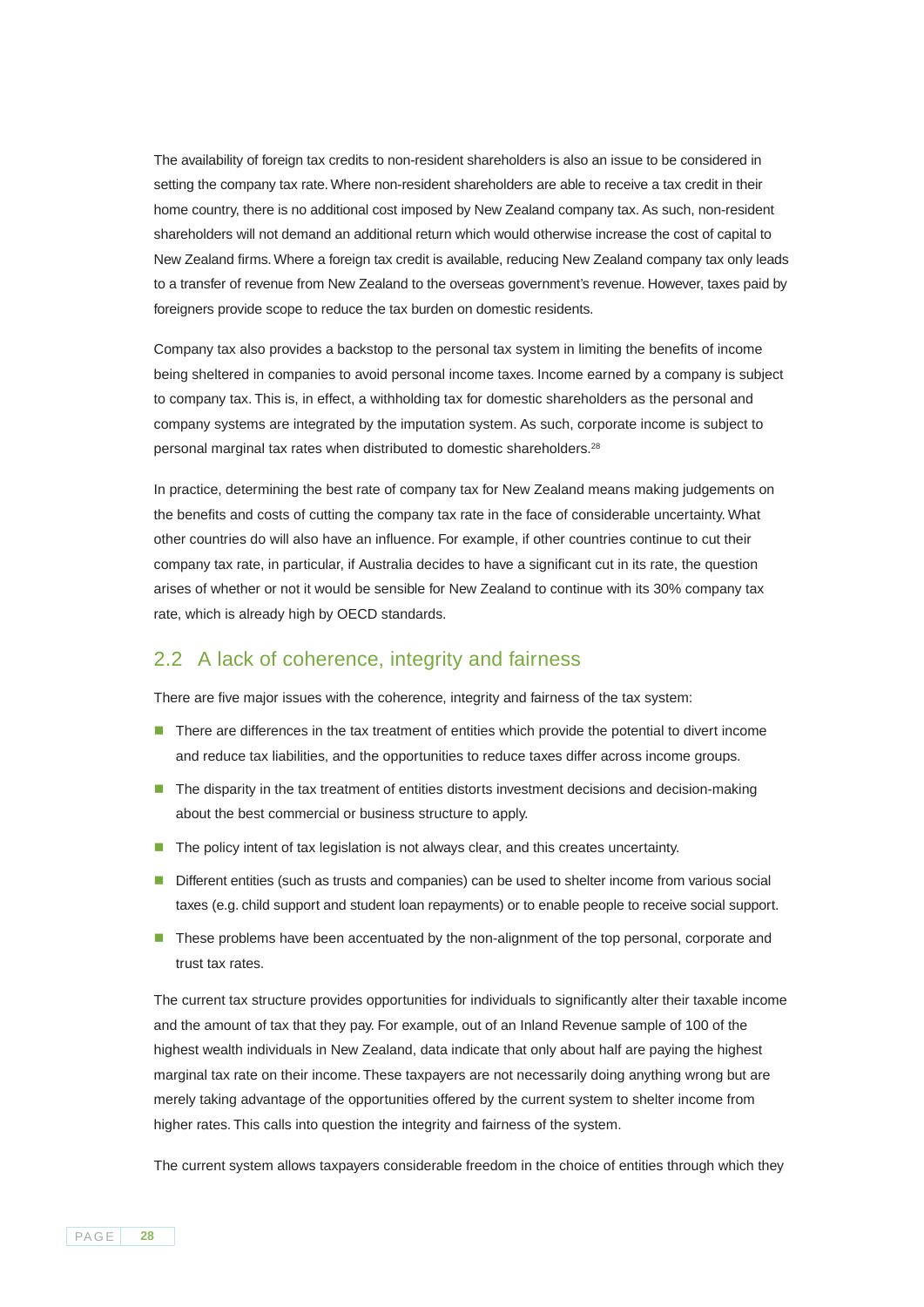conduct their affairs. For example, individuals can hold their investment assets directly, or the assets can be held indirectly by placing them in a company, a trust or a portfolio investment entity (PIE). A business can be operated as a sole trader or through a company or trust. A considerable range of tax rates apply to these different entities (see Table 1).

Table 1: Tax entities and tax rates

| <b>Investment entity</b>                                  | <b>Marginal tax rate</b>                                                                            |
|-----------------------------------------------------------|-----------------------------------------------------------------------------------------------------|
| Individual                                                | 0%-38% depending on level of taxable income.                                                        |
| Portfolio investment entity (PIE)                         | 0%, 19.5% or 30%. <sup>29</sup>                                                                     |
| Company                                                   | 30%, then marginal personal income tax rate of shareholder<br>(0%-38%) on payment of a dividend.    |
| <b>Trust</b>                                              | Trustee income - 33%. Beneficiary income - generally marginal tax rate<br>of beneficiary (0%-38%).  |
| Qualifying company/loss attributing<br>qualifying company | 30%. However, there may be claw-back on payment of dividend to high<br>marginal tax rate recipient. |
| <b>Partnerships</b>                                       | Marginal tax rate of each individual partner (0%-38%).                                              |
| Superannuation funds                                      | 33% or 30% if widely held.                                                                          |

When New Zealand's imputation system was introduced in 1988, the company tax rate, the trustee tax rate and top personal tax rate were aligned at 33%. This meant that companies and trusts could not be used to shelter income from higher personal tax rates. It ensured that company and trust taxation performed a very important function in supporting the integrity of the personal tax system.

The rise in the top personal tax rate and lowering of the company tax rate has opened up a substantial gap between the company tax rate, the trustee rate and the top marginal tax rate. This diversity of tax rates means individuals can shelter personal income from higher effective marginal rates using companies, trusts, PIEs and other savings vehicles. Information derived from tax collection data since the introduction of the higher top rate indicates that there has been considerable rearrangement by taxpayers to minimise tax and avoid the full application of the intended progressivity of the tax system.

There are a number of ways of escaping higher marginal and effective marginal tax rates by diverting income to lower-taxed companies or trusts. For example, by earning income through a company, an individual can ensure that income is taxed at a 30% rate so long as profits are retained within the company. While income may eventually be taxed at the shareholder's marginal rate when dividends are paid, there can be substantial benefits from tax deferral if income is retained for a number of years in a company before it is distributed as dividends. In some cases the deferral can be permanent if the shareholders sell their shares at a tax-free capital gain.

Trusts can be used to shelter income by having it taxed as trustee income (at a rate of 33%) rather than having it distributed to beneficiaries and taxed as their income. Unlike company tax, where there will eventually be a wash-up on distribution, the trustee tax is a final tax. There is continuing evidence of trustee income growing much more quickly than beneficiaries' income, which represents a significant fiscal cost (see Figure 9). The ability to shelter income in trusts cost the government roughly \$300 million in tax revenue in 2007.<sup>30</sup>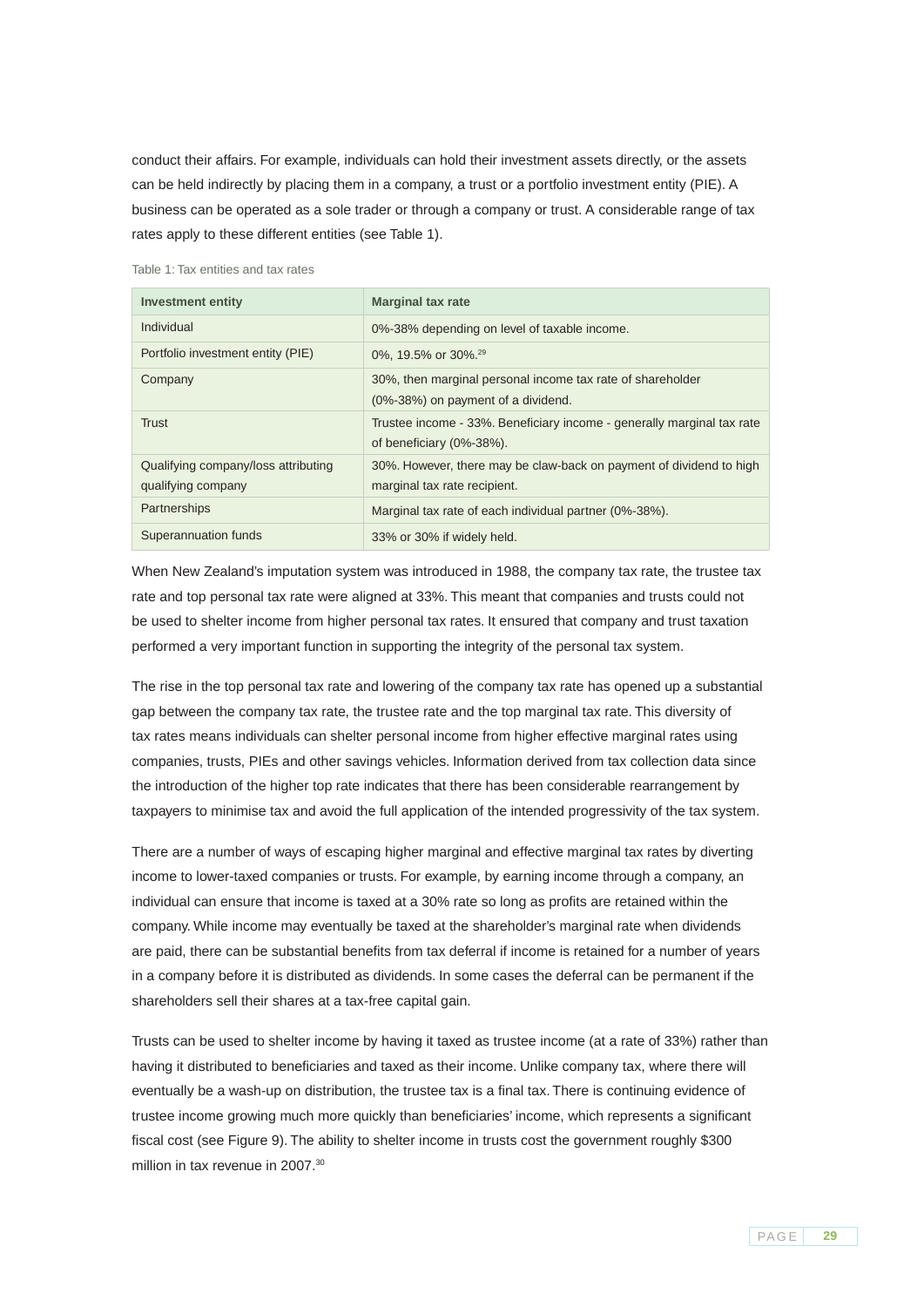

The effect of these various strategies is illustrated in Figure 10, which shows aggregate income of individuals in different income bands for the years 1999, 2001, 2005 and 2008. In 1999, before the introduction of the 39% top marginal rate for incomes above \$60,000, there was no spike clustered at the \$60,000 threshold. Since then, an obvious spike has developed. For example, in 2007 much more income was attributable to people earning between \$59,000 and \$60,000 than for other \$1,000 bands of income on either side. This suggests that those who would otherwise be facing the top marginal rate may be using companies, trusts and other savings vehicles to shelter income from higher rates of personal tax.31

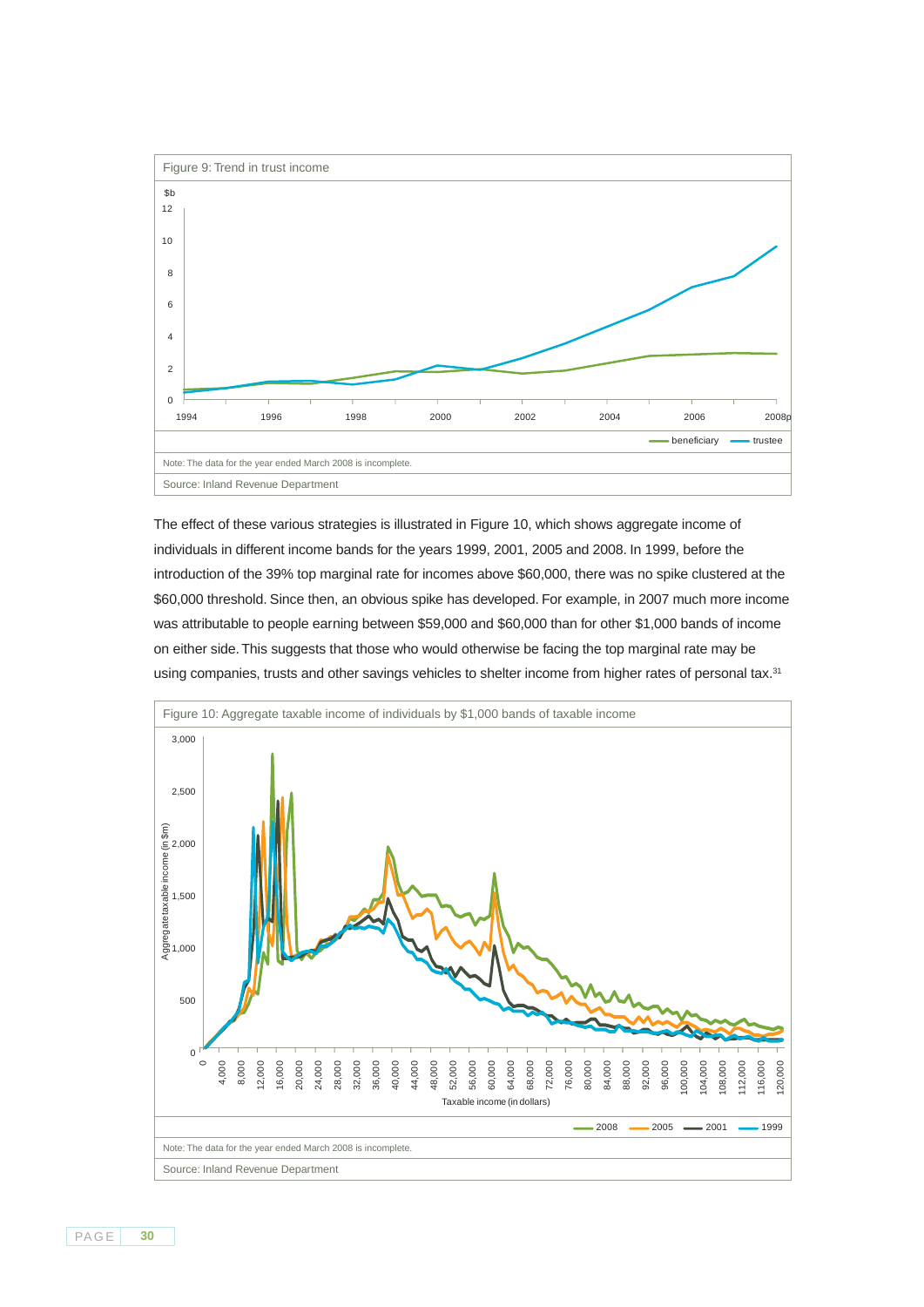The impact of raising the top marginal tax rate has also been evident in the annual growth rates of taxpayers declaring taxable income in particular income bands. Over the period from 1999 to 2007 there has been very slow growth in the numbers of taxpayers on higher incomes compared to growth rates in earlier years, despite higher economic growth during this period (see Figure 11). Again, this seems likely to be evidence of greater income sheltering, undermining the integrity of the tax system. The sheltering raises concerns about whether it is fair for some taxpayers to be able to escape higher personal rates while others, such as salary and wage earners, face the top statutory tax rate. It also raises efficiency concerns.



The disparity in the tax treatment of entities distorts decision-making about the best commercial or business structure to use in any given situation, as some structures provide significant tax advantages over others. Taxpayers may choose inefficient models and incur financial structuring costs in order to take advantage of the different tax rates and rules applying to different business vehicles. These costs do not add to the productive capacity of the economy and can result in lower effective tax rates for more sophisticated investors.

Different entities can also be used to shelter income from various social taxes or to enable people to receive social support. For example, Working for Families tax credits abate with income. Student Loan and Child Support payments depend on income. If income is sheltered in companies, trusts or other entities, this will also affect a taxpayer's obligations in respect of these sorts of measures. The current tax system, which allows people to redefine their taxable income, means that the redistributive objectives underlying the current statutory personal tax rates and thresholds and other measures which also influence EMTRs are not being achieved.

The ease with which income can be diverted to reduce tax liabilities creates a very difficult issue: given the structural inconsistencies of legislation, what diversion is avoidance and hence able to be overturned by Inland Revenue, and what is acceptable utilisation of choices available to taxpayers to reduce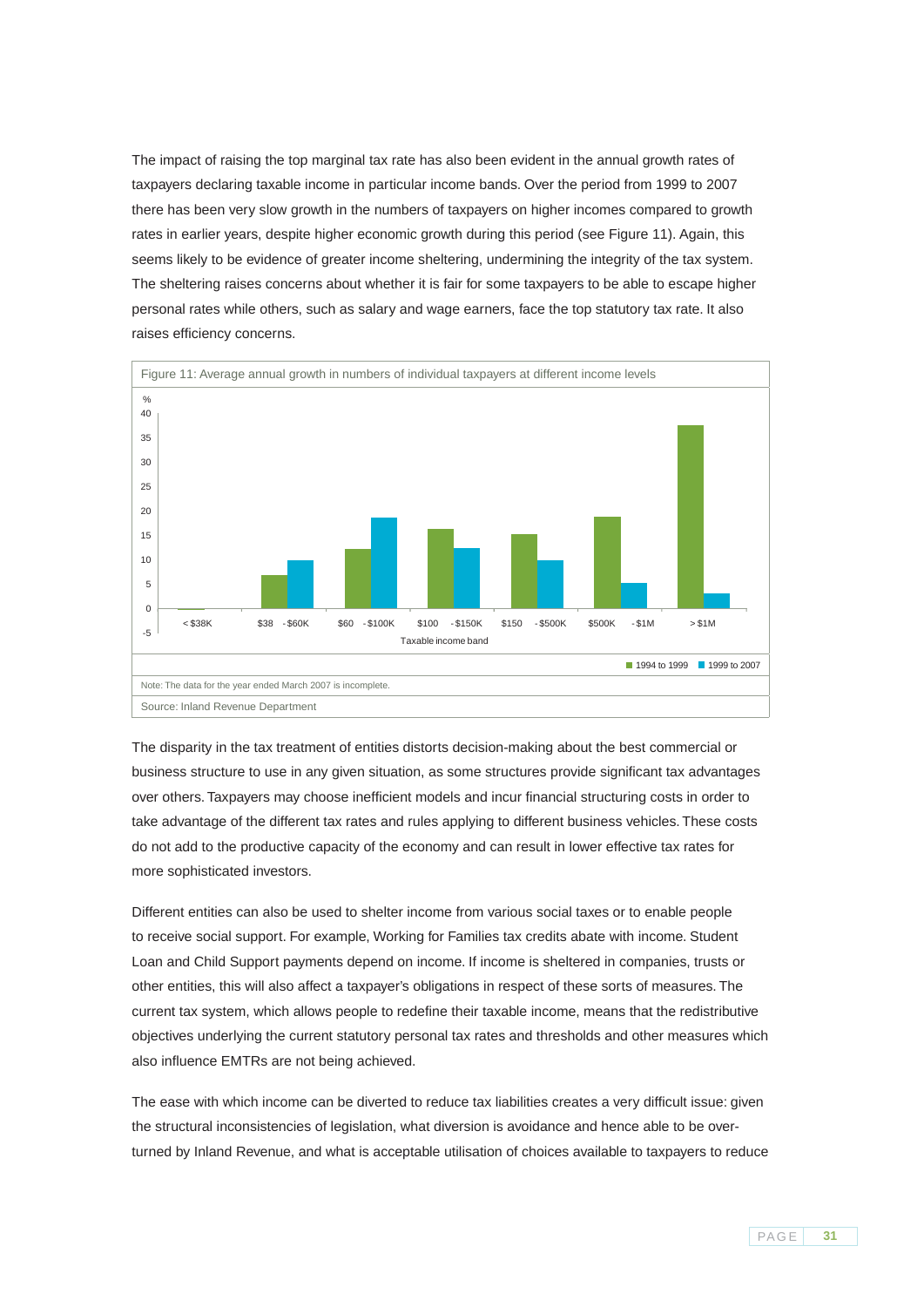their tax liability? Attempting to police these difficult boundaries places considerable administrative strain on Inland Revenue's resources. The uncertainty imposes costs on taxpayers.

Box 3: Examples of behaviour to reduce tax or increase benefit entitlement:

- The use of a trading company owned by a trust. Income accumulating in trusts and distributions from trusts of amounts that have previously been taxed at 33% as trustee income are not counted as income for WfF purposes. This means that substantial receipts by beneficiaries of trusts are not taken into account in determining their WfF entitlements.
- **Employees of closely-held companies who maximise fringe benefits instead of receiving taxable wages and** salary. These fringe benefits can be close substitutes for cash - for example, the use of an employer's credit card and do not reduce an employee's WfF entitlement.
- Individuals investing in portfolio investment entities (PIEs) rather than a normal bank account because distributions from PIEs are not taken into account in determining WfF entitlement.
- 9,700 families with rental losses who receive WfF tax credits.<sup>32</sup> Rental losses from investment properties are not added back in determining WfF entitlement.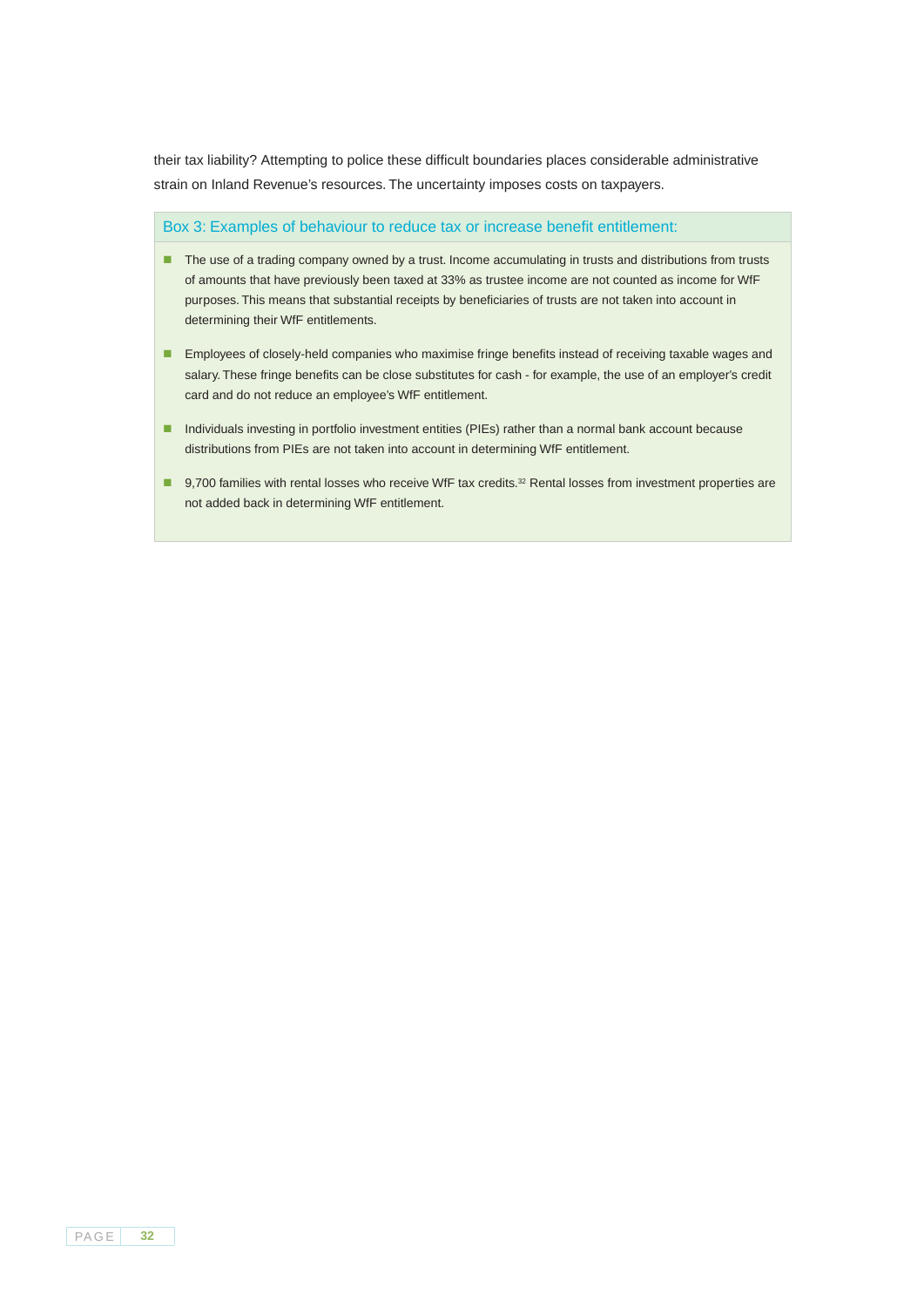#### 2.3 The sustainability of the current tax system

There are four major issues impacting on the sustainability of the tax revenue base in New Zealand:

- Compliance is likely to be affected by perceptions that the system is unfair.
- **International competition for capital and labour, especially from Australia, will impact on the** sustainability of corporate and personal tax rates.
- $\blacksquare$  Fiscal drag is quickly pushing average wage earners toward the top personal tax rate. This will increase incentives to divert income toward lower-taxed entities.
- Demographic change (together with a rising cost of financing higher public debt) is placing higher demands on the tax revenue base while simultaneously placing greater tax pressure on a smaller proportion of the population.

The equity considerations discussed in the previous section have important implications for the long-term viability of the tax system as it relies heavily on voluntary taxpayer compliance. Where taxpayers consider the system is unfair and confidence declines, voluntary compliance tends to reduce. This will undermine people's trust in the tax system and put at risk the sustainability of the tax revenue base.

International developments also pose a threat to the sustainability of the tax base. Falling international corporate and personal tax rates increase the risk that the current tax bases (or growth in those bases) are unsustainable. The international environment is changing and becoming more globalised, providing increasing competition for labour (particularly highly skilled labour) and capital. Changes in our close economic neighbour, Australia, are especially relevant for New Zealand. We have a particularly mobile labour force and capital flows readily across the Tasman. If the outcome of the Australian review of its tax system is that Australia moves towards a lower corporate tax rate, the pressures to reduce the current New Zealand corporate tax rate will increase.<sup>33</sup>

Fiscal drag, where rising incomes push people into paying higher tax rates over time if there is no change to tax thresholds, means that unless there are changes to the current system the percentage of income earners currently paying the top tax rate will rise from the present 9% to 24% within 15 years. Fiscal drag also means that New Zealand's revenue base is increasingly reliant on personal and corporate taxes, while other countries are likely to become even less reliant on them.

Demographic changes in the form of population ageing will also impact on the sustainability of government expenditure and tax revenues. The recent Long-term Fiscal Statement shows that an ageing population poses considerable fiscal challenges.<sup>34</sup> To maintain existing levels of services, the tax base will need to maintain or increase revenues, and there will need to be consideration of alternative bases of taxation in ways that make the tax base less reliant on taxes that discourage participation in the labour force.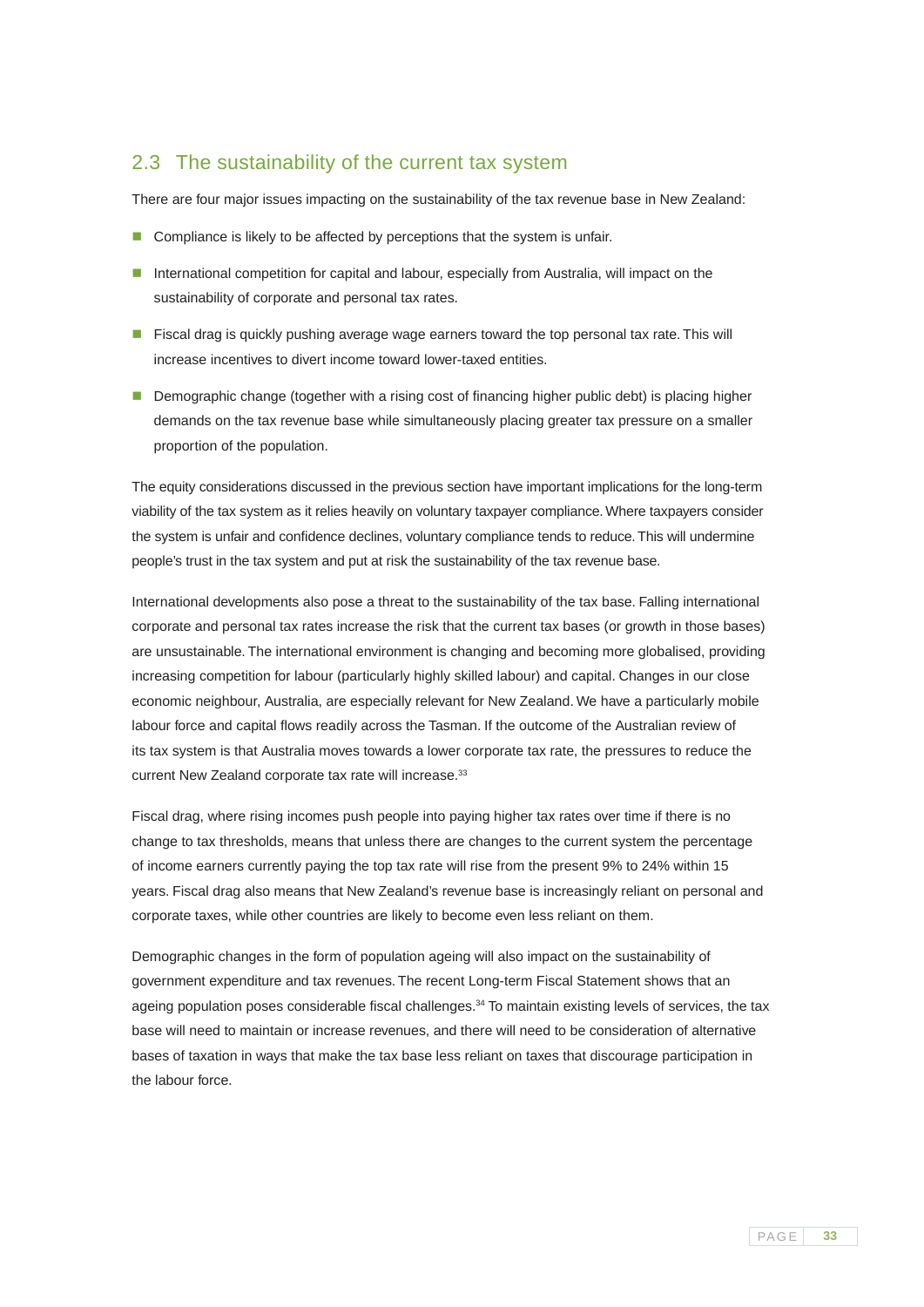A combination of fiscal drag and demographic changes will mean that marginal and average tax rates for the average worker will increase over the next 15 years if nothing is done. The marginal tax rate facing a worker on the average wage is expected to rise from 33% to 38%, and the average tax rate will increase from 19% to almost 24% over this time (see Figure 12). While this could be alleviated by raising tax thresholds, these would need to be indexed to nominal wage growth rather than inflation to prevent the average tax rate continuing to rise.



The acceptability to taxpayers of a persistently rising average tax rate as shown in Figure 12, and the jump in the marginal tax rate faced by an average wage earner, must be in doubt. While rising real incomes may be associated with a greater willingness to pay a larger fraction of that income in tax, a high marginal tax rate applicable to a wide range of taxpayers is more problematic for labour supply and other incentives. This could be tackled by regular increases in tax thresholds in line with increases in consumer prices so that inflation is not responsible for increasing individual's personal income tax bills. Of course, increases in *real* incomes would continue to push people into higher tax brackets as their incomes rose; this too could be eliminated by increasing thresholds in line with *nominal* income increases. Whereas linking income tax thresholds to prices is quite common in some other countries, such as the UK, linking them to nominal income increases is less common. Indexing income tax thresholds to nominal incomes (e.g. via indexation at the rate of wage or per capital GDP growth) effectively keeps average tax rates constant and so 'turns off' fiscal drag.

Issues such as these would alone justify a serious look at the tax system. The problem for New Zealand is that the current system is riddled with a series of issues which undermine the tax base and government's revenue objectives, the efficient use of economic resources, and fairness.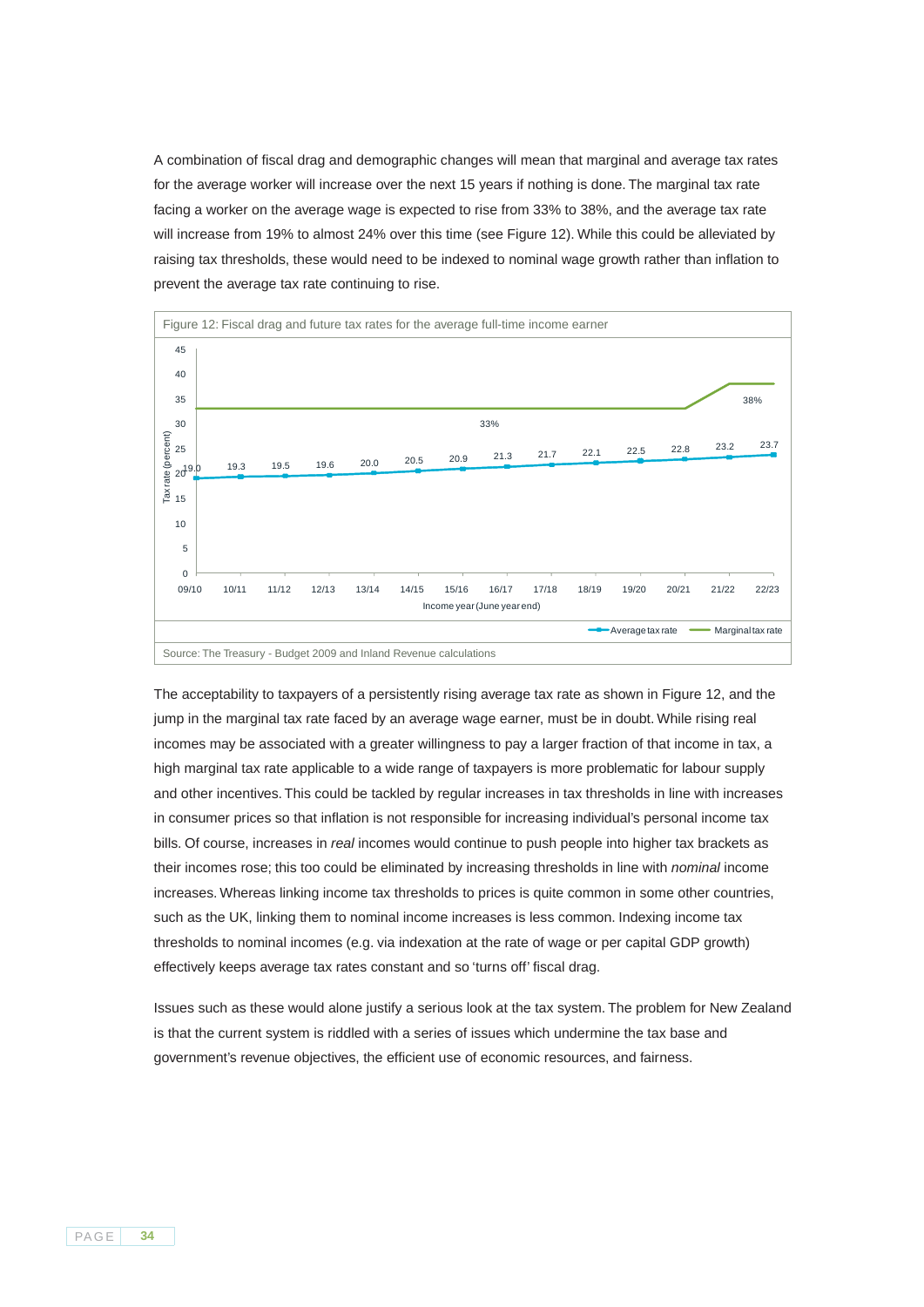Ideally, individuals should be able to structure their affairs by relying on the fact that there should be little tax difference between broadly equivalent transactions. People earning their income by salary and wage payments should be able to expect that they will be treated in a similar way to someone who earns the same level of income from property investment. This is not the case in New Zealand. Another concern is that the current system is a bit like walking through a mine field. Unless a taxpayer obtains very good advice on the lay of the land, unexpected and unfortunate consequences can result. The inefficiencies, unfairness and uncertainties arising from the current taxation system are not acceptable.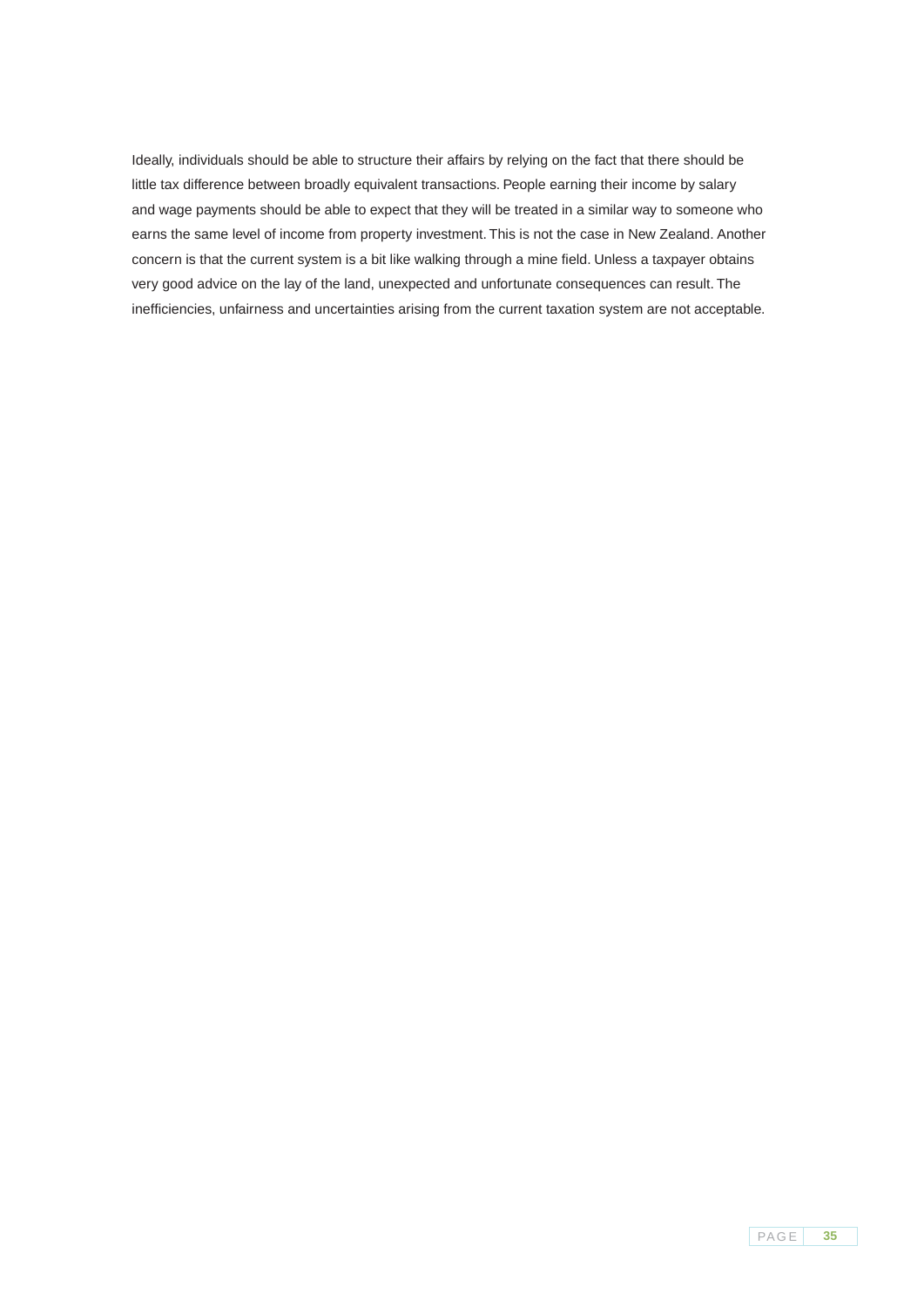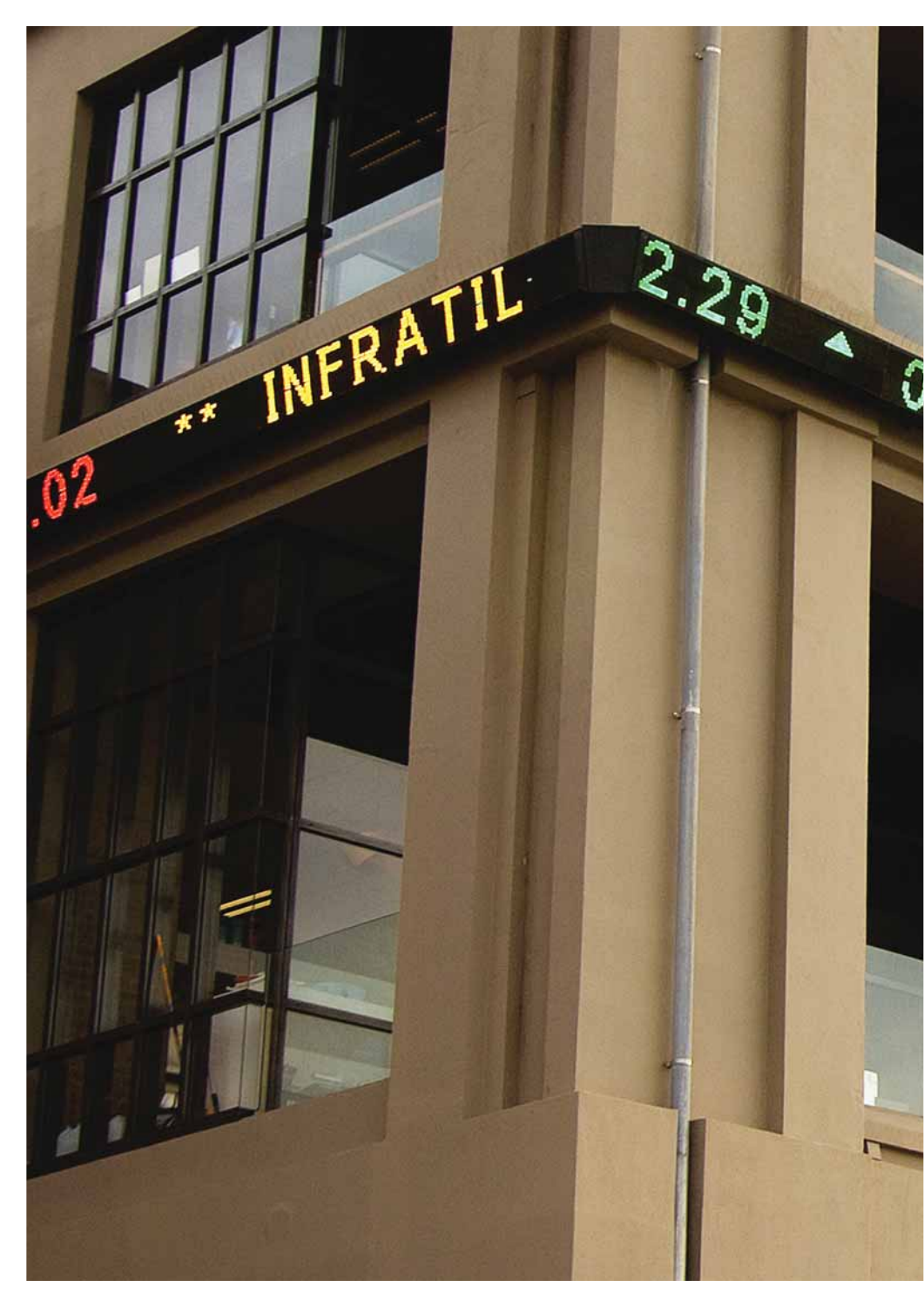## Chapter 3: Options for Change to the New Zealand Tax System

The TWG believes the problems with the current tax system are such that it needs to be significantly improved by making changes to its overall structure through a combination of changes to the tax bases and tax mix, to the tax rates, and by improving some of the supporting tax rules. The Group considered a number of options to deal with the concerns identified in the previous chapter regarding the structure of the tax system and implications for international competitiveness and growth, the coherence, integrity and fairness of the present system, and its sustainability. These were judged according to the six principles of a good tax system discussed in Chapter 1. There are also revenue costs and benefits associated with the different options.

Tackling the problems with the overall structure of New Zealand's tax system requires moving towards a system less dependent on taxes that are most damaging for growth. This is also consistent with the reform direction necessitated by the demographic ageing which will intensify over the next 20 years. That is, the tax system should impose minimum disincentives to work and to save for retirement. These objectives suggest a reduction in high rates of tax on labour and capital incomes. A GST also involves taxing labour income whenever it is spent. To this extent, a shift from taxing labour income to GST will have offsetting effects on the taxation of labour income. However, an attraction of a GST is that it does not tax the return to capital and so does not distort savings decisions. Both international studies and New Zealand's relatively broad and efficient GST base suggest that such a change might enhance economic efficiency.

These considerations, along with any preference to maintain progressivity in personal income taxes, point to lower rates of personal income tax. This would improve incentives to work and save. However, it would do little to encourage increased capital investment, except to the extent that domestic investors and entrepreneurs face personal rather than corporate tax on their investments. Our current system of imputation is designed to ensure that domestic residents' 'final' tax rate is their personal marginal rate. However, as the previous chapter pointed out, the lack of coherence and integrity of the current system, means that the 'final' tax rate faced by resident taxpayers is often not their personal marginal rate but a lower corporate or trust rate, or may even be zero for some types of investment.

Addressing the integrity and fairness concerns suggests moving to a system where the same level of tax is imposed on all forms of income or having measures in place which make it difficult to change the form in which income is earned for tax purposes.

In evaluating options for reform, the Group had to consider several system-wide issues. These included:

- whether it is preferable that the corporate, trust and top personal tax rates be aligned;
- ii if rates were not aligned, whether effective measures can be introduced to resolve the integrity problems that have characterised the present non-aligned system;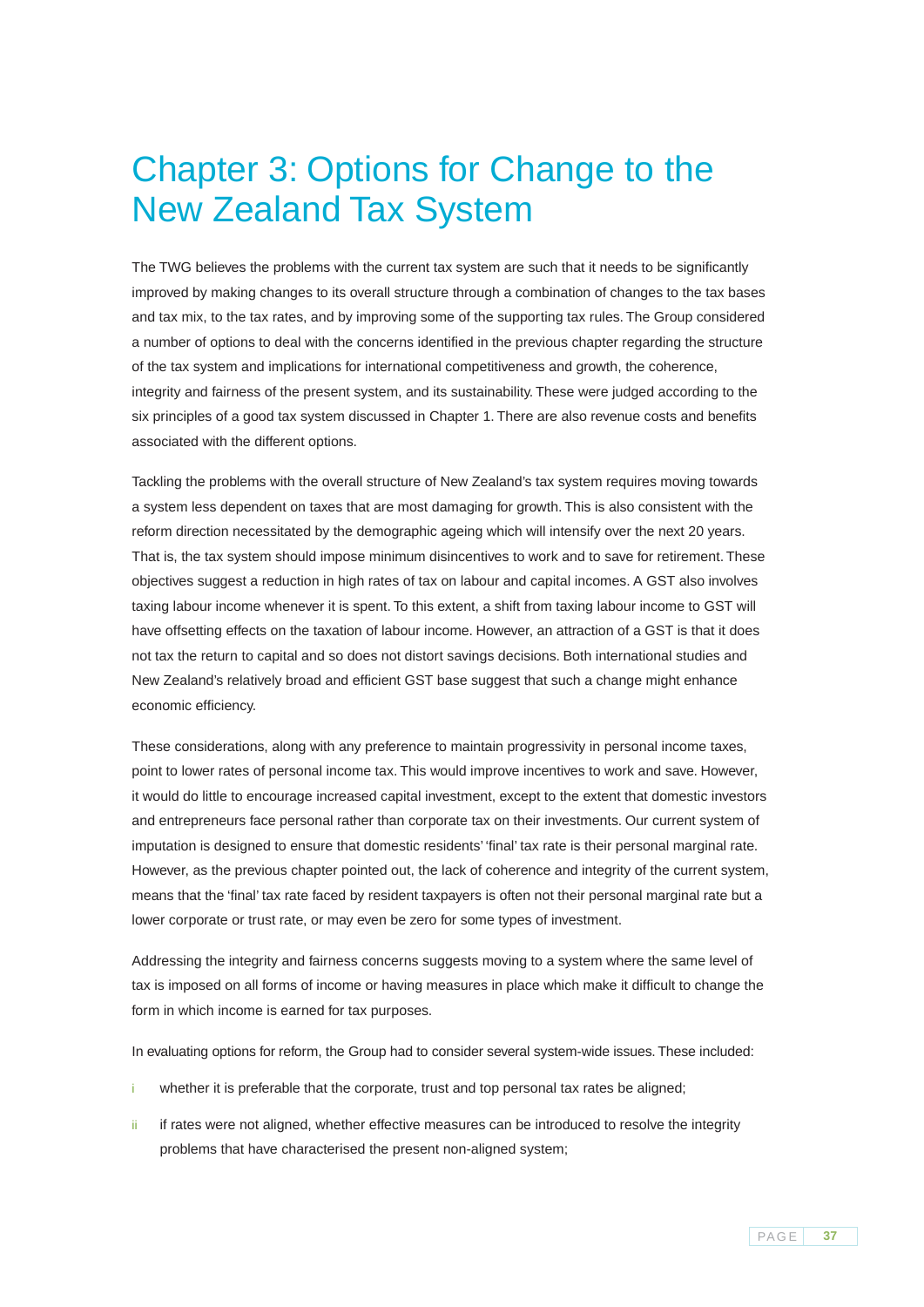- iii whether rates on existing tax bases should increase or decrease;
- iv whether base-broadening measures should be applied comprehensively or whether selective application can be applied efficiently and effectively;
- whether there are technical changes that could improve the efficiency of the tax system and be consistent with base-broadening and revenue generation; and
- $vi$  the scope to reduce high effective marginal tax rates.

Choices around these issues will be influenced by judgements about the relative importance of integrity, growth and competitiveness, and equity objectives. Hence, the primary focus of this chapter is summarising options and identifying their costs and benefits to help inform policy choices.

To help in identifying the pros and cons of different options, the Group considered a number of scenarios combining various tax reform options, including base-broadening measures. Each scenario has been tested against the principles of a good tax system outlined above. Importantly, the impact of each scenario on household and child poverty, and other equity measures, has also been assessed. Choosing between reform options will ultimately depend on the value judgements that are inevitably required where competing objectives are involved, and the scale of reform that the government is willing to undertake.

# 3.1 Alignment of top personal, corporate, PIE and trust rates, with  $imputation<sup>35</sup>$

Under an aligned system, the top personal, company, trust and PIE rates would be set at the same rate.

An aligned set of tax rates (company, PIE, trust and top personal rate) in combination with a full imputation system (where people receiving income from dividends receive a tax credit for the tax already paid by the company) is one way of addressing a number of the integrity and fairness concerns with the current tax system.

Alignment is an attractive option if the principal concerns are with the integrity of the tax system and with ensuring consistent tax treatment for different entities. Alignment also enhances simplicity and tax administration. On the other hand, strict alignment of corporate, trust and top personal tax rates obviously reduces government discretion over changes to tax rates. This might be problematic in a small open economy facing changes to competitive global corporate tax rates or even personal tax rates. These circumstances pose risks to the sustainability of an aligned tax system.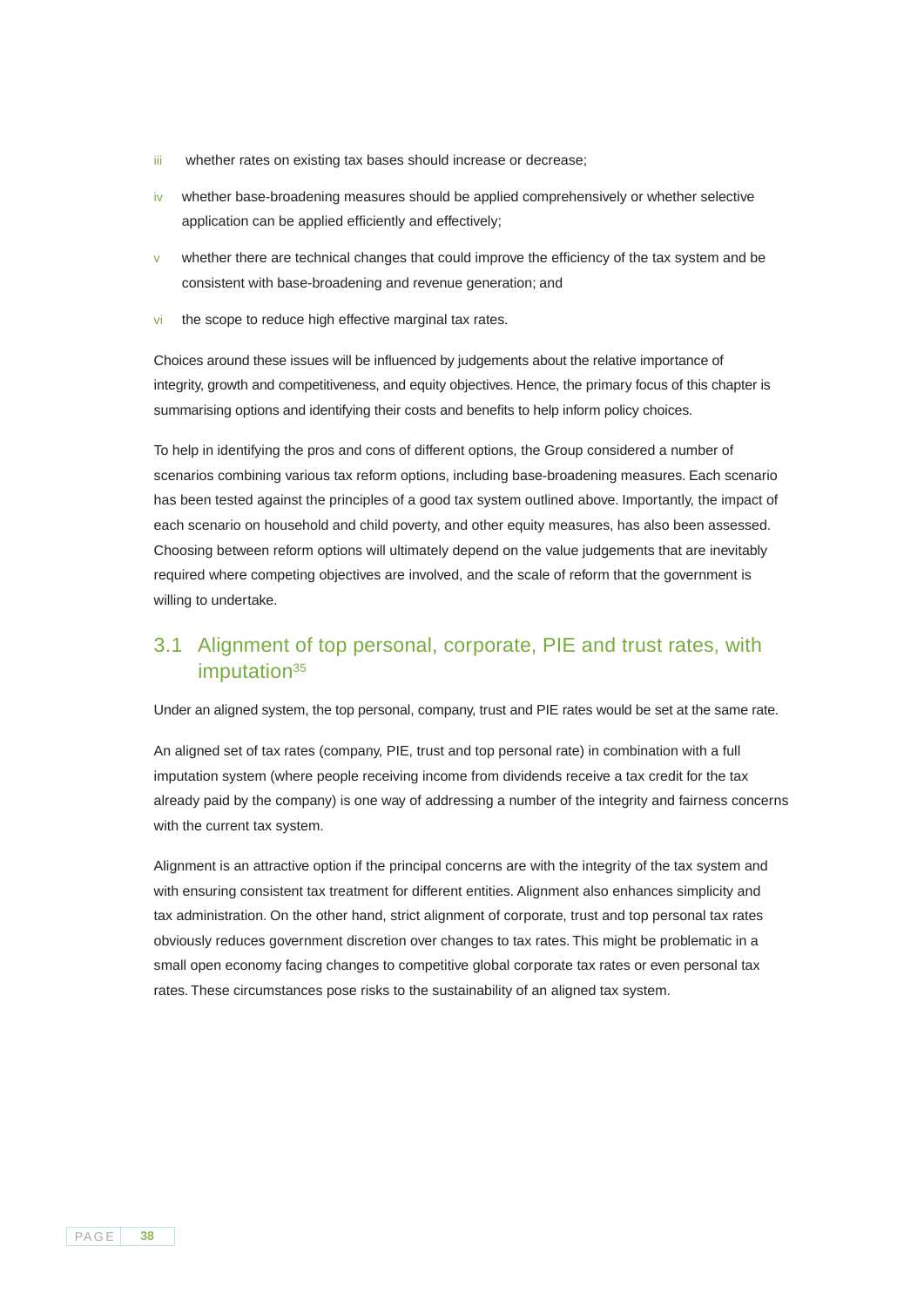The advantages and disadvantages of an aligned system can be summarised as follows:

| <b>Advantages</b>                                                                                                                                                                                                                                                                                                                                                                                                                                                                                   | <b>Disadvantages</b>                                                                                                                                                                                                                                                                                                          |
|-----------------------------------------------------------------------------------------------------------------------------------------------------------------------------------------------------------------------------------------------------------------------------------------------------------------------------------------------------------------------------------------------------------------------------------------------------------------------------------------------------|-------------------------------------------------------------------------------------------------------------------------------------------------------------------------------------------------------------------------------------------------------------------------------------------------------------------------------|
| Enhances coherence and integrity of the system.<br>Increases horizontal equity by taxing different                                                                                                                                                                                                                                                                                                                                                                                                  | May not be sustainable due to international<br>pressures to reduce company tax rates.                                                                                                                                                                                                                                         |
| income sources similarly.<br>Increases efficiency by reducing incentives to defer<br>or avoid tax through shifting personal activity and<br>assets to closely held companies or trusts.<br>Alignment with a lower top personal tax rate<br>Improves incentives on decisions to work<br>and encourages skilled labour to remain in<br>New Zealand.<br>Reducing personal tax rates may increase domestic<br>savings and investment.                                                                   | May be less efficient than a non-aligned system<br>П<br>that allowed deeper reductions in the company tax<br>rate in response to lower international company tax<br>rates. This is particularly so if capital income is more<br>important than labour income for growth.<br>Reduces progressivity and vertical equity by<br>■ |
|                                                                                                                                                                                                                                                                                                                                                                                                                                                                                                     | reducing top personal tax rates.<br>■ Vulnerable to political economy pressures to<br>alter top personal tax rates independently of the<br>company rate.                                                                                                                                                                      |
| Administratively simple and low compliance costs<br>as no tax sheltering rules are required.                                                                                                                                                                                                                                                                                                                                                                                                        | Fiscal cost could be high if top personal rate has to<br>fall in line with lower future company rates.                                                                                                                                                                                                                        |
| Imputation has some attractive neutrality properties,<br>in particular, equal treatment of investments through<br>entities and of debt versus equity financing. <sup>36</sup> It also<br>caters for the possibility of the mutual recognition<br>of imputation and franking credits with Australia. It<br>allows New Zealand to tax New Zealand source<br>income of non-residents and ensures New Zealand<br>residents are taxed on domestic and foreign source<br>income earned through companies. | If alignment is achieved and sustained by company<br>rate remaining high, there are possible incentives to<br>stream profits away from New Zealand.<br>Imputation is harder to sustain if Australia abandons it.                                                                                                              |
| Imputation is a buttress to the company tax.                                                                                                                                                                                                                                                                                                                                                                                                                                                        |                                                                                                                                                                                                                                                                                                                               |

Achieving an aligned tax system probably requires a government to be willing to cut top personal tax rates to 30%, and further if it chooses to reduce the company tax rate. If other countries continue to cut their company rates, this simple system may not be sustainable. For these reasons, we have also considered tax reform options involving non-alignment. At the very least, however, the rate applying to trusts, and the top PIE (and other savings vehicles) rate should align with the top personal tax rate.

# 3.2 Non-alignment of personal, corporate, PIE and trust rates

The TWG considered a number of non-aligned options, including: 37

- A classical system with a low company rate, no imputation, and rates of personal tax at current levels backed with measures to prevent sheltering of income.
- A 'dual income tax' system which distinguishes companies' and individuals', 'labour' and 'capital' income separately, rather than distinguishing personal from corporate income. This has been adopted in some Nordic countries.
- A 'dual income tax' system with allowance for corporate equity.
- A non-aligned system combined with a reduced form of imputation.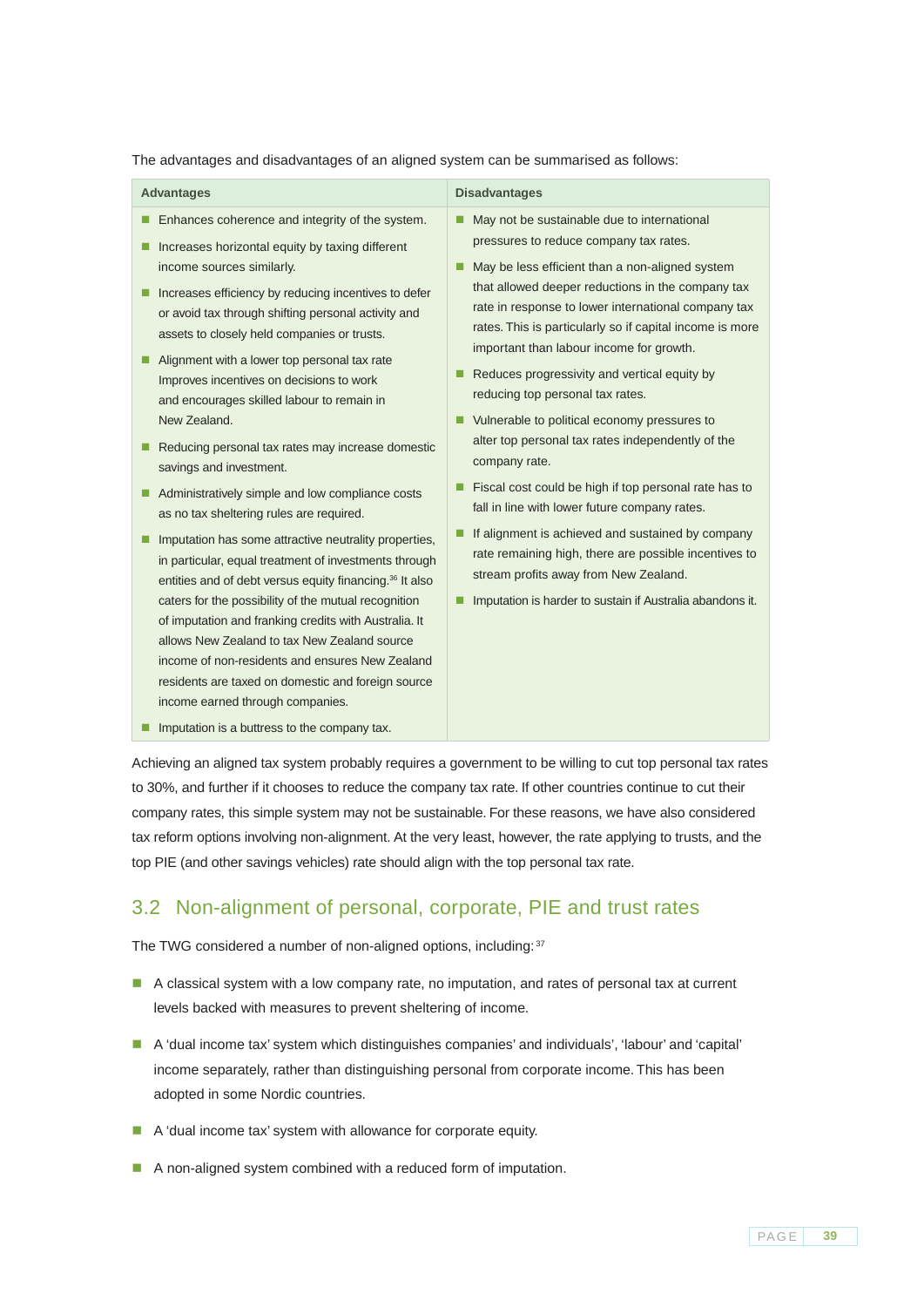## Classical system with a low company rate and higher rates of personal tax

One way that New Zealand might be able to implement a substantial cut in its company tax rate in response to international corporate tax rate reductions, while maintaining a higher top personal tax rate, is to have a traditional classical tax system. A classical tax system, such as that in Ireland, taxes fully at both the company and shareholder level, so does not have imputation. This would involve:

- $\blacksquare$  A low tax rate on company profits.
- Abandoning imputation.
- A personal tax rate higher than the company rate.
- Various measures to prevent other taxpayers from taking advantage of this low company rate, such as a capital gains tax on company shares.

This form of non-alignment has a number of different advantages and disadvantages: 38

| <b>Advantages</b>                                                                                                                                                                                                                                                                                                                                                                                         | <b>Disadvantages</b>                                                                                                                                                                                                                                                                                                                                                                                                                                                                                                                                                                                                                                                                                                                                                                                                                                                                                                                                |
|-----------------------------------------------------------------------------------------------------------------------------------------------------------------------------------------------------------------------------------------------------------------------------------------------------------------------------------------------------------------------------------------------------------|-----------------------------------------------------------------------------------------------------------------------------------------------------------------------------------------------------------------------------------------------------------------------------------------------------------------------------------------------------------------------------------------------------------------------------------------------------------------------------------------------------------------------------------------------------------------------------------------------------------------------------------------------------------------------------------------------------------------------------------------------------------------------------------------------------------------------------------------------------------------------------------------------------------------------------------------------------|
| Could attract foreign capital, and boost labour<br>П<br>productivity with a low company tax rate while<br>continuing to tax domestic workers and savers at<br>higher personal tax rates.<br>Reduces incentives to stream profits and move<br>ш<br>business functions away from New Zealand.<br>Less fiscal cost for a company tax rate reduction<br>ш<br>than a system aligned with an imputation regime. | Double taxation of dividends paid to residents (no<br>П<br>credit for tax paid at company level).<br>Domestic resident savers and investors face a higher<br>□<br>tax rate than foreign residents.<br>Reduced incentives to save and less attractive for<br>П<br>capital to flow to small and medium enterprises<br>(SMEs) ahead of lightly-taxed investments, such as<br>housing.                                                                                                                                                                                                                                                                                                                                                                                                                                                                                                                                                                  |
| Avoids having to make the personal tax system<br>less progressive by allowing cuts to the company<br>tax rate without requiring cuts to the top personal<br>income tax rates.                                                                                                                                                                                                                             | Increased pressure to restructure income flows to<br>■<br>derive taxable income through a company, eroding<br>the personal income tax base.<br>Creates a preference for debt over equity investment,<br>⊔<br>affecting the flow of risk-taking capital.<br>Requires additional anti-avoidance measures.<br>ш<br>More complex to administer.<br>∟<br>Additional revenue (from removing imputation) not<br>ш<br>sufficient to provide a substantial company rate cut. <sup>39</sup><br>Low company rate reduces taxation of any location-<br>ш<br>specific economic rents in New Zealand.<br>Tax biases affecting choices over business<br>■<br>organisation, retention over distribution, and debt<br>versus equity financing.<br>Only partially addresses concerns regarding the<br>⊔<br>taxation of capital.<br>Higher tax rates on labour income create<br>□<br>inefficiencies and increase incentives for higher-<br>skilled workers to migrate. |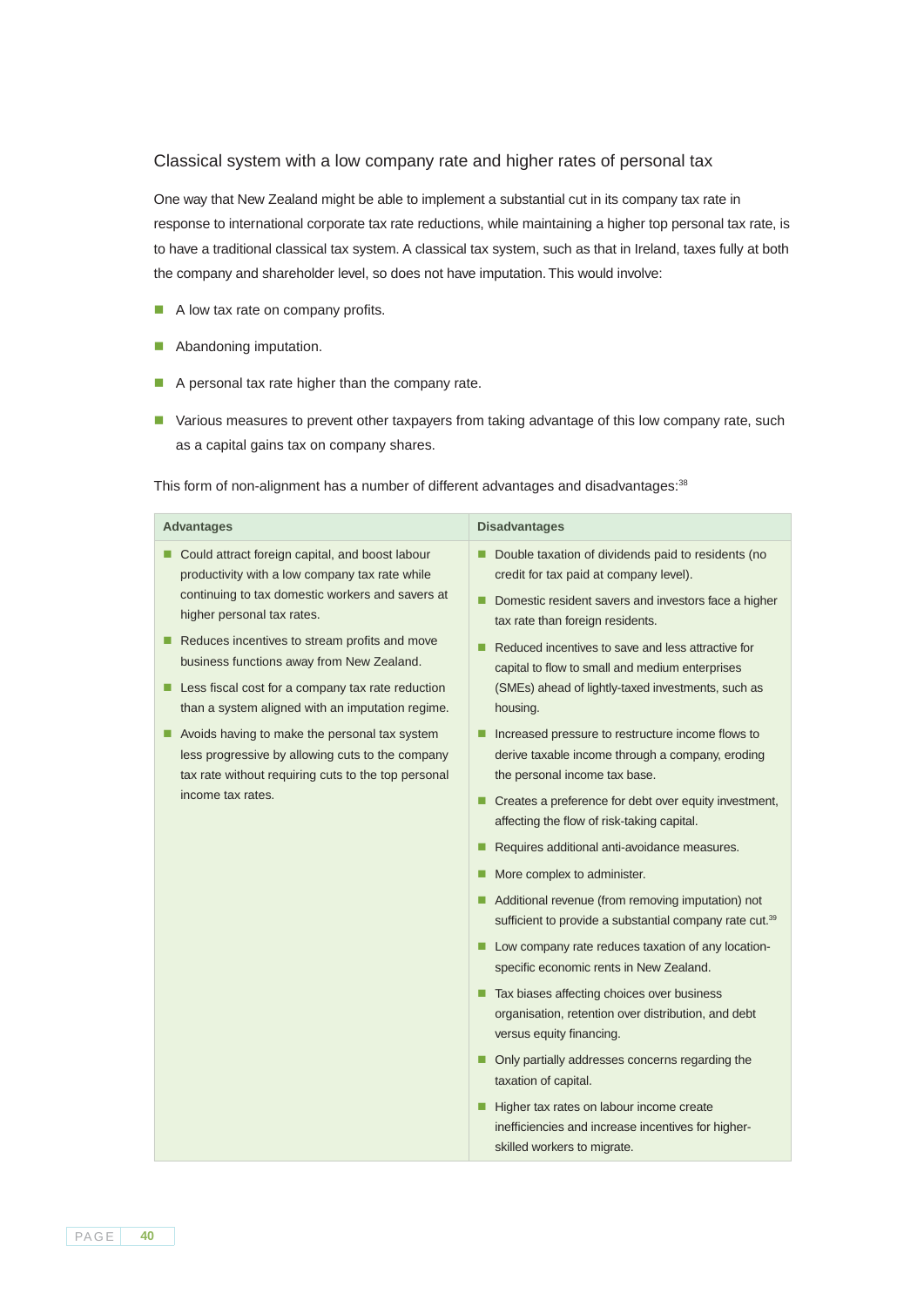While in principle a classical tax system would provide greater scope for government discretion to set separate corporate and top personal tax rates, it does pose risks to the integrity and fairness of the tax system. These integrity risks are likely to increase tax administration costs.

### Dual income tax system

An alternative model to address the international competitiveness and integrity problems with the current tax system is a dual rate tax system. This involves a move to different tax rates for labour and capital income. Under a dual income tax system, capital income is typically taxed at a flat low rate, whereas labour income is taxed progressively. Countries which have adopted this sort of tax system have done so on the rationale that taxes on investment and saving impact more negatively on economic behaviour than a tax on labour. The idea has been to preserve high tax rates on labour income while responding to international pressures which make sustaining such rates on capital income problematic.

How such a system might operate depends very much on the design details. Norway has the most comprehensive and consistent dual income system and the advantages and disadvantages listed below focus on Norway's tax system. Their system separates capital and labour income and taxes them at the appropriate rate, regardless of the type of entity through which the income is earned. This approach is generally applied as follows:

- **For sole traders, a deemed return (based on a risk-free government bond rate) is imputed on the** value of the assets used in the business and is taxed at the capital income tax rate. Income in excess of this amount is presumed to be from labour and is taxed at the personal tax rate.
- Company income is initially taxed at the capital tax rate. However, distributions from the company up to the risk-free return amount are not taxed, but distributions in excess of the risk-free return amount are taxed again at the capital rate – the double tax approximates the top labour tax rate. Capital gains from selling shares are subject to similar treatment. This treatment is not limited to companies with shareholder-employees, but to all companies. This has the effect of taxing economic rents earned by resident shareholders through the company at a higher tax rate.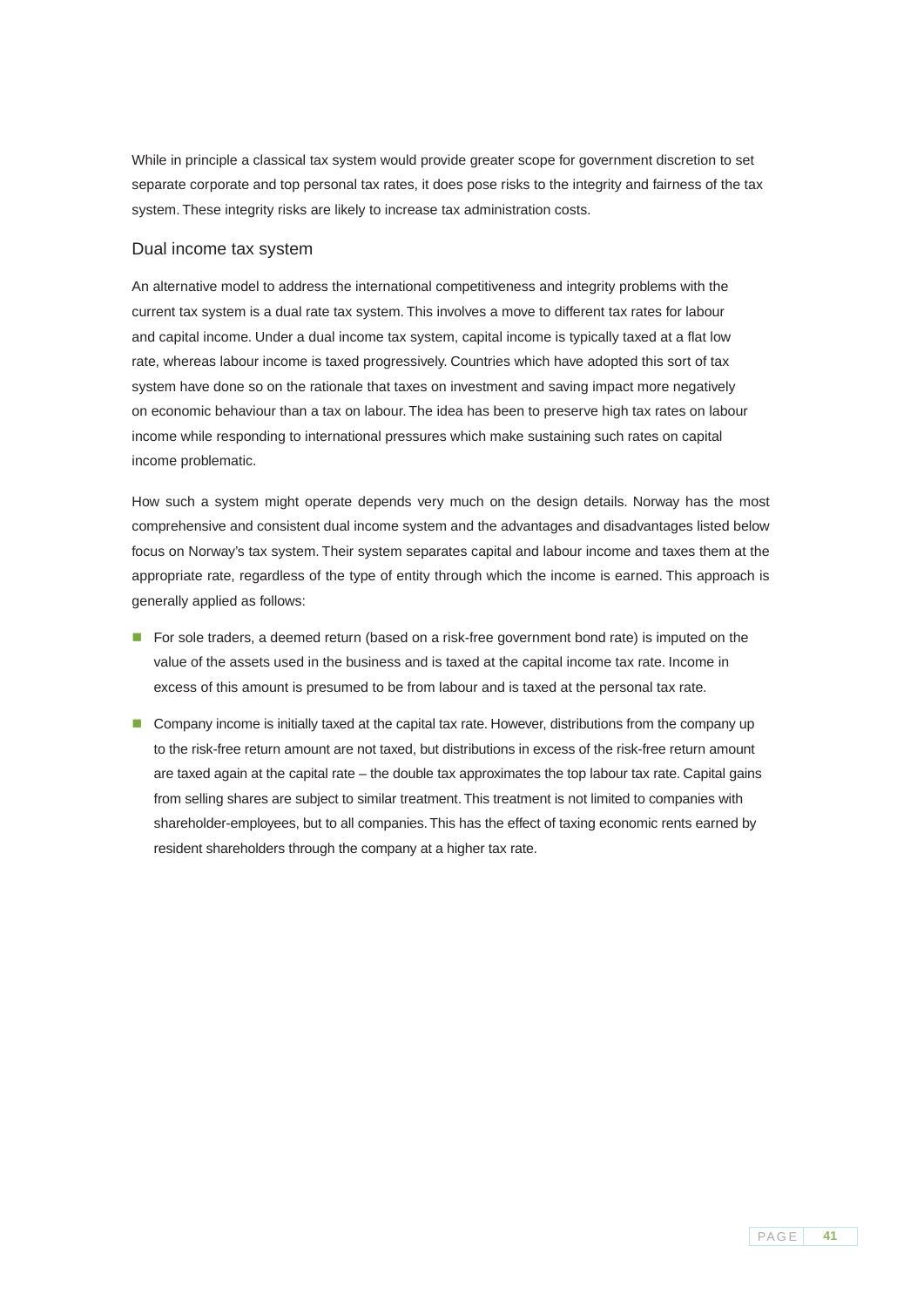The main advantages and disadvantages of this option are:<sup>40</sup>

| <b>Advantages</b>                                                                                                                                                                                                                                                                                                                                                                                                                       | <b>Disadvantages</b>                                                                                                                                                                                                                                                                                                                                                                                                                                                                                                                                                                                                                                                                                                                                                                                                                                                                                                                     |
|-----------------------------------------------------------------------------------------------------------------------------------------------------------------------------------------------------------------------------------------------------------------------------------------------------------------------------------------------------------------------------------------------------------------------------------------|------------------------------------------------------------------------------------------------------------------------------------------------------------------------------------------------------------------------------------------------------------------------------------------------------------------------------------------------------------------------------------------------------------------------------------------------------------------------------------------------------------------------------------------------------------------------------------------------------------------------------------------------------------------------------------------------------------------------------------------------------------------------------------------------------------------------------------------------------------------------------------------------------------------------------------------|
| Provides a more coherent and systematic shift to<br>lower capital tax rates than recent New Zealand<br>policy changes such as the PIE regime.<br>By allowing for a lower company tax rate it can<br>increase in-bound investment and economic<br>efficiency.<br>Allows for the possibility of higher tax rates on<br>labour income to be maintained thereby enabling<br>a more progressive tax system and increased<br>vertical equity. | Reducing the tax rate on capital might be<br>regressive (since capital income tends to be earned<br>disproportionately by those on higher incomes) and<br>may be perceived as reducing vertical equity.<br>Introduces new boundaries between income types;<br>creates incentives to re-characterise labour income<br>as capital, particularly where above normal profits<br>would be subject to double taxation (at the personal<br>income tax rate).<br>Complex to administer and comply with.<br>Disincentive to risk-taking where above-normal return<br>is double taxed.<br>Low capital tax rate reduces taxation of any location-<br>specific economic rents earned by non-residents in<br>New Zealand.<br>May reduce savings via higher (flat rate) tax on capital<br>earned by those on low incomes.<br>Higher tax rates on labour income will create<br>inefficiencies and increase incentives for skilled labour<br>to migrate. |

The dual income tax system, as with a classical system, provides scope for greater discretion to set separate corporate and top personal income tax rates. However, incentives to re-characterise labour income as capital income can give rise to boundary issues not dissimilar to the type of integrity problems that exist under the present New Zealand tax system. Furthermore, at least for New Zealand where skilled labour is highly mobile, the scope that a dual income tax system provides to set higher personal tax rates may be more limited if governments are concerned with efficiency and the effects of high personal tax rates.

## Dual income tax system with allowance for corporate equity

An interesting idea the TWG considered was a combination of a dual income tax applying domestically with an allowance for corporate equity (ACE) applying to investments from non-residents. This was an idea proposed in a paper by Sorensen and Johnson prepared for Australia's Future Tax System Review.41 This approach is intended to capture the advantages of both a dual system for taxing capital income at a lower rate than labour income, with an ACE system for taxing economic rents earned by non-residents, without discouraging additional marginal investments.

The system would generally require:

 $\blacksquare$  A deduction against taxable income for the normal return on new equity invested by non-residents in a domestic company (the ACE deduction).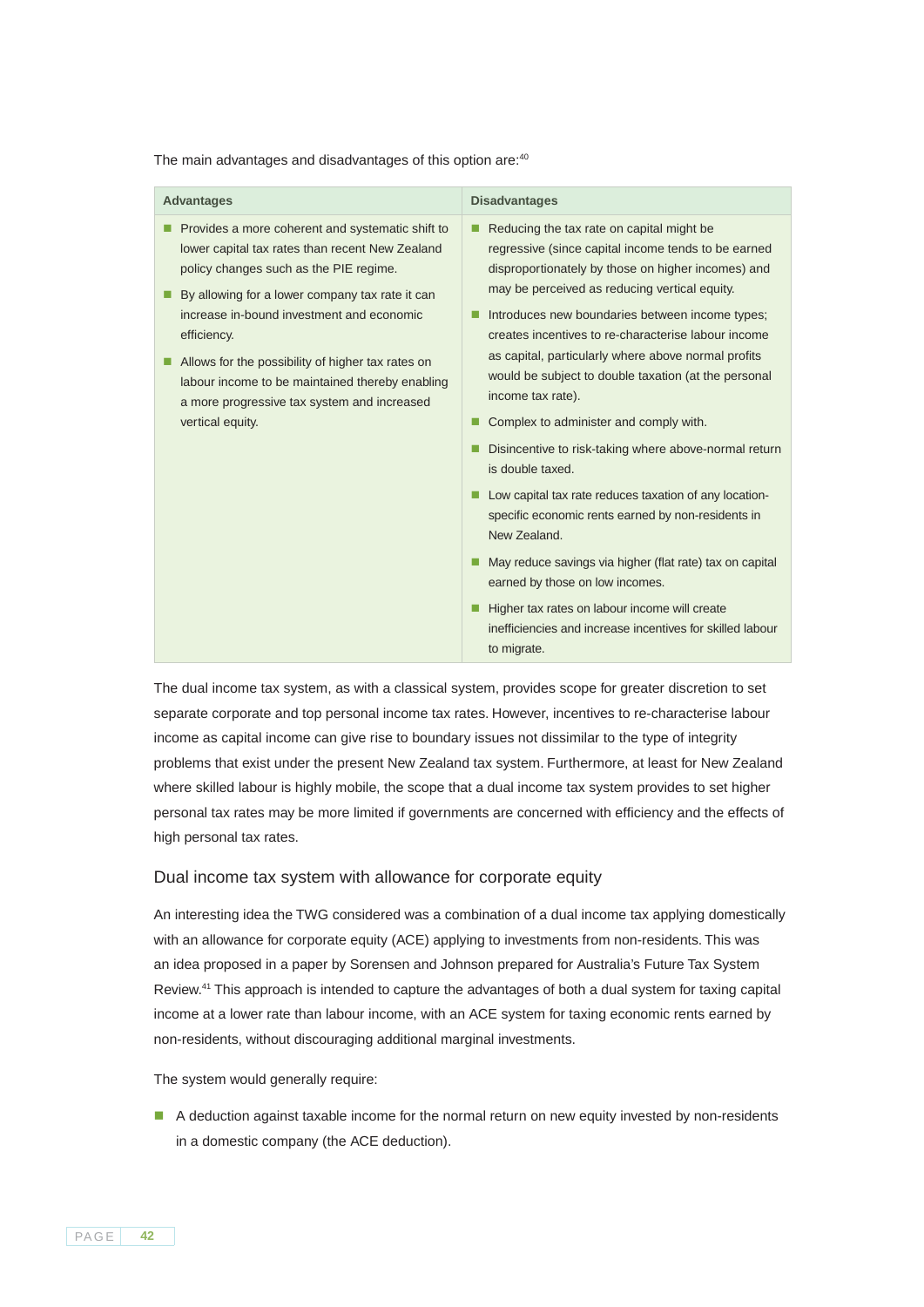- A dual system applying generally to residents (tax rate on wages higher than the tax rate on capital income).
- **Measures to ensure that capital income earned in companies owned by domestic residents is taxed** at the shareholder level, including dividend taxation.
- An accrued capital gains tax on residents' ownership of shares in publicly traded companies, and an excess retention tax on undistributed earnings of other domestic companies.

While the TWG thought this approach was innovative and may be worth considering at some time in the future, a system like it is untested (it has never been implemented) and it also raises significant transitional and implementation issues. The Group felt that if company and personal tax rates could be reduced to moderate levels as suggested in this report, the extra complexity and implementation risk of the Sorenson and Johnson proposal would not be warranted.

#### Non-alignment with imputation

The Group also considered the possibility of adopting a non-aligned structure while retaining imputation. This could include retaining the 38% top personal tax rate or it could include lowering both the corporate and personal tax rates while maintaining a large gap between them. Non-alignment options may be feasible provided other reforms are introduced at the same time. This option is important if governments want to be able to drop the corporate tax rate to match a fall in international or Australian corporate rates, without a commensurate drop in personal rates. Non-alignment will require new tax structures and tax rules to establish coherence and to overcome the integrity problems that pervade the current taxation system. The experience of the last decade suggests that as the gap between the corporate, trust and top personal tax rates increases, the integrity issues are accentuated and the more important these measures become.

#### Measures required to support non-alignment

Non-alignment of rates provides an opportunity for individuals to structure their affairs so that they derive income in a form that is subject to lower tax rates. Members of the Group felt that minor differences between corporate and top personal tax rates (say, differences of 3% or less) may be able to be tolerated as part of the tradeoffs explicit in a coherent system. However, alignment at the top personal, trustee and PIE rates would still be advised. If any form of non-aligned structure was adopted where there are significant differences between rates, it would be essential that measures are put in place to restore coherence and integrity. Examples include:

- A surcharge on the after-tax investment income of closely held companies (excluding companies controlled by widely held companies) if it is not distributed within, for example, 18 months of financial year end.
- Taxing the capital gain on shares at full personal marginal tax rates, either on an accrual basis or on realisation. This would largely remove the tax advantage of converting retained corporate profits into the untaxed proceeds of a sale of shares.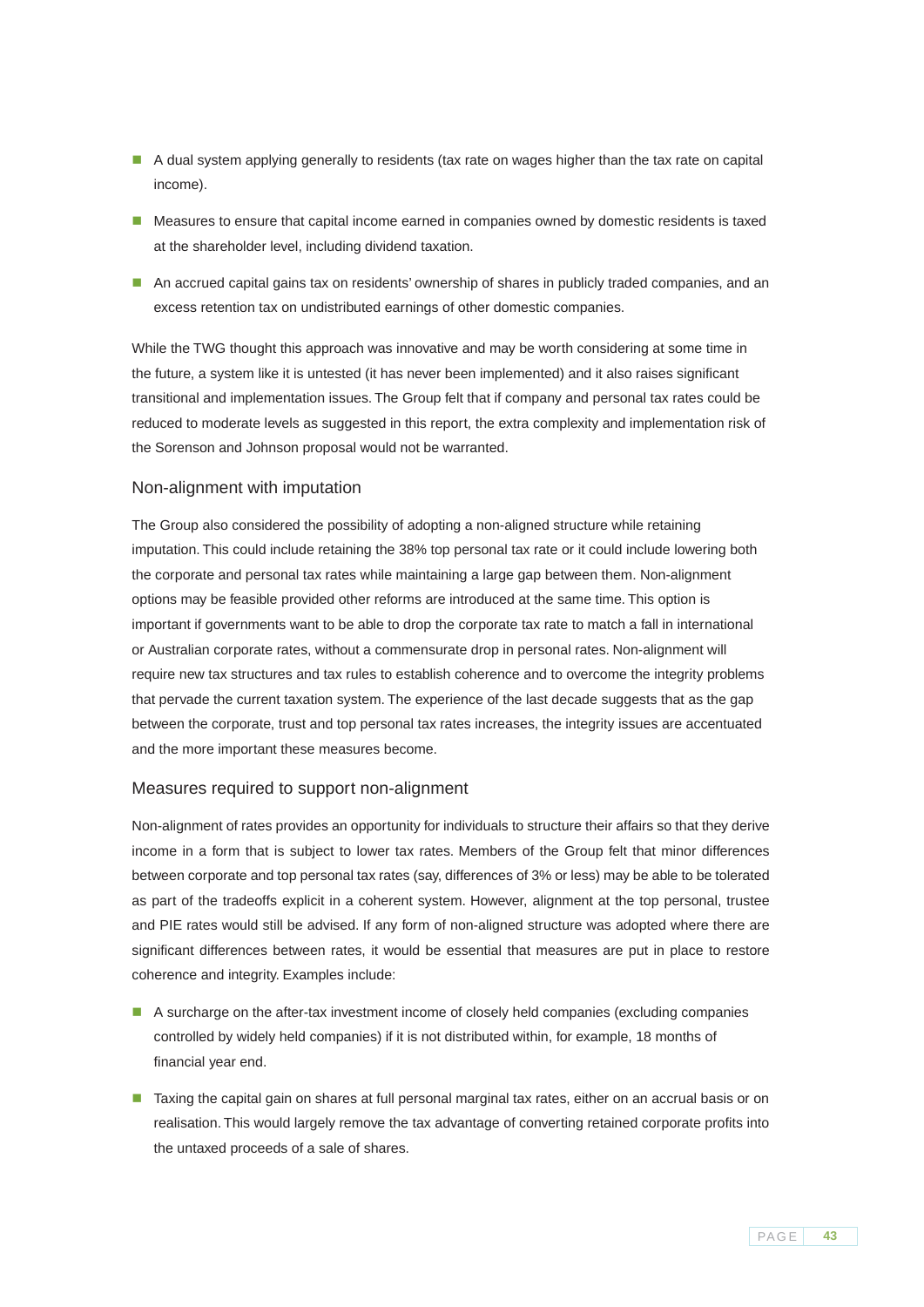As a result of the integrity measures that would be required, a non-aligned tax system would be more complex to administer and comply with than the current tax system. On the other hand, it would provide scope for greater discretion over the separate determination of corporate and personal tax rates. These trade-offs suggest therefore that while integrity, simplicity and administration cost considerations tend to lead to a preference for alignment, international competitiveness and (vertical) equity considerations tend to lead to a preference for a non-aligned system with measures introduced to restore integrity.

## 3.3 Ways to broaden the tax base and fund tax reform

Whatever company tax system is adopted and whether aligned or not, reducing reliance on personal and corporate taxes would have medium-term fiscal, or tax revenue, costs of various sizes. Table 2 provides estimates of the fiscal costs for a selection of aligned and non-aligned options. These estimates are based on the current distribution of economic activity and incomes and do not attempt to estimate the tax revenue effect of any subsequent changes to economic activity in response to the tax changes, such as increased productivity or real incomes.

| Fiscal Cost in 2009/10 tax year (in \$ billion)                                                                                                   |                |                |             |             |  |
|---------------------------------------------------------------------------------------------------------------------------------------------------|----------------|----------------|-------------|-------------|--|
| Aligned                                                                                                                                           | Aligned        | Aligned        | Non-aligned | Non-aligned |  |
| $30 - 30 - 30$                                                                                                                                    | $27 - 27 - 27$ | $25 - 25 - 25$ | $30-30-25$  | 33-33-27    |  |
| \$1.6                                                                                                                                             | \$3.1          | \$4.1          | \$2.3       | \$1.1       |  |
| Note: 30-30-30, for example, refers to the top personal, the trust and corporate tax rates in that order. All examples are written in this order. |                |                |             |             |  |

Table 2: Fiscal costs of a selection of aligned and non-aligned systems<sup>42</sup>

The TWG has considered options to meet these costs and to improve the coherence and integrity of the tax system. This has included increasing GST and broadening or introducing new tax bases. Basebroadening options warrant consideration as a means of achieving necessary improvements to the tax system. As well of course, they would provide the extra revenue necessary to allow reductions to corporate and personal tax rates.

These alternatives and their pros and cons are discussed below. These alternatives need to be weighed up as part of any comprehensive tax reform package. The main revenue-raising options considered, along with approximate indicative costs (based on 2009/2010 prices and tax rates and distribution of economic activity and incomes), are summarised in Table 3. These include raising the rate of GST, more comprehensive taxation of capital gains, a land tax, and a risk free return method (RFRM) applied to rental property. Also included are other measures that could improve the system and raise additional revenue, including removing, or reducing depreciation on some assets and changing thin capitalisation rules applying to foreign investment.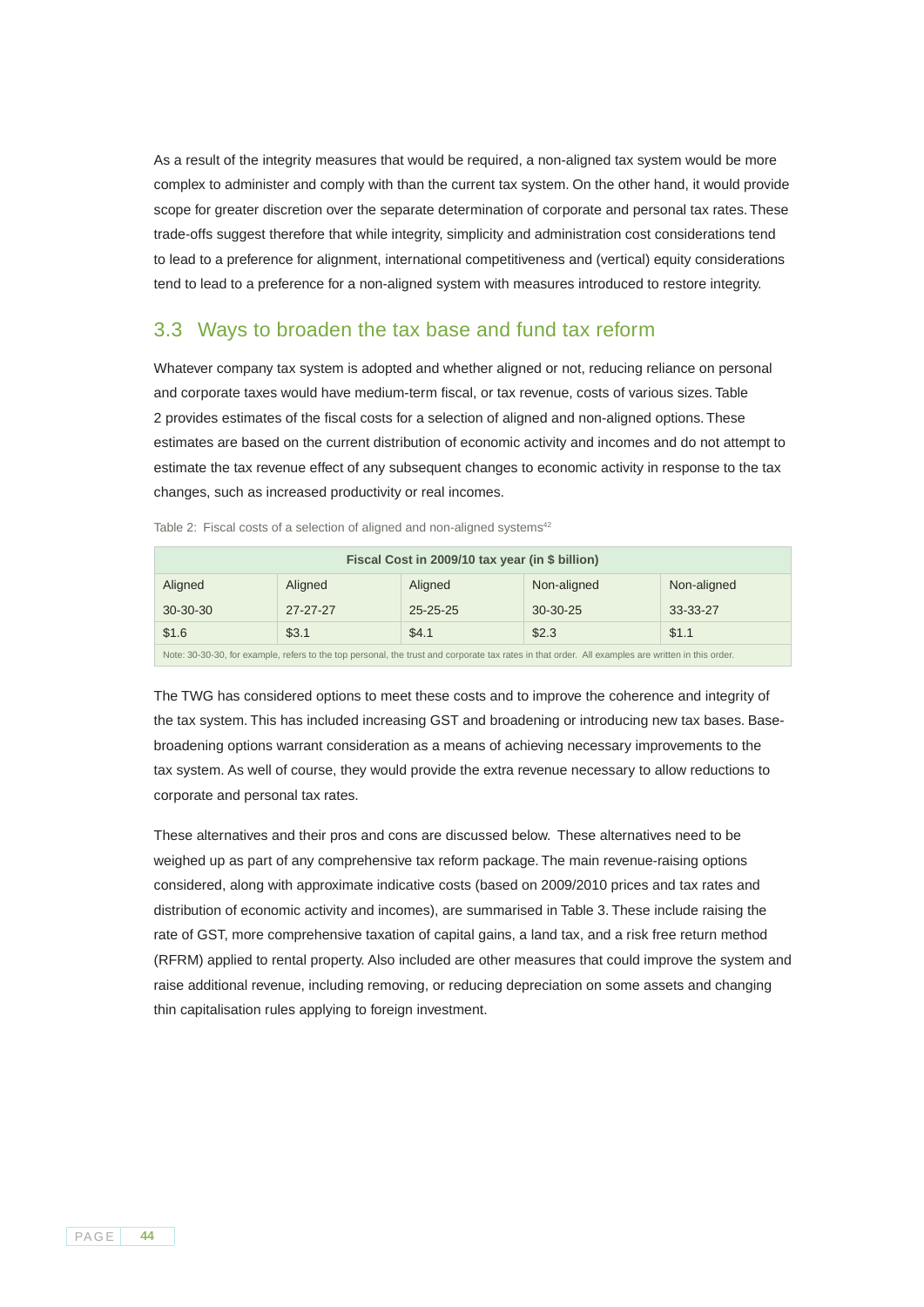| <b>Option</b>                                                                                          | Indicative annual fiscal<br>revenue (\$ billion in<br>2009/10 prices) | Comment                                                                                                                                                                                                                                                                                 |
|--------------------------------------------------------------------------------------------------------|-----------------------------------------------------------------------|-----------------------------------------------------------------------------------------------------------------------------------------------------------------------------------------------------------------------------------------------------------------------------------------|
| <b>Raising GST</b><br>to 15%<br>to 17.5%                                                               | up to \$1.9<br>up to \$3.7                                            | These estimates include automatic adjustments to benefit<br>levels and superannuation payments. Substantially less<br>revenue if there is other compensation for lower income<br>groups.                                                                                                |
| Extending the tax on<br>capital gain income -<br>Comprehensive<br>Excluding owner-<br>occupied housing | up to \$9.0<br>up to \$4.5                                            | Estimates are based on full implementation, accrual<br>basis and 2% rate of real property inflation. Lower<br>revenue would be expected with a realisation-based tax,<br>particularly during implementation. Revenue generated will<br>also depend on the particular design of the CGT. |
| Land Tax                                                                                               | up to $$2.3$<br>(for $0.5\%$ tax rate)                                | Based on an assumed limited fall in land prices due to tax;<br>revenue reduced by about \$0.6bn if land tax is deductible<br>against taxable income for businesses.                                                                                                                     |
| <b>RFRM</b> on residential<br>investment property                                                      | up to $$0.7$<br>(plus up to \$0.15 in tax<br>saved on loss offsets)   | Based on 6% (nominal) risk-free return; rental property<br>only. This estimate excludes other residential investment<br>property (e.g. second homes).                                                                                                                                   |
| Remove depreciation<br>on buildings                                                                    | up to $$1.3$                                                          | Based on no loss offset if buildings sold at a loss;<br>estimated cost of allowing loss offset = $$300$ to 600 million.                                                                                                                                                                 |
| Remove 20%<br>depreciation loading<br>on new assets (excl.<br>buildings)                               | up to \$0.3                                                           | Lower revenue gain if loading reduced rather than<br>eliminated.                                                                                                                                                                                                                        |
| Changes to thin<br>capitalisation rules                                                                | up to \$0.2                                                           | Changes thin cap 'safe harbour' from 75% to 60%.                                                                                                                                                                                                                                        |

Table 3: Revenue-raising and base-broadening options

As with the other components of possible tax reform packages, the revenue-raising and basebroadening options have been assessed using the six principles of a good tax system.

Most of the base-broadening options involve changes to the taxation of various forms of capital or capital income. In all such cases an important consideration is whether the nominal (including inflation) or real (adjusted for inflation) value of assets or capital income should be taxed. In general, taxation of all forms of *real*, rather than nominal, income is preferable. However, for capital income this issue is especially important since it is readily shown that in the presence of even moderate inflation the effective tax rate on real capital income can be substantially higher than the statutory rate. The TWG received advice that, in principle, there could be substantial reductions in effective tax rates on capital income by taxing only the real component of, for example, interest income.<sup>43</sup> Though the Group did not address this issue in detail, for each of the capital tax base broadening options described below, the choice of whether to tax real or nominal bases would need to be addressed.

## Increasing the GST rate<sup>44</sup>

This option involves raising the rate of GST, while maintaining the current base and other GST settings. The specific rate examined in alternative scenarios was 15%, but smaller or larger increases could be considered.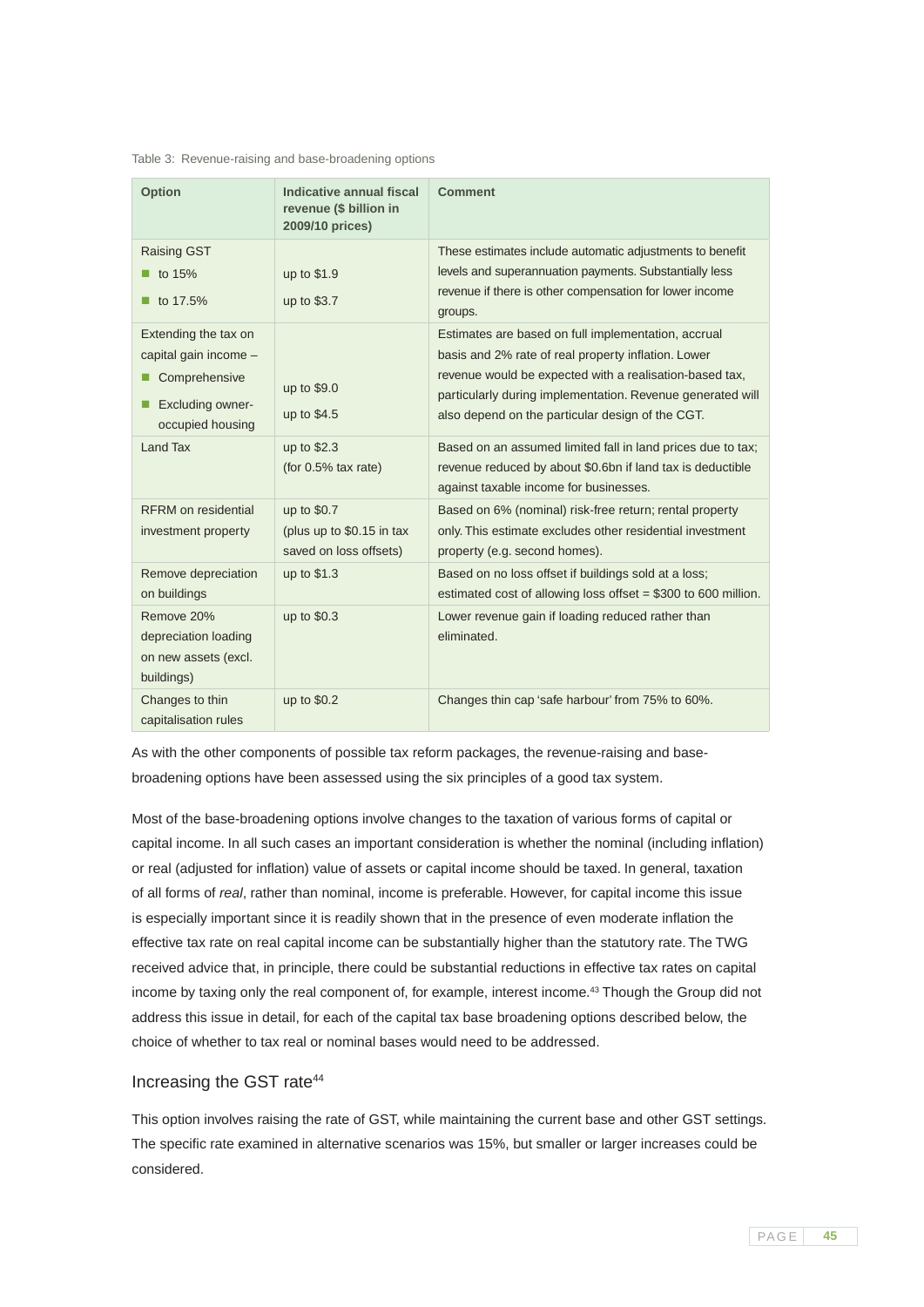GST is paid by New Zealand households and overseas visitors either directly (where charged on enduse goods or services), or indirectly (e.g. where firms' prices are higher because they cannot claim back input credits, such as in the financial sector). To the extent that GST is paid by overseas visitors (estimated at 5% of private sector GST revenues) a switch towards GST allows more revenue to be raised from non-residents than through the income tax system.

Using GST to fund tax reform has benefits from a growth and efficiency perspective. GST is a less harmful tax than an income tax as it does not discourage savings. It may also be less harmful to labour supply if levied at a uniform rate, compared to the existing structure of progressive income tax rates. Some evidence suggests that this would be favourable for economic growth. New Zealand's GST also has a broad base and few exemptions. This means GST has a lower cost of collection and is a relatively efficient tax. Increasing the GST rate to fund tax reform would also mean that the existing framework for administration and compliance would not need significant change.

These efficiency and administrative advantages need to be considered alongside the impact on equity and fairness. There are concerns that a switch toward GST may disadvantage particular groups. For example, raising the rate of GST increases the tax on existing wealth because past accumulated savings would now face a higher tax rate when spent. This can hit older age groups who have accumulated savings from past income but now have limited income-earning ability.

Another common concern is that those on lower incomes on average pay a higher percentage of their disposable income in GST than higher income households. However, the impact of this difference should not be overstated. The percentage of disposable income paid in GST is largely accounted for by the difference in savings and dissavings across income levels. Because people spend income over time, actual spending may be a better measure of lifetime income. For this reason, GST as a proportion of expenditure is roughly proportional across all income levels over time (see Figure 13). This reflects the fact that people tend to base their current spending decisions on, not simply their current income, but also their expected life-time income. Despite this, there may still be a desire to address immediate equity issues that could arise from increasing the GST rate.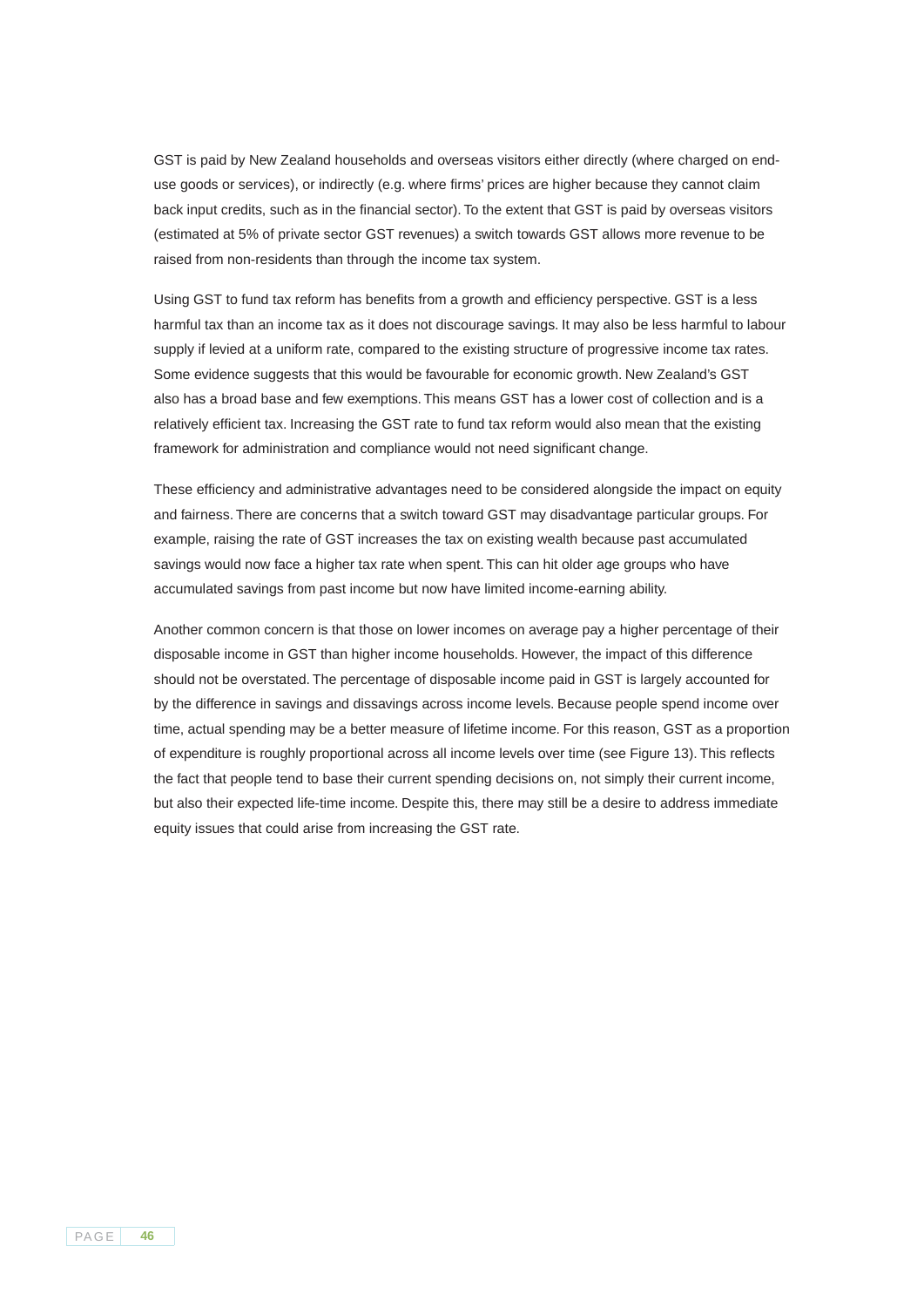

The TWG considered whether this could be done through exempting certain basic necessities from GST. However, narrowing the GST base would substantially reduce the efficiency of the tax and increase compliance and administration costs, while having limited impact on equality. For example, removing food from the base makes almost no difference to the distribution of the tax across income levels, but loses 20% of GST revenue. This fall in revenue would then need to be recovered by higher rates of GST, or by increasing other taxes. Consideration was also given to the implications of allowing tourists to recover the GST paid on goods purchased in New Zealand. The Group was advised that, in addition to the loss of revenue, there would be significant administrative costs involved in administering the scheme (including costs incurred in reducing the opportunity for goods to be purchased on behalf of New Zealand residents).

The TWG therefore recommends that any equity concerns associated with increasing the rate of GST are instead addressed through compensation for lower income earners and benefit recipients through existing mechanisms, such as an increase in benefits or New Zealand Superannuation, or through other mechanisms as appropriate. Reducing lower rates of personal income tax provides another means of countering undesirable distributional effects from increases in GST rates, although this may be a less efficient approach. This can also be fiscally costly because cuts to lower rates of taxes benefit high as well as low income earners.

The impact of increasing the GST rate on revenue integrity also needs to be considered. A higher GST could increase incentives to avoid GST through switching away from goods subject to GST. It will also increase risks with respect to GST refunds and fraud. However, in the event of a moderate rise in the GST rate, the Group considers these risks would be manageable, although increased enforcement and maintenance may be necessary.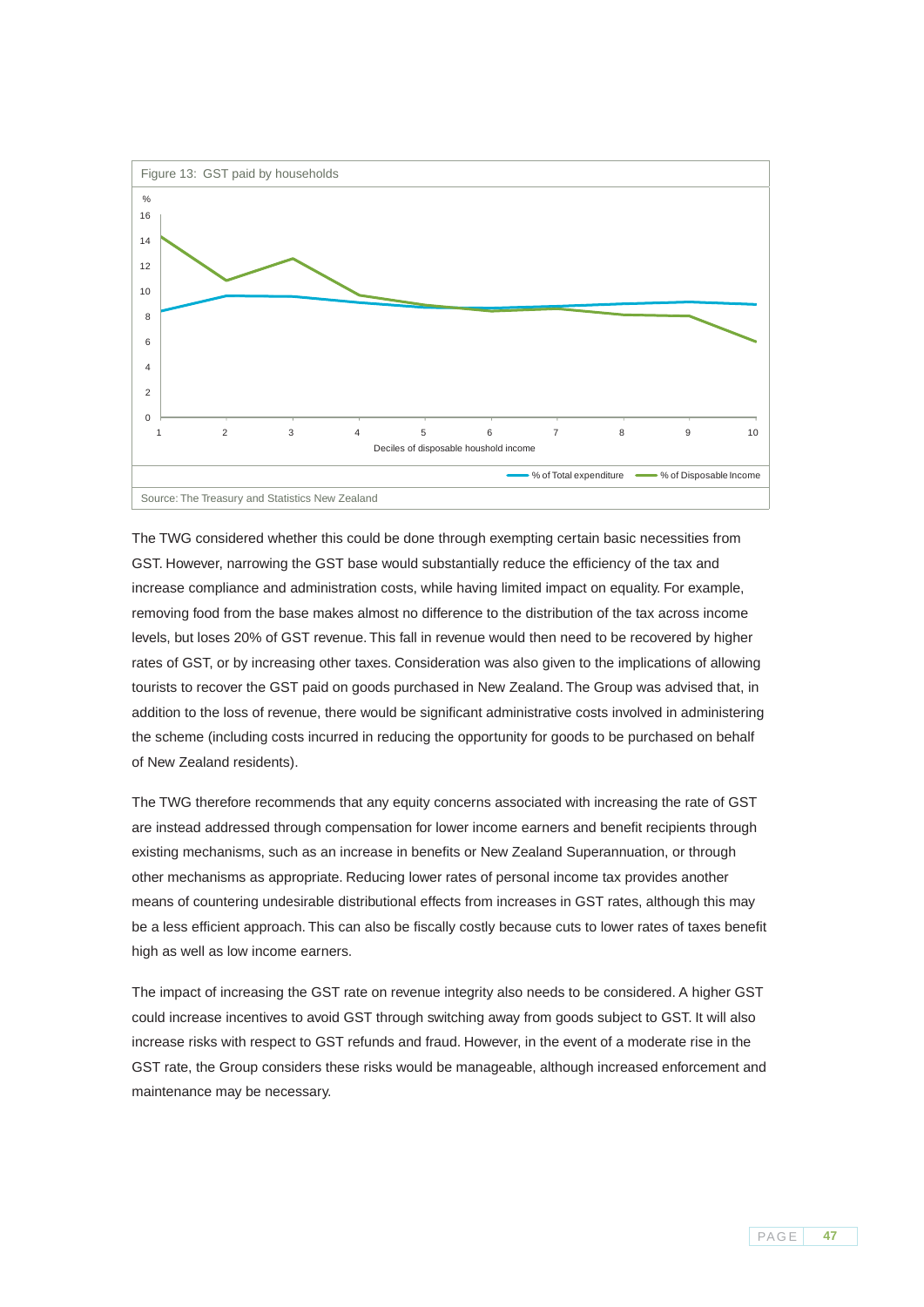The TWG also considered the feasibility of extensions to the GST base such as applying GST to financial services and on imputed rents of owner-occupiers and housing rental more generally. The Group was advised that taxing financial services is problematic because their value is difficult to measure. The valuation and cash-flow issues involved in charging GST on imputed rents are similar to those that arise with the base broadening options for extending the taxation of capital. In any event, to the extent the cost of construction of new residential property is reflected in rents, the GST component of building services and supplies will also be reflected in rents.

### Extending capital gains taxation<sup>45</sup>

Although New Zealand has a general "broad base, low rate" framework for taxation, a large component of economic income, capital gains, are not taxed or are taxed in an *ad hoc* fashion. Taxing capital gain income 'on accrual' (that is, as the gains arise on a year-to-year basis rather than when assets are sold) would bring the tax system closer to taxing comprehensive economic income. In principle, this would make the tax system more efficient by reducing any bias between savings and investment decisions, and more horizontally equitable by taxing people equally regardless of the nature of their income.

Other reasons for bringing capital gains within the tax net are that:

- $\blacksquare$  it reduces bias in favour of investment in assets expected to create capital gains;
- non-taxable capital gains can presently be earned as an alternative to taxable income, creating a distortion to investment choices and a risk to the revenue base, as discussed in Chapter 2;
- $\blacksquare$  there is currently uncertainty concerning whether some capital gains are taxable, and this can distort saving and investment decisions; and
- **the experience of several countries suggests a more comprehensive capital gains tax can provide** substantial revenue to finance changes elsewhere in the tax system. Although CGT revenues can fluctuate widely, the Australian Federal Government has collected on average over the last 10 years, 3.9% of its total annual tax revenue from its capital gains tax.

In practice, taxing all capital gain income on accrual is not feasible (and no country has implemented it) due to such problems as identifying market values for some assets and the cash-flow difficulties that arise when accrued capital gains generate immediate tax liabilities but the assets yield no immediate (cash flow) returns.

Nevertheless, the TWG received advice that taxing some classes of assets (such as shares, and some business assets) on accrual may be feasible. Hence, the main question addressed by the Group was whether a more comprehensive realisation-based tax or a combined accrual-realisations tax would improve the current tax system when measured against the criteria of efficiency, equity, integrity, simplicity and coherence.

New Zealand currently taxes specific capital gains to varying degrees such as certain land transactions, dealings in personal property (e.g. shares), financial instruments (through the financial arrangements tax rules), foreign shares (through the fair dividend rate regime), and some intellectual property (e.g.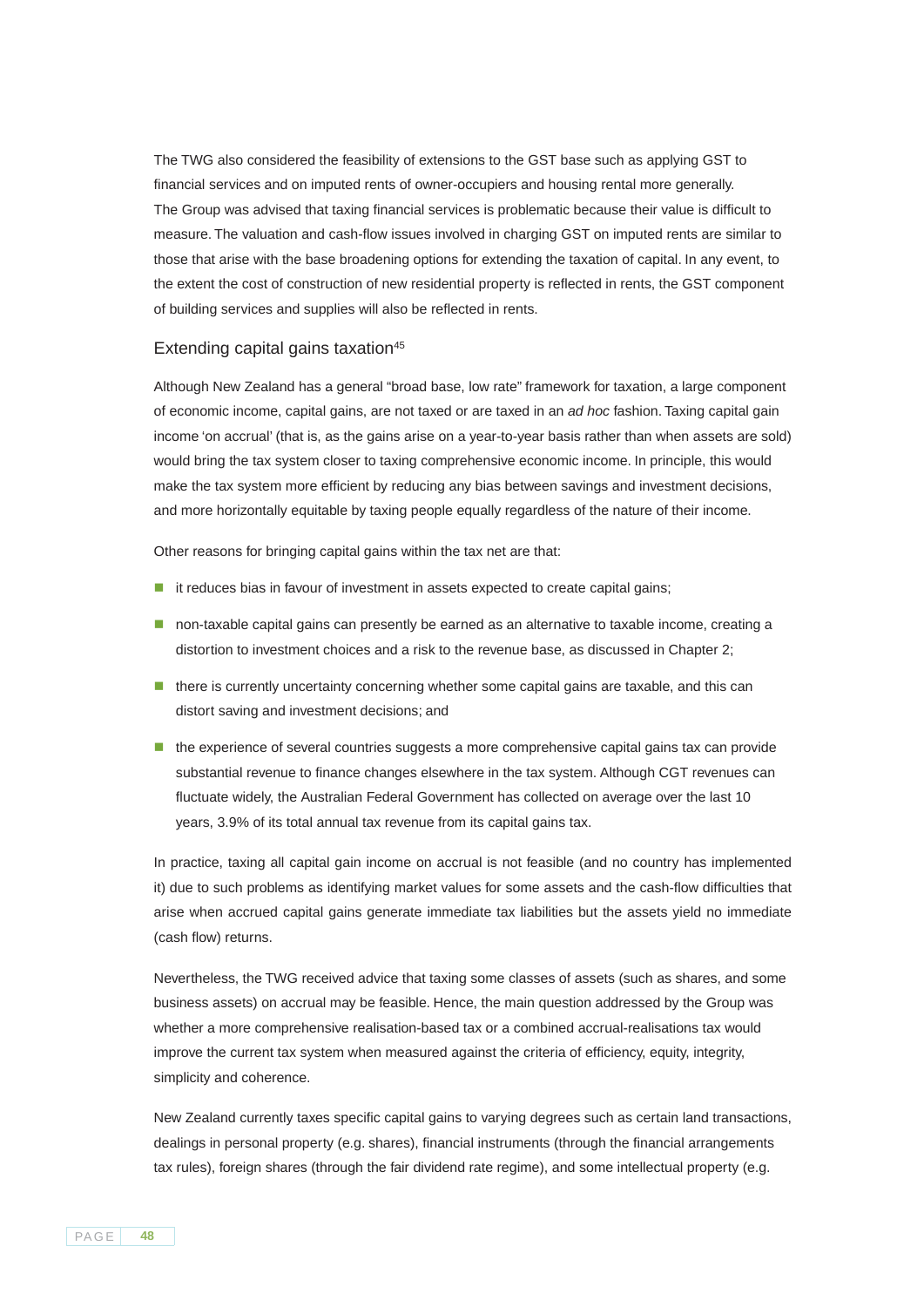patents). This approach is inconsistent and results in what is often in substance the same form of income being taxed in different ways, at different rates, or not at all. Under the current rules there is an incoherent mix of taxation and this mix includes differences in bases for calculating capital gains. This is unsatisfactory.

Whether a capital gain is taxable will generally depend on a range of factors including:

- the asset class invested in;
- ii the form of entity making the investment;
- iii the location of the investment (whether New Zealand, Australia or elsewhere);
- $iv$  the period of the investment (for some property transactions); and
- investment intentions.

This inconsistent treatment breaches all the principles of a good tax system.

The Group identified some key elements relevant to the consideration of whether or not New Zealand would benefit from a comprehensive taxation of capital gain income. These are:

- Mhether CGT, on balance, would improve or worsen the efficiency of New Zealand's capital income tax system; for example, by increasing 'lock-in' and cash-flow aspects versus equalising the tax treatment of different capital income flows.<sup>46</sup>
- **Outcomes would be influenced by whether owner-occupied property was included or excluded** from the tax. If excluded, there would be a bias towards investing in primary residences. Excluding owner-occupied housing, however, would be desirable if the main concern was to increase the progressivity of the tax system. However, this would mean a significant percentage of real property is outside the CGT.
- How much a CGT would improve the integrity of the current system.
- Whether there are better ways of broadening capital gains taxation without a formal CGT. These might include an RFRM-based tax on equities and/or property, or taxing only the real component of interest income.
- $\blacksquare$  The benefits from a CGT buttressing the personal tax system and reducing avoidance.
- The extent revenue from a CGT will allow efficiency gains from lower tax rates on all income.
- **Number 4** Whether administrative arrangements with a CGT would be more or less costly than currently.
- A capital gains tax on share sales would in some circumstances result in double taxation of corporate profits. Could this be satisfactorily addressed through the imputation system?
- $\blacksquare$  How to deal with the over-taxation caused by a CGT through methods such as indexation or deferral until realisation.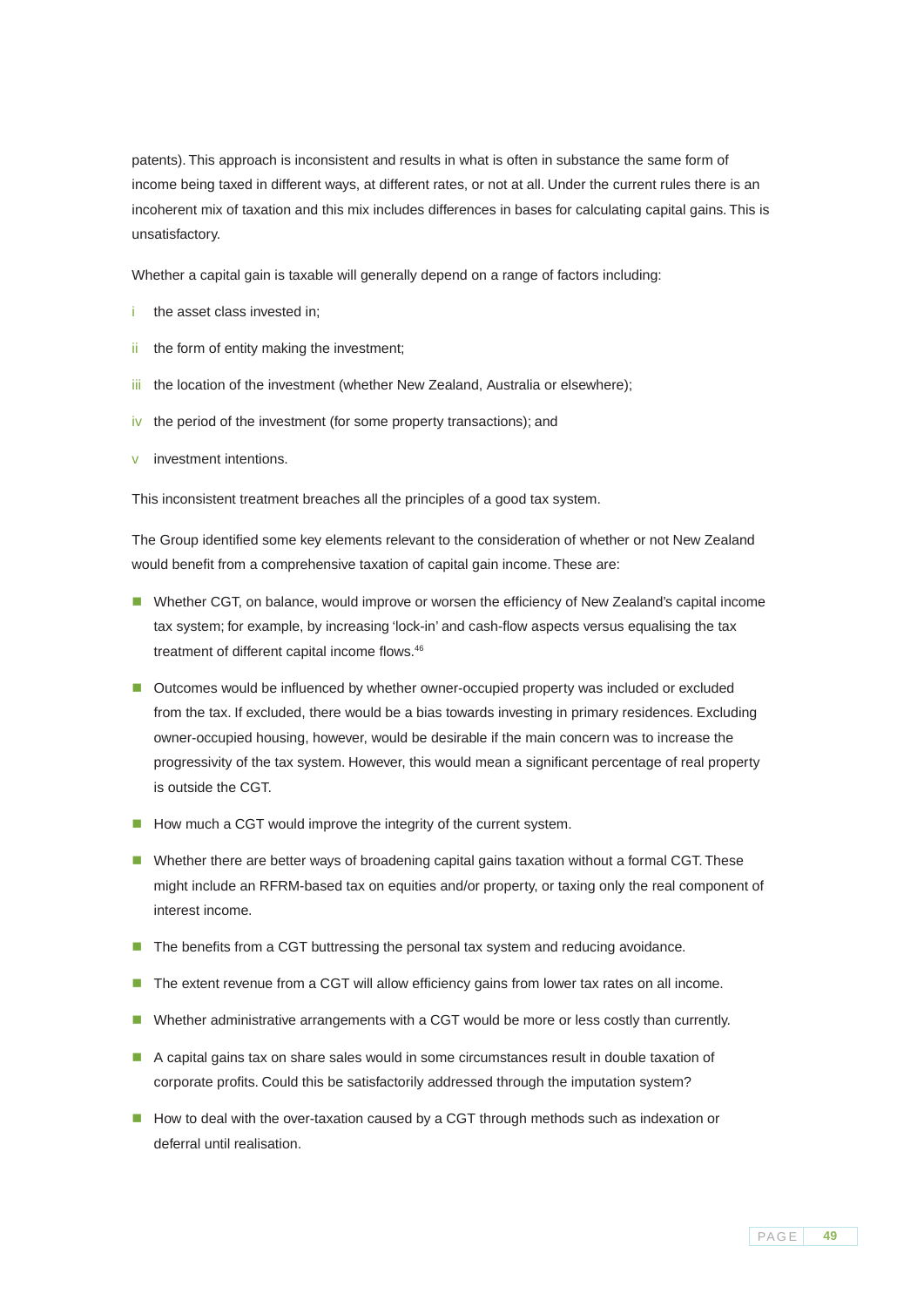A comprehensive capital gains tax can be viewed as providing, along with the corporate and personal income taxes, a more comprehensive taxation of income, including current returns for services from owning assets plus changes in the value of assets owned. While a CGT has attraction as a means of base broadening by taxing a more comprehensive measure of income, the Group nevertheless recognised there are also concerns with the application and administration of a CGT arising from cash flow and valuation difficulties.

In response to these issues, a typical CGT applies only on realisation, excludes owner occupied housing, and quarantines capital losses. As a result, there may be concerns with efficiency if there are significant 'lock-in' effects created by a realisation based CGT or if ring-fencing of capital losses discourages risk-taking. Boundary problems also arise if significant classes of assets are excluded and the tax may not generate material revenue if losses are allowed as a deduction. These concerns are not peculiar to a CGT; they also apply, to varying degree, to other options considered for broadening the tax treatment of capital.

#### Land ta $x^{47}$

A land tax can be regarded as a more selective form of base broadening since it applies to one form of capital. In New Zealand, there is currently a low use of recurring land and property taxes. A land tax would impose an annual tax liability on landowners, calculated by reference to the value of land owned by them. As a base-broadening measure, land tax has a number of merits.

Firstly, land is an asset that is in fixed supply, (i.e. 'perfectly inelastic'), and therefore cannot respond to economic incentives or disincentives such as taxation. Accordingly, the burden of land taxes would be borne by land owners at the time the tax is announced and cannot be passed on. This makes a land tax an efficient tax by not imposing any distortions on economic behaviour, provided the tax is imposed at a single rate across all types of land.

Secondly, because of the size of the land base (valued at approximately \$450b to \$480b, prior to any negative impact on land values as a result of the imposition of the tax) a large amount of revenue could be raised at a low rate.

Thirdly, local government authorities currently levy local 'rates' based either on land or property values and it is relatively straightforward to obtain both these values for properties across New Zealand, although there may still be concerns about the accuracy and methodology used to calculate values. This suggests that a land tax may be an administratively easy tax to introduce and administer, whether collection is by the Inland Revenue Department as a new type of tax or whether done so in association with the local authority rates collection processes. While Inland Revenue would need additional funding to administer a land tax, this additional funding should be less than would be required to administer some of the other base broadening measures considered, such as a comprehensive CGT or RFRMbased tax.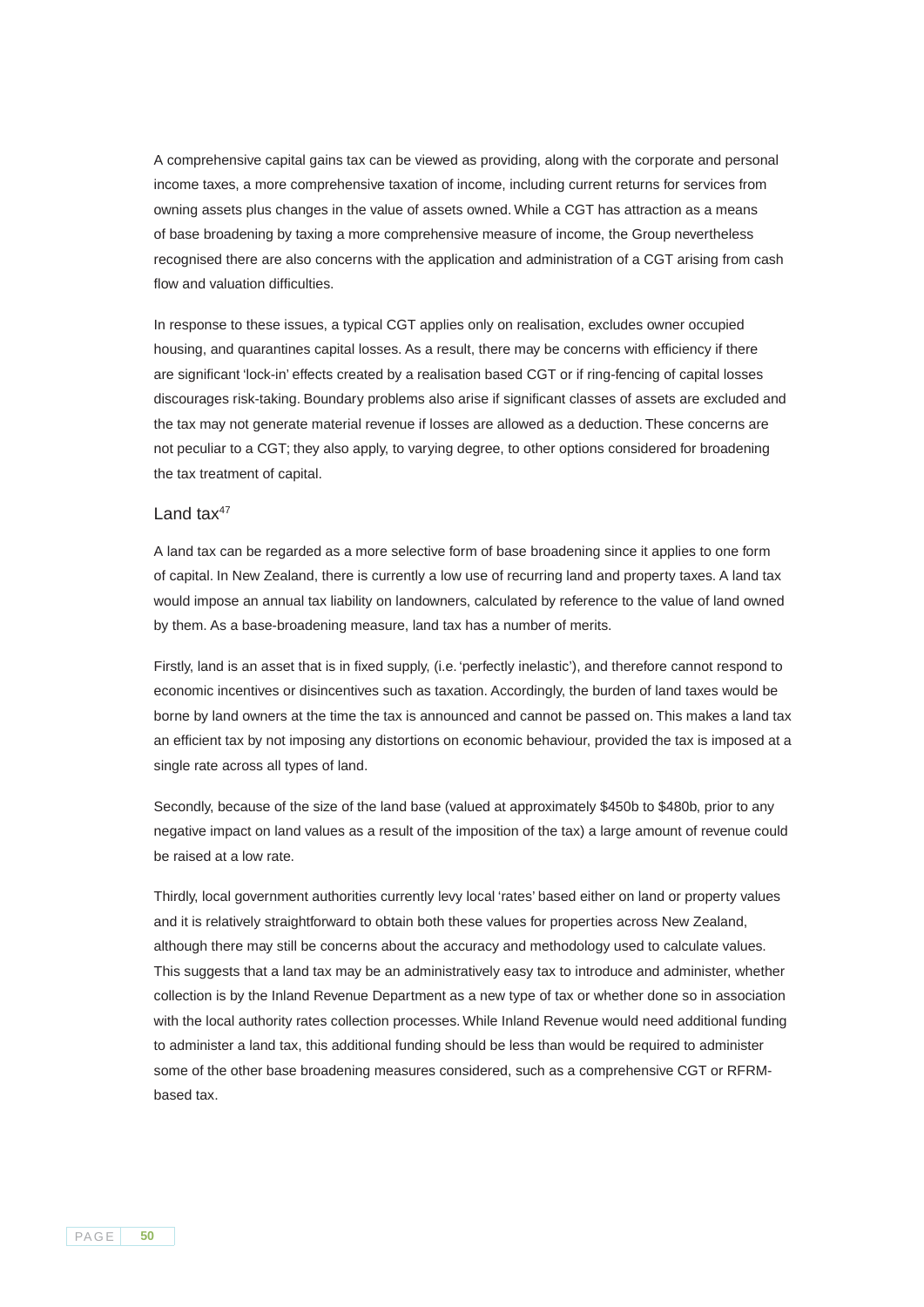However, a land tax would be expected to cause an initial fall in the value of land by up to the net present value of the expected future land tax liabilities. Hence, a land tax constitutes a lump-sum tax on those who own land at the date of its introduction. The size of the drop in land values will depend on the rate of tax and the expected fall in net-of-tax real returns from the land.<sup>48</sup> This will tend to adversely affect existing land owners and others who have invested directly or indirectly in land. For example, people who currently have heavily geared land holdings may have negative net equity following any land price falls. On the other hand, the introduction of a land tax would be expected to reduce net foreign borrowing.

Given the land value reduction, existing rents may not increase as returns based on land values may not change (where a landlord acquires land post the introduction of the land tax). Alternatively, existing landlords may want to increase rents to cover the additional costs. The drop in land values will put pressure on property developers to develop existing land as soon as possible rather than retaining this for future development.

While a land tax may address current concerns about the New Zealand tax system by causing a rethink by property investors, it will not address the residential rental tax advantage.

The equity impacts of a land tax are also unclear. Firstly, it taxes only one component of wealth, and therefore mainly impacts those people and organisations holding their wealth in that form. Retirees, Maori authorities and farmers could be particularly affected. Tax bases that use broader measures of wealth, income or consumption better meet social conceptions of horizontal equity.

Annual payment of land tax liabilities may also give rise to cashflow issues for some landowners with lower income levels, such as retired people. A possible solution would be to allow these taxpayers to defer the tax (plus an interest charge) until sale or death. However, most estates that seek deferral will have major liabilities for land tax. There would also be lock-in effects for those in deferred payment schemes, although this could be mitigated with some form of roll-over relief.

The significance of some of these effects will depend on the rate of tax set and how far other offsetting mechanisms are used – such as rebates of the type used currently to limit the impact of local authority rates on poorer households.<sup>49</sup> Equity impacts may lead to pressure for exemptions, which raises concerns about the sustainability of such a tax.

The Group also considered some options for reducing the burden of a land tax on land extensive activities. One such option is a value-per-hectare threshold below which no land tax is payable. This would tend to shield land extensive activities such as farming and forestry. To the extent there is a positive association between land values and incomes, this type of threshold may also ease the tax burden and cashflow concerns for lower-income families. As a result, this proposal might ameliorate some of the equity concerns without accentuating integrity and revenue sustainability problems.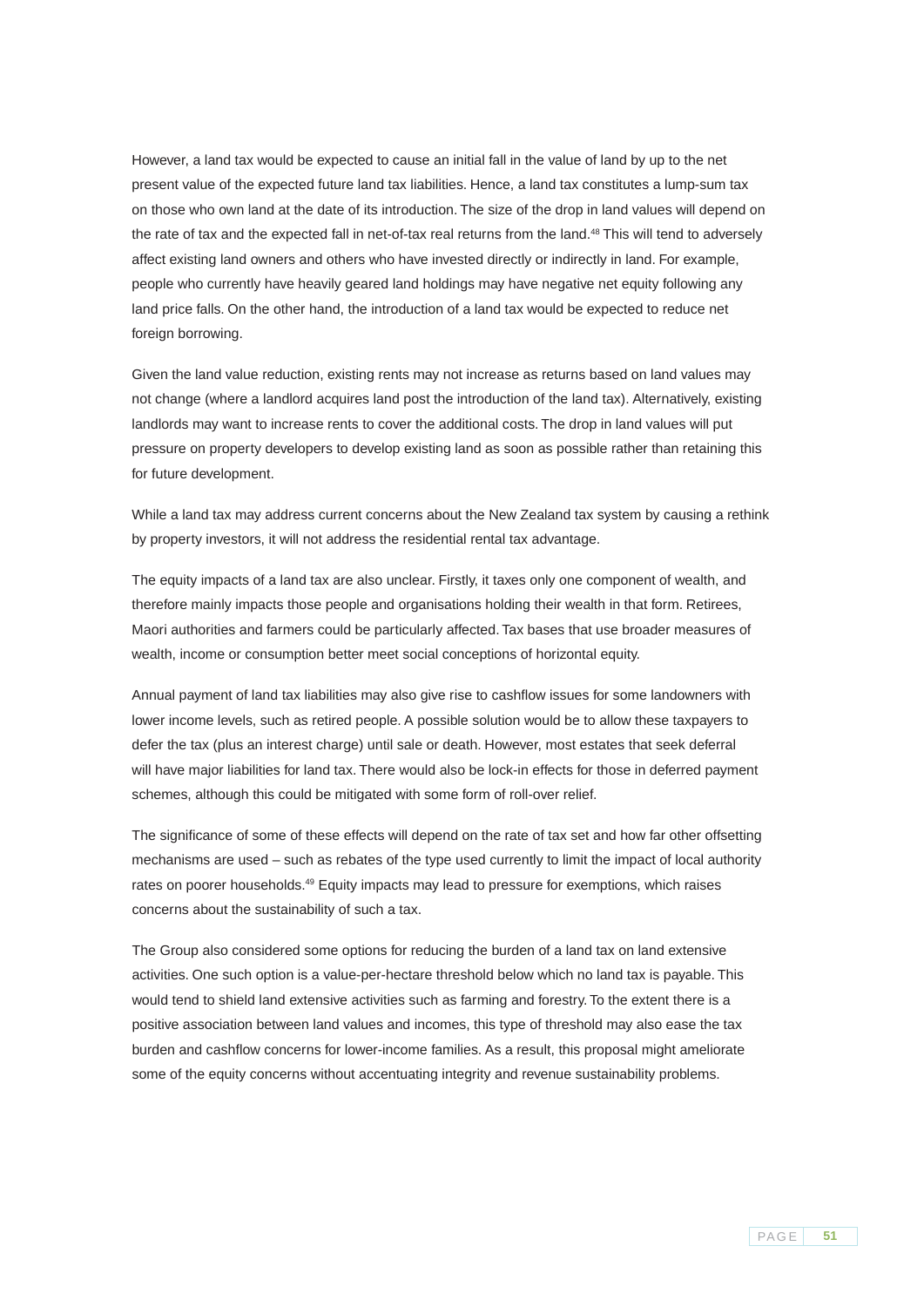## RFRM on property<sup>50</sup>

Under this option, real property, or some subset such as rental housing, would be taxed under a riskfree rate of return (RFRM) method. Instead of taxing the owner on gross rents and allowing a deduction for expenses (including interest and depreciation), imputed income would be calculated by applying a risk free rate to the equity that the owner holds in the property each year and taxing the result at the taxpayer's marginal tax rate.

In theory, an RFRM tax has the same allocative efficiency benefits of a comprehensive income tax, but it may overcome some of the disadvantages of a realisation-based CGT, such as lock-in and revenue volatility. For an RFRM to be efficient:

- $\blacksquare$  it should be based on the market value of the underlying investment;
- the deemed return rate should be the risk-free rate; and
- all returns in excess of the risk-free rate should solely be due to risk premium or risk volatility (no economic rents or returns to labour could be bundled into the return).

In this context, an RFRM applies most cleanly to simple portfolio investments, such as overseas portfolio shares. It could also apply to simple investments in real property. It would be difficult to extend RFRM to more complex businesses that generate considerable returns to labour that may also enjoy an element of untaxed capital appreciation, such as farms, or to situations where investors earn above normal profits (referred to as economic rents). Consequently, this is likely to limit the ability to use RFRM as a platform for further extending the capital income tax base beyond the addition of residential property.

In weighing up the merits of this option it is important to decide whether it is to be applied to all property, only residential property, or restricted to residential property excluding owner-occupied property. Extending the base as widely as possible would have the merit of raising more revenue and minimising distortions that arise from boundary issues when some assets are exempt from tax. Therefore, including owner-occupied property within the RFRM regime would raise many of the same issues as with a CGT or land tax that includes owner-occupied property.<sup>51</sup>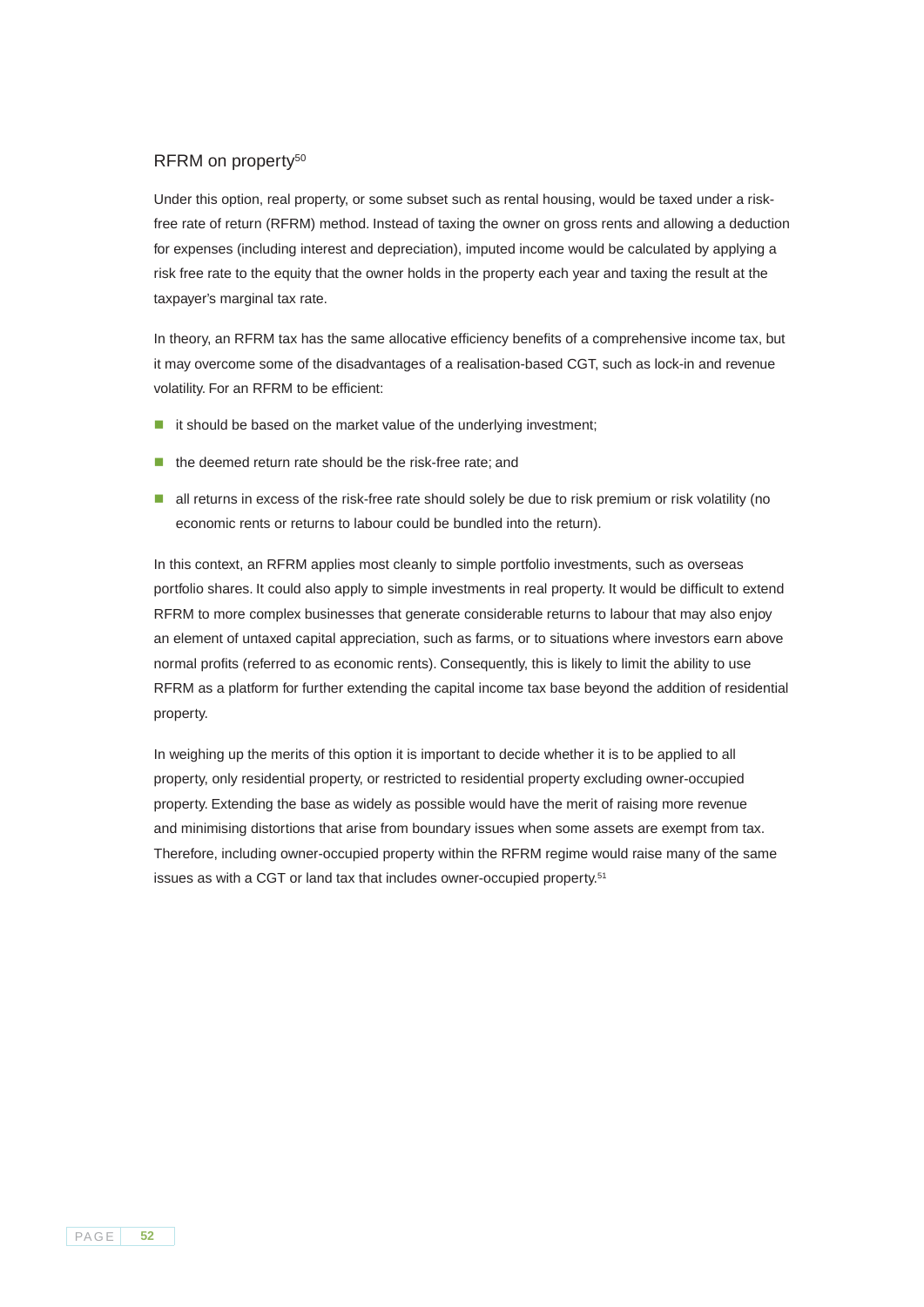#### Box 4: Illustrations of a RFRM tax on property

- A person owns an investment property that is valued at \$300,000 and is financed by a mortgage of \$200,000 and equity of \$100,000. Suppose this person's marginal tax rate is 38% (because their salary income is in excess of \$70,000). Suppose also that the annual risk free return (i.e. the annual return from a risk free asset), is 4%.
- The RFRM taxable income applied to this investment property is:

 $$300,000$  less  $$200,000 = $100,000 \times 0.04 = $4,000$ .

- The additional annual tax liability for this person (i.e. the tax payable over and above their personal income tax liability) is  $$4,000 \times 0.38 = $1,520$ .
- Suppose two people, person A and person B, have equal shares in an investment property that is valued at \$500,000 and is financed by a mortgage of \$300,000 and equity of \$200,000. Suppose person A's marginal tax rate is 38% and person B's marginal tax rate is 21%. Suppose also, as before, that the annual risk free return is 4%.
- The RFRM taxable income applied to this investment property is:

 $$500,000$  less  $$300,000 = $200,000 \times 0.04 = $8,000$ .

And suppose this taxable income is split equally between these two people. Then

Person A's additional annual tax liability is  $$4,000 \times 0.38 = $1,520$ .

Person B's additional annual tax liability is  $$4,000 \times 0.21 = $840$ .

The case for applying RFRM to various assets depends on a number of factors, including:

- The size of efficiency and growth benefits. An RFRM applied, for example, to residential property, including owner-occupied housing, may encourage a shift in asset ownership away from housing and towards assets that contribute more directly to the economy's productive potential.
- The extent to which these benefits might be reduced if owner-occupied housing was omitted from the RFRM tax base, or more generally by having some assets taxed under RFRM and others taxed under other rules.
- $\blacksquare$  The extent to which an RFRM may under-tax the returns to labour or any economic rents earned. This would occur if these rents were not reflected in the value of equity. For example, a property may be improved by the owner using their own labour.
- $\blacksquare$  The accuracy of the risk free rate of return. The rate adopted should ideally reflect the actual riskfree rate for the RFRM to be neutral in comparison to investments subject to a comprehensive income tax. Using a nominal rate of return rather than a real rate may also have less impact on the relative incentives to finance investment by debt versus equity.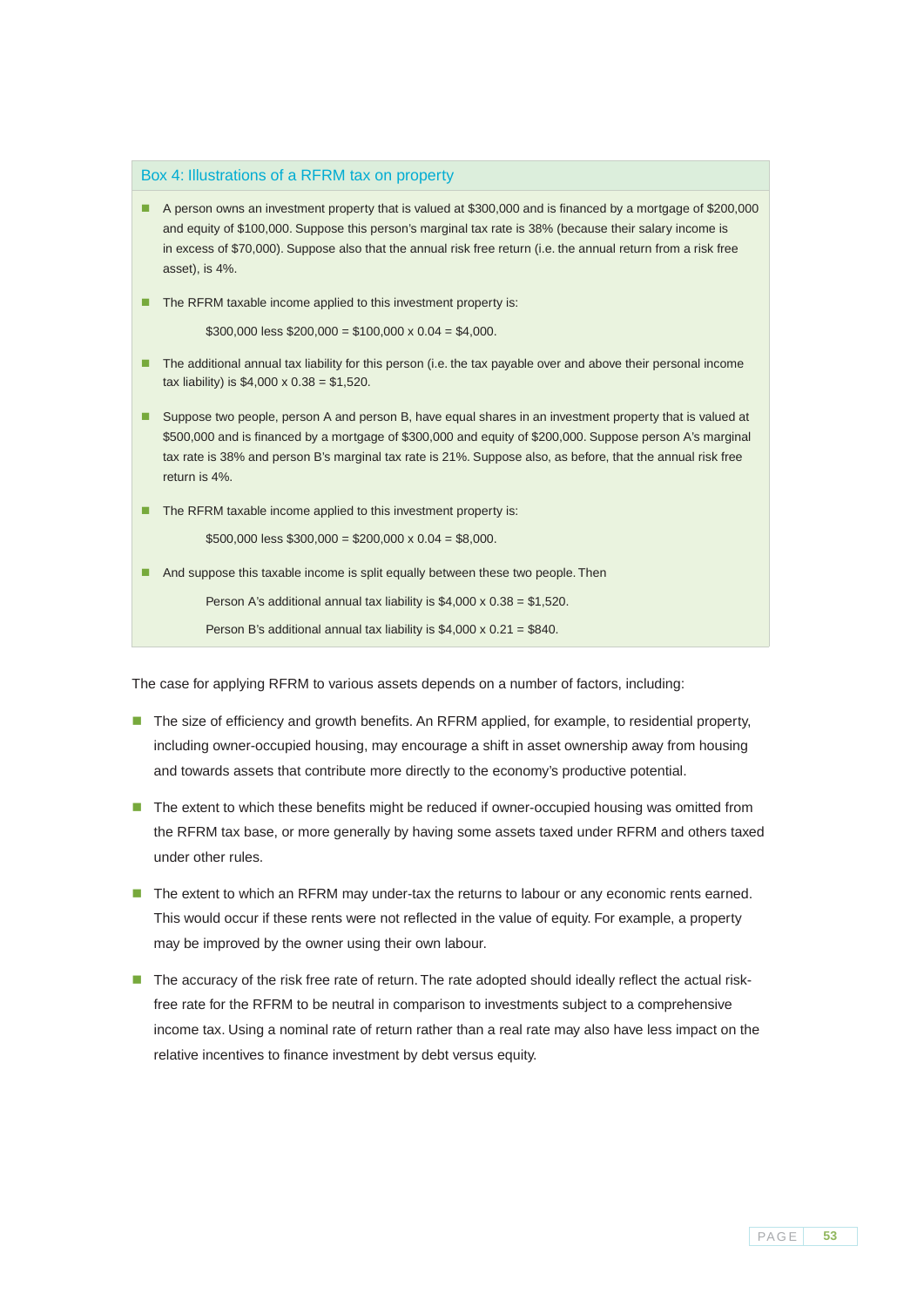- How equitable an RFRM might be. It may be progressive if applied only to rental property (because wealthier households tend to own more rental property) but, as with a CGT on rental property, this would depend on how far landlords could pass on their increased tax liabilities into higher rents. Applying RFRM to some assets and not others also has equity effects by changing the distribution of wealth between owners of different classes of assets.
- How large the integrity issues of an RFRM applied to property might be. For example, would rules be needed to deal with assets with mixed uses or where borrowings are used for several purposes of which rental property is just one?

Addressing many of these issues is not straightforward, not least because an RFRM system is largely untested. A version currently applies in New Zealand, but only to income on foreign equities.<sup>52 53</sup> Although there may be some scope for also applying an RFRM to rental housing, further work would be required to understand the full implications.

### A capital charge

An approach that is similar in some ways to a land tax is to impose a tax of, say, 1% on the value of all capital employed in the economy. Owners of capital derive certain benefits from capital that are currently not taxed such as, for example, greater financial independence and security.<sup>54</sup> These arguments are also used to justify wealth taxes which tend to be applied more to personal wealth. There are, however, a number of significant issues that would need to be addressed if a comprehensive tax on capital were to be considered. These include ensuring that the tax did not result in capital being overtaxed in relation to labour, determining the scope of any exemptions and developing rules for hard to value assets. While a capital charge may be less discriminatory in its approach than a land tax, a comprehensive capital charge, in contrast to a land tax, would tax capital that is not in fixed supply, (i.e. not 'perfectly inelastic') and therefore can respond to the disincentive that a capital charge would impose on holding capital. For this reason, investment responses to a capital charge could have adverse implications for the rate of investment and productivity growth. For this reason also, estimates of potential revenue are highly uncertain.

## Other base broadening options<sup>55</sup>

A number of technical changes to the existing tax system could also be used to broaden the tax base and raise revenue for tax reform. The TWG was presented with a study by Chen and Mintz (2009) which compares the marginal effective tax rate on investment in New Zealand with that for other countries. This study found that while New Zealand had an above average company tax rate compared to the 30 countries studies, its marginal effective tax rate was relatively low. The reason for this is largely due to New Zealand's tax depreciation rates in a number of areas, which are higher than economic depreciation rates. This tends to bias investments into certain depreciable personal property and creates capital allocation distortions. While the Group does not take this study as conclusive, as these issues are complex and require thorough analysis, it does give indicative support to the conclusion that the 20% depreciation loading that applies to certain new assets is distorting investment decisions and the neutrality of the tax system would be improved by removing it.<sup>56</sup>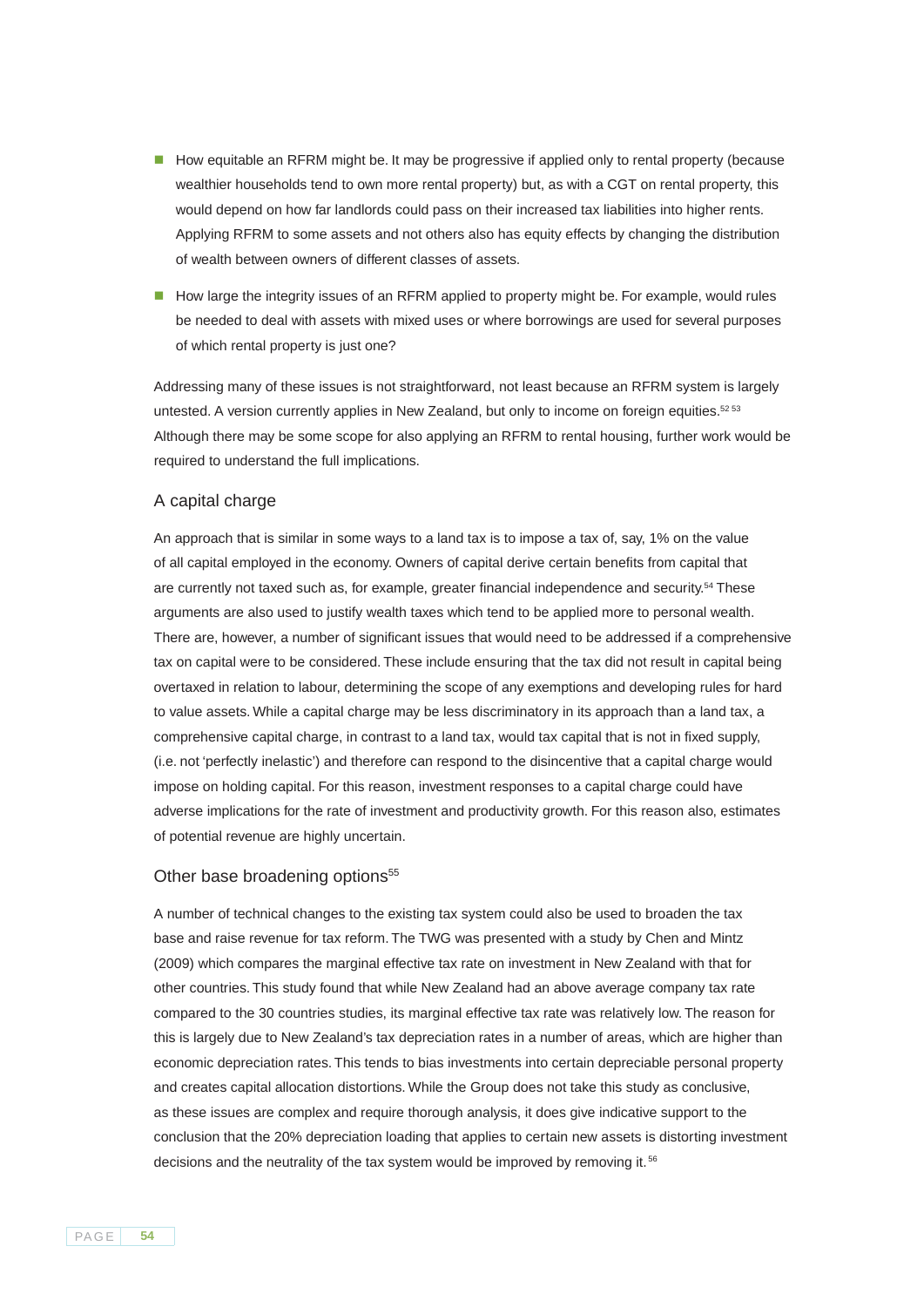In its discussion, the Group considered that it was illogical to have the tax system providing tax benefits through depreciation on assets that were appreciating in value. The TWG therefore considers that changes to depreciation rates along with some other technical changes could improve the efficiency of the tax system, broaden its base and provide fiscal savings. These changes include:

- **Denying depreciation on all or some buildings if evidence suggests that buildings do not depreciate.**
- **T** Taxing gains on depreciable buildings. Under this proposal, building owners that claim depreciation deductions on a building would be taxable to the extent the proceeds from the sale of that building exceed the tax book value of the building. If the building was sold for less than the tax book value, the difference could be tax deductible.
- Reducing or eliminating the depreciation loading for new assets. This proposal would involve removing or reducing the 20% loading that applies to the depreciation rates for new assets (excluding buildings).
- **Changes to the thin capitalisation rules. The thin capitalisation interest allocation rules limit the** scope for foreign-controlled entities to load debt against New Zealand operations to reduce tax paid in New Zealand. Under this proposal, the 75% safe harbour in the inbound interest allocation rules would be reduced to 60%.
- If the top personal tax rate and the company tax rate are not aligned, remove the 30% cap on tax payable by PIEs.

In addition, there are ways of potentially raising additional net revenue through investing additional resources with Inland Revenue; initially to reduce taxpayer non-compliance.<sup>57</sup>

As these options are changes to the existing system, they are likely to be relatively easy to implement and involve relatively low compliance or administration costs. By far the largest in revenue-generating terms is the withdrawal of depreciation on buildings. Some evidence suggests that many buildings do not in fact depreciate, raising questions over the merits of effectively subsidising investment in those buildings. The TWG therefore considers that this base broadening option deserves consideration as a means of funding corporate and personal income tax rate reductions.

# 3.4 Changes to the system of social welfare transfers<sup>58</sup>

Examining the social welfare system is outside the scope of the TWG. However, the Group has considered the interface between personal income taxes and the system of social transfers, mainly Working for Families, because of the effect it has on the tax system, particularly the impact of benefit abatement on effective marginal tax rates.

The objectives of the income tax and transfer system are complex, and will inevitably involve tradeoffs between efficiency, equity, integrity, administration and fiscal cost. A progressive tax system, for example, may aim to redistribute income from those earning more to those earning less. One consequence may be, however, to stifle work incentives for those people facing high effective marginal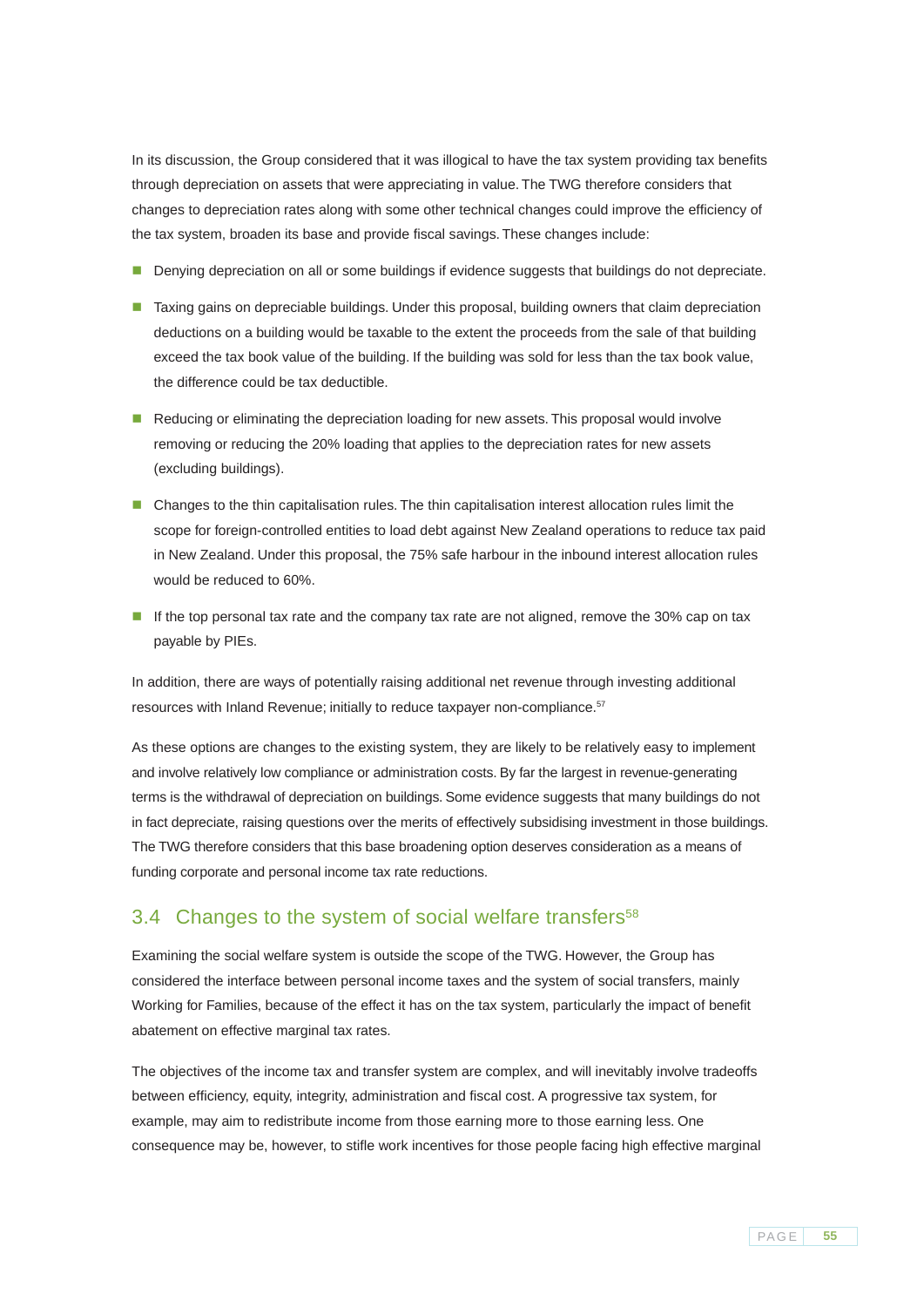tax rates. Welfare policy, including its interaction with the tax system, should not discourage people from participating in the work force. Clearly value judgements are necessary to determine the priority and respective weighting of these objectives.

Examination of New Zealand's current income tax and family tax credit structure shows that while income inequality and poverty rates have remained close to the OECD average, the expansion of the Working for Families tax credits in 2005 has increased the incentives for people to shelter or split income, undermining the integrity of the system, and increasing fiscal costs. In particular, the extension of Working for Families meant that more taxpayers became eligible for greater amounts of assistance further up the income scale.

Combined with previous increases in the top income tax rate, these WfF changes significantly increased the incentives for households to shelter or split their incomes in order to qualify for Working for Families. Some households on incomes significantly above the threshold of \$36,827 are able to use entities such as companies and trusts to structure their incomes in such a way that they qualify for WfF payments; whereas other households on similar or lower incomes do not qualify. This causes integrity problems. The current scheme is also increasingly complex to administer and enforce in part due to the high number of New Zealand families in the scheme. These concerns arise, of course, as a result of the design of both the tax system and the WfF scheme.

High marginal and average tax rates discourage entrepreneurship and participation in New Zealand's labour market, and may encourage trans-Tasman migration. In New Zealand, relatively high marginal tax rates arise when the abatement of WfF of 20% is added to the 33% and 38% personal tax rates. To the extent that high effective marginal tax rates are due to the abatement of WfF, the most targeted way of dealing with that would be to make changes to the abatement rates for families rather than the income tax rates facing individuals.

Of course, Working for Families is part of a much wider system of benefit payments and other government assistance. In our view, changes to the personal income tax system and the transfer system should be considered within this wider context, and need to address more fully the nature of the trade-offs involved across the equity, efficiency, integrity and administrative properties of the current systems. The key point is that the role of the tax system is to efficiently raise revenue, and the Group believes that this should be its focus. While the TWG has the firm view that fairness and equity issues are crucial parts of tax system design, using the tax system to deal with issues of equity and income adequacy for families introduces significant complexity.

The TWG considers that, like the tax system, the existing social welfare system is in need of major review. In particular we recommend that alternative ways of dealing with high EMTR problems be addressed, recognising that there are no simple solutions. As one of its illustrative reform options, the Group considered a reduction in personal income tax rates along with a 'semi-universal' approach to WfF. That is, a non-abating component (of \$2000 per child) paid to all families with children alongside a component that does abate as currently. This helps to meet objectives of reducing high EMTRs but at some additional fiscal cost (about \$700 million in the case examined) and also means that WfF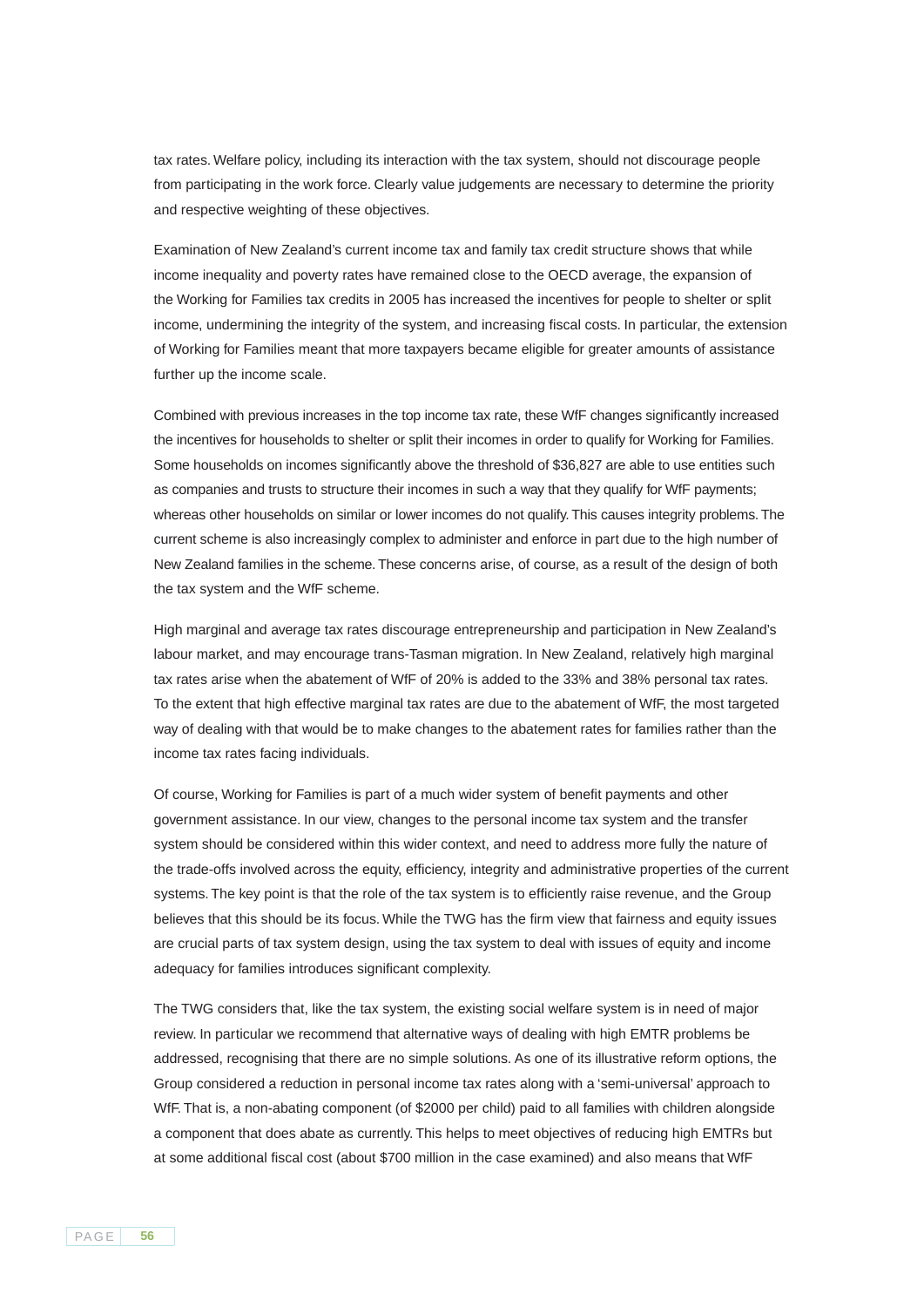expenditure is less targeted at those most in need.<sup>59</sup> Options with flat rate taxes and universal child allowances were also considered and which showed quite different child poverty outcomes. Other options are possible, but they go well beyond the scope of the TWG.

# 3.5 Institutional reform

Institutional arrangements for developing tax policy matter. The Generic Tax Policy Process (GTPP) guidelines were developed in 1994 to improve policy outcomes by encouraging earlier, explicit consideration of key policy elements and trade-offs, providing opportunities for substantial external input and clarifying the responsibilities and accountabilities of all participants.<sup>60</sup> Since 1995, governments have followed the GTPP guidelines most of the time, particularly in developing detailed policy and translating it into legislation. Improved detailed policy and legislation have resulted, for example, as officials and Ministers release a series of discussion documents as policy in an area is progressively developed, and as the Rewrite Advisory Panel monitors income tax legislation and reports to ministers.<sup>61</sup>

Missing are institutional arrangements for ensuring that the tax system as a whole develops in a way that is coherent and sustainable in the longer term. If the tax system is viewed as one of New Zealand's most important economic and political institutions, with many good reasons for being stable in the longer-term (for example, to realise the efficiency gains from tax reform), tax reform should be viewed as a long-term or quasi-constitutional exercise.<sup>62</sup>

The TWG recommends that consideration be given by Government to institutional arrangements for ensuring the New Zealand tax system has a stronger focus on achieving and sustaining coherence, integrity, efficiency and fairness. For example, Australia has since 2000 operated a Board of Taxation, a non-statutory body that advises the Australian Government on the development and implementation of taxation legislation and the ongoing operation of the Australian tax system.<sup>63</sup>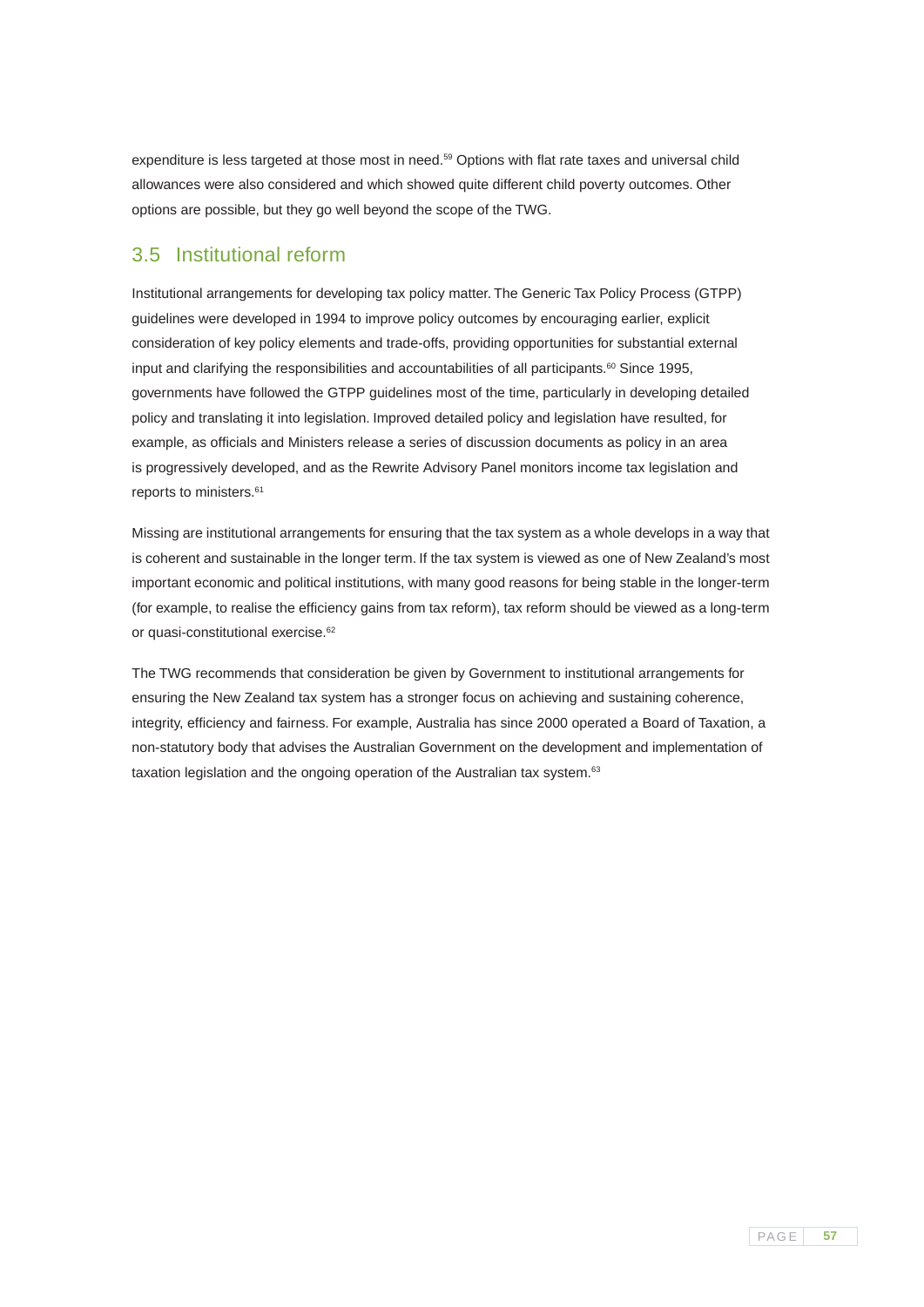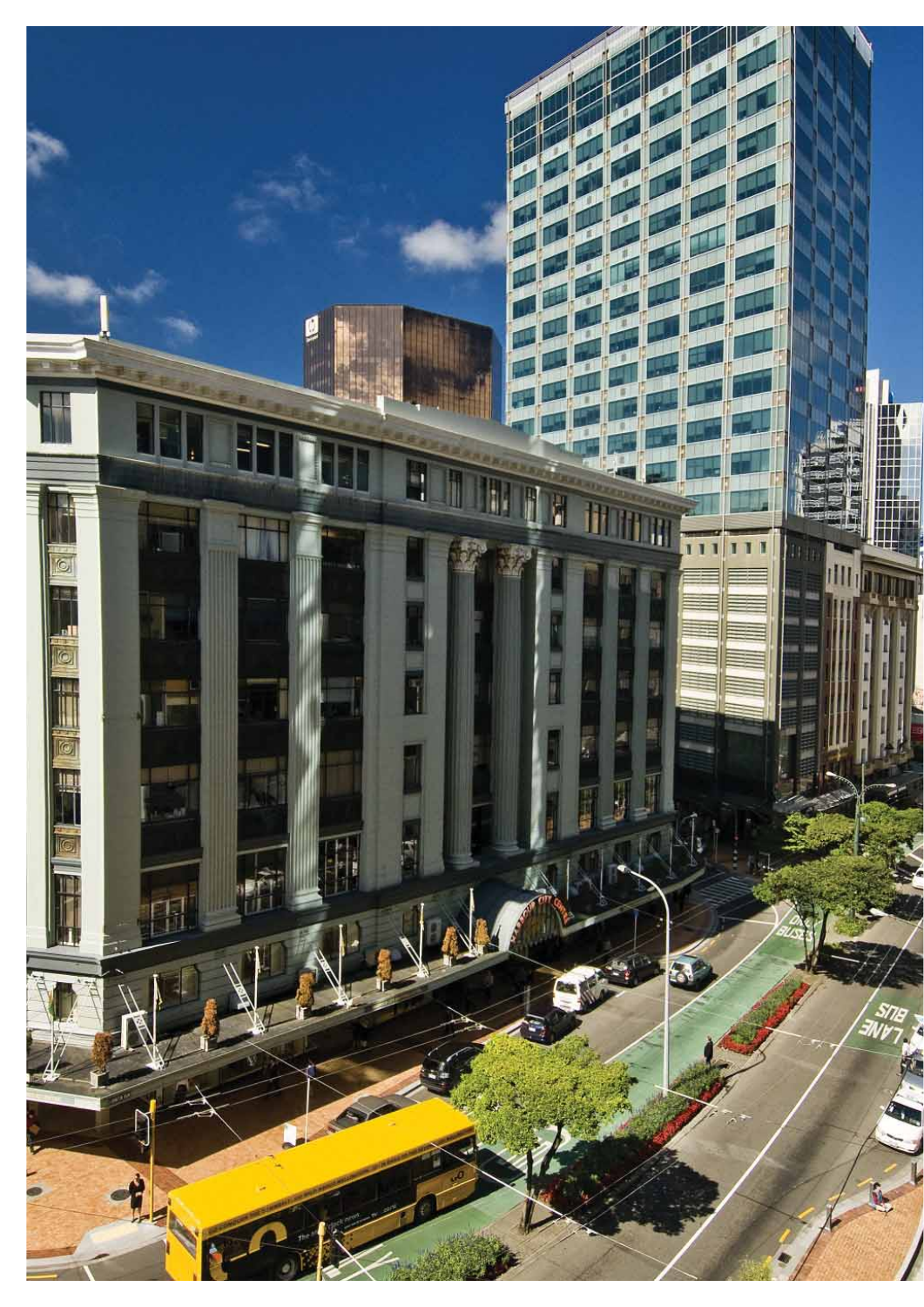# Chapter 4: Conclusions and a Way Forward

## 4.1 The status quo is not a viable option

The TWG believes the status quo is not a viable option for the New Zealand tax system. The depth of the difficulties with the current tax system coupled with the current economic environment, global competition for capital and labour and global changes in taxation structures provides a once-in-ageneration opportunity to design and start to implement a tax system that will position the country for the future. The key features of this new system would be that it was more conducive to improving economic performance, and would better reflect New Zealanders' desire for fairness.

The current New Zealand tax system was designed in the 1980s for a different set of domestic and international circumstances. Piecemeal changes to certain taxes and tax allowances and welfare policy changes such as Working for Families, while introduced with good intentions, have undermined the coherence and integrity of the tax system and created a system that is unfair and inequitable.

Overlaying these problems is a significant concern that the system is not designed in a way that is consistent with a goal of improving economic efficiency and growth. A good tax system should minimise the harm it does to growth; minimise impediments to people working, saving, investing and innovating; minimise distortions to investment allocation decisions; and maximise the integrity and fairness of the taxation system so that there is widespread trust in it and that taxes paid reflect ability to pay and not opportunity to avoid. A good tax system should also be flexible enough to meet future government funding needs and respond to changing international developments. The present system fails to meet these conditions.

This report has highlighted some of the reasons the Group is concerned about the efficiency, growth, fairness and sustainability properties of the current New Zealand taxation system. For example:

- **Compared to Australia our personal tax rates are high at most income levels. This will only get** worse if fiscal drag is allowed to force salary and wage earners into higher tax brackets.
- Our use of family tax credits with abatement has resulted in very high effective marginal tax rates for some workers which can reduce incentives to work and can have adverse growth effects.
- New Zealand and Australia both now have relatively high corporate tax rates by OECD standards and there is a strong possibility that Australia may reduce its corporate tax rate.
- $\blacksquare$  New Zealand investment, in property for example, is being significantly influenced by tax effects.
- **The system encourages complex structures and distorted investment choices to minimise the tax** people pay. This reduces tax revenue for government (which can mean higher public debt or higher revenue having to be raised elsewhere), and it reduces the progressivity of the tax system, with actual tax paid being determined less by ability to pay than ability to arrange one's financial affairs.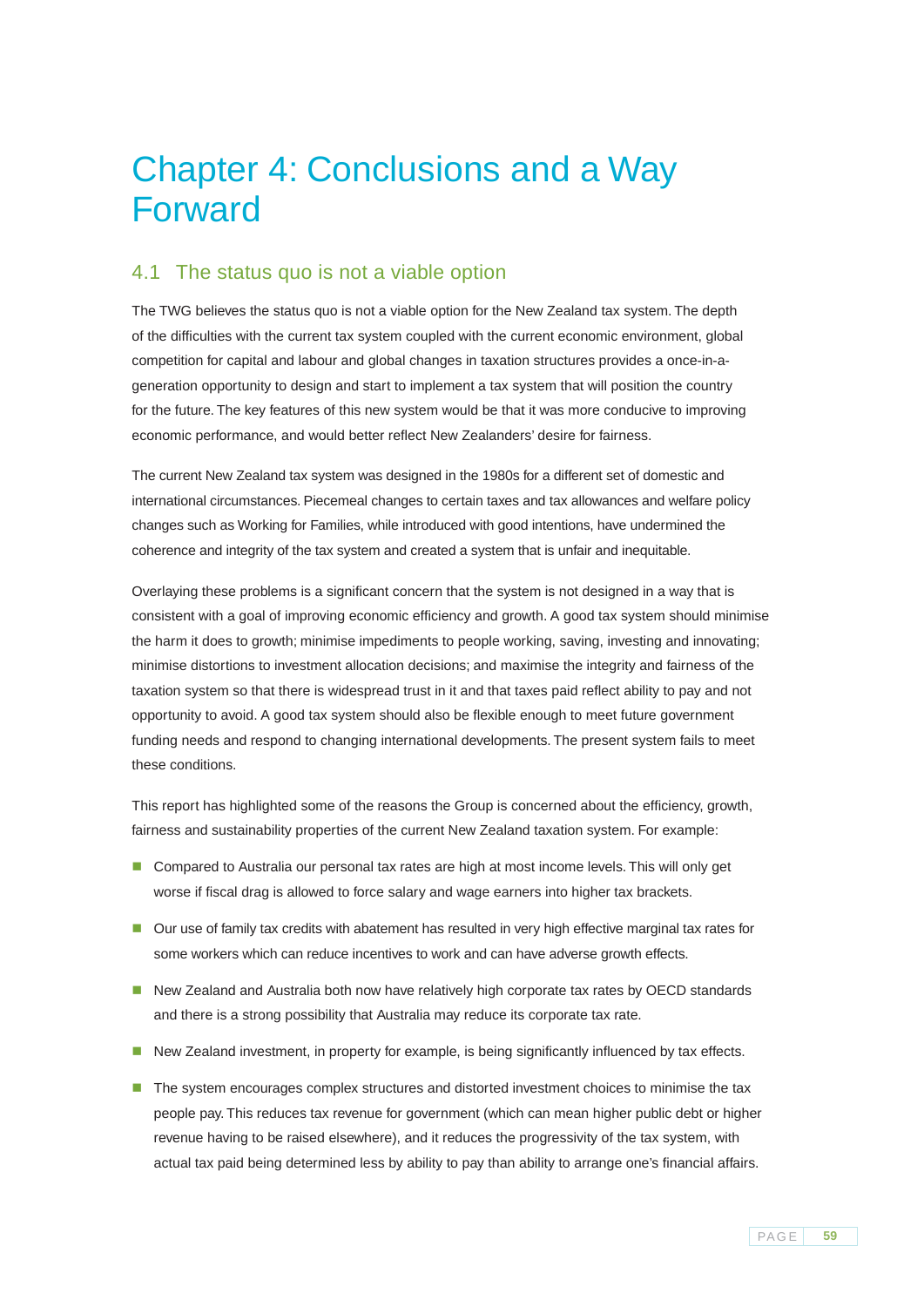- The lack of coherence and integrity increases the costs of administering the tax system. This risks losing public confidence in the system and increases the risk of non-compliance.
- $\blacksquare$  These factors threaten the sustainability of the tax revenue base.

These features are not necessarily unrelated. For example, opportunities to divert income and unfair features of the system can increase the costs of administering the tax system, impact on the efficient allocation of resources and economic efficiency, and can also impact on the sustainability of the tax revenue base. As a consequence, it has been important that the TWG focus on the tax system as a whole.

As the Group has considered options for reform of the tax system it has attempted to measure all possible changes against their effects on fairness and efficiency. It has focussed on considering reform that will collect the revenue that government needs to finance its spending in the least damaging way. The TWG has also recognised the constrained fiscal environment New Zealand currently faces and the profile of future government budget deficits and public debt mean that any tax reform package has to be fiscally neutral. Significantly lower overall tax rates are only possible in the short-run by increasing public debt and in the long-run by reducing the level of government expenditure as a proportion of total New Zealand production and incomes.<sup>64</sup>

In considering reform options, it is also important to recognise that the world economy has changed significantly since the last comprehensive change to the tax system in 1987. The more globally connected world economy means that countries now compete more vigorously over tax policy and tax rates and this is leading to a shift in emphasis on what is sensible to tax, and the general mix of taxes that make up a country's tax base. International research on the evidence about which taxes are more damaging for growth has advanced considerably since the late 1980s and insights from this research have influenced our views about options for reform.

The TWG has not had the time, or the brief, to design in detail a new tax system. But it has attempted, in looking at various issues and tax types, to think of workable options for system-wide reform that the Government should consider. Its objective has been to set out options for a tax system that will boost the efficiency of savings and investment decisions and provide people better reward for working, spread the tax base more fairly, and be easier to comply with and cheaper to administer. It has been this system change that has been the Group's major focus.

The public interest in the TWG's work and the sensible discussion and debate of tax policy that has been occurring means that the Government has the opportunity to set out a longer-term strategy for a sustainable tax system. This will require changing the tax mix and broadening the tax base.

## 4.2 There are choices around taxation reform

There are a number of options for reform. These options include choices between a system that aligns personal, corporate and trustee tax rates or a system that enables a coherent system of nonaligned rates and facilitates the different choices that a non-aligned system can provide. They include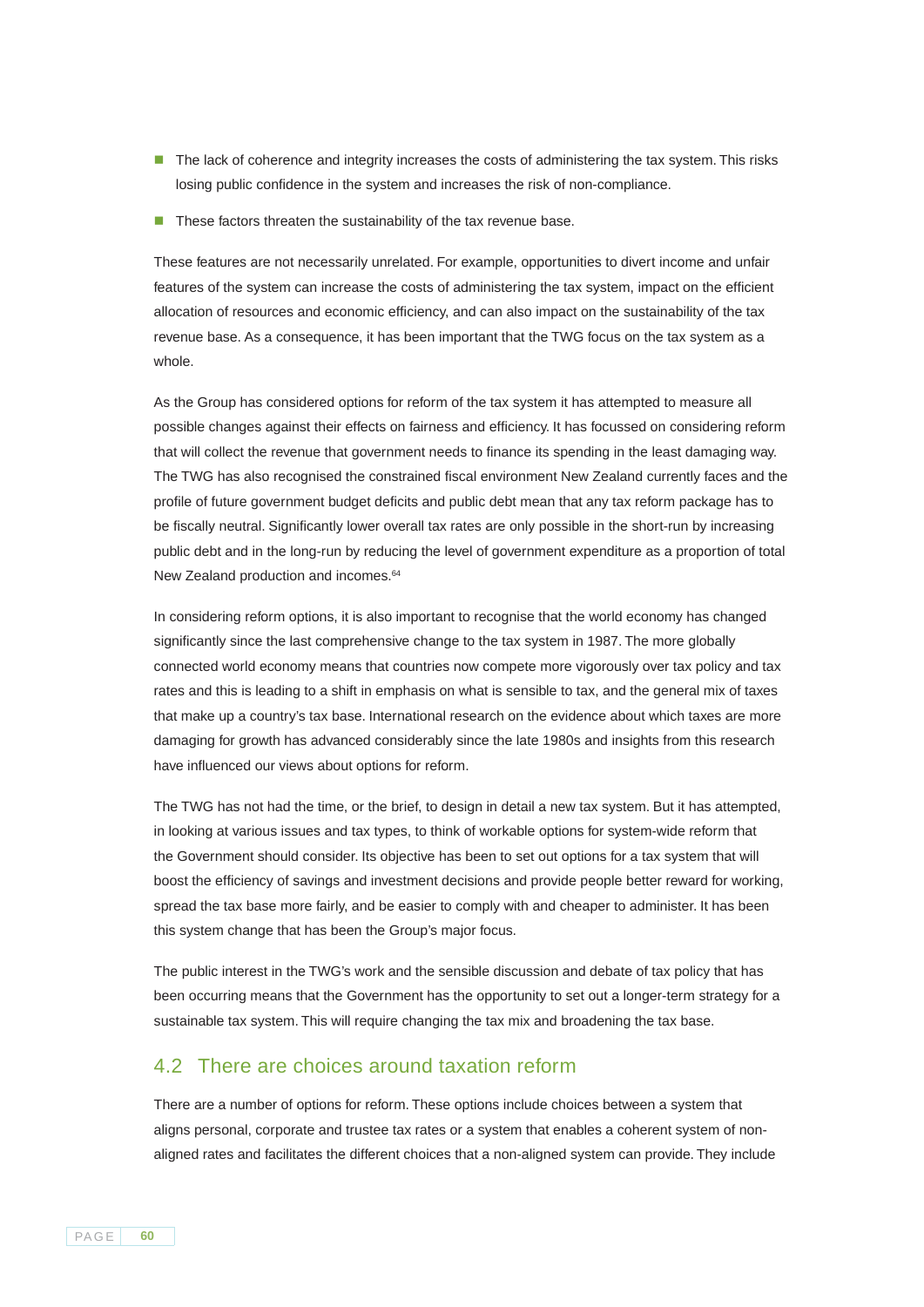choices over base-broadening options, and also choices over options that enable the Government to attach a priority to greater certainty over future tax rates and the structure of the tax system. The consequences for efficiency and growth, equity and fairness, administrative and compliance costs, and the sustainability of the tax system will differ across these options.

Two major options for consideration are: an aligned system, where the top personal, company and trust rates are the same; or to make adjustments so that the current non-aligned system has much better coherence and integrity.

Alignment will overcome many integrity problems with the current tax system, and is likely to improve the integrity and sustainability of a system that contains imputation and does not have a comprehensive capital gains tax. Alignment at lower rates across a broader base is desirable. Maintaining alignment will be subject to pressure from falling company tax rates as a result of international tax competition, especially for international capital.

There are sound efficiency reasons to reduce the top personal tax rate, especially in view of the effect on entrepreneurship, competition for skilled labour (in particular with Australia), and the effect that lower personal tax rates will have on lowering the impact of the abatement of WfF on effective marginal tax rates. Alignment that involves a lower top personal tax rate also improves horizontal equity through improved integrity. This is because all equivalent income is taxed at the same rate. However, the effect is to reduce the progressivity of the tax system somewhat (across personal tax rates) unless it is funded in a way that restores progression by changes to existing taxes or by broadening the tax base. This effect is accentuated the lower the rate of alignment.

However, the trend of global corporate tax rates, and particularly the Australian corporate tax rate, will have a significant bearing on the preferred option for reform. Many countries already have, or are now suggesting, future corporate rates that are well below New Zealand's rate, with an implicit view that these lower corporate rates could mean higher personal rates or higher tax rates elsewhere. For small economies, corporate tax rates higher than those that prevail in larger neighbouring countries tend to be costly, and hence there is a tendency for small economies to have lower corporate tax rates.

This changed international context is a major difference when looking at alignment now compared to when it was first introduced in 1988. At that time, New Zealand's tax rates could be set, to a large extent, in isolation from the world. Also, the corporate tax rate of 33% and the top personal income tax rate of 33% were very low internationally. Today, tax is internationally more competitive, and alignment at 30% would leave our corporate tax rate high internationally and probably means that alignment at higher rates is problematic.

In this type of international tax environment, Governments may prefer a system that preserves the viability of following the trend of the last two decades of lower global corporate tax rates while retaining higher personal and other tax rates.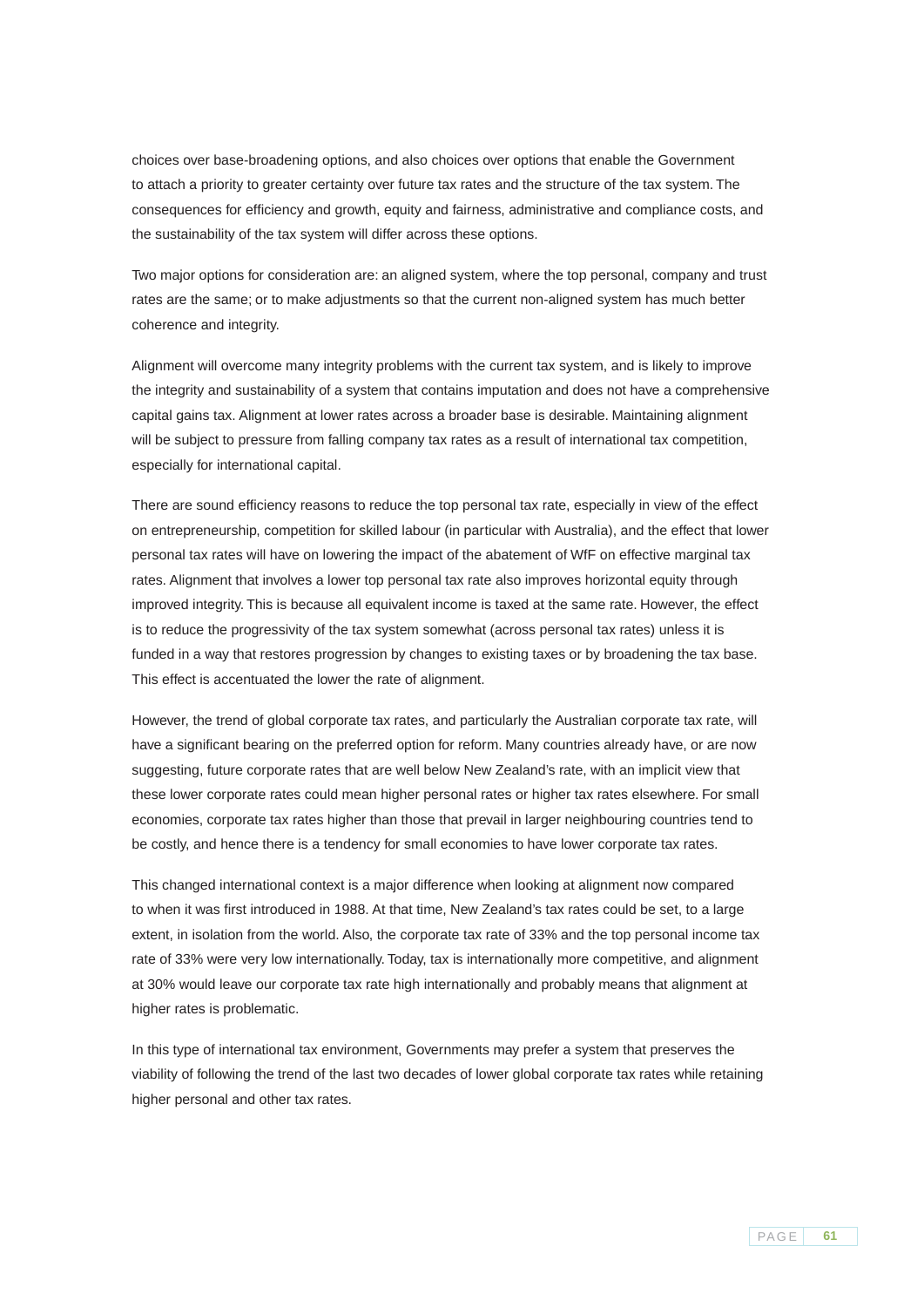A system of non-aligned rates offers this type of flexibility provided significant other reforms are introduced at the same time to restore and maintain coherence, integrity and sustainability of the tax bases. The more the system is misaligned, the more challenging it is to maintain integrity of the tax system and non-alignment will require new tax structures and tax rules.

The TWG considers that within an aligned or non-aligned system, the efficiency, integrity and fairness of the New Zealand tax system can also be improved by broadening the tax base. Furthermore, in addition to the option of raising the rate of GST, which raises revenue along with improving the efficiency of the tax system, base broadening also provides opportunities to fund reform in a fiscally sustainable manner. The major base-broadening options considered by the Group were:

- Capital gains tax.
- **Land tax.**
- Risk free return method (RFRM) on residential investment property.
- Denying depreciation on buildings.
- Removing the depreciation loading.
- Reducing the thin capitalisation threshold applying to foreign investment.

As a basis for considering various options to reform the tax system, the TWG evaluated a range of scenarios that involved either alignment or non-alignment of the corporate and top personal income tax rates together with some combination that involved changes to GST or base broadening options. These scenarios were developed to illustrate the likely implications of various options, and the trade-offs in terms of terms the principles of a good tax system.

For illustrative purposes, we comment on two scenarios. A fuller range of scenarios is available from the TWG background papers and an illustration of their application to the consideration of tax policy reform options is available in Nightingale (2009).<sup>65</sup> The two scenarios discussed here are alignment of the top personal, trust rates and corporate rates at 27% and a non-aligned option where these rates are set at 33% for the top personal and trust rates and 27% for the corporate rate.

Costing of these scenarios has been undertaken on a static basis; that is the calculation of the tax change before the effects of behavioural responses have been taken into account. Reducing tax rates, broadening the base and increasing the integrity and efficiency of the tax system should reap economic and behavioural dividends (growth, productivity improvements and less tax avoidance) that may mean that the fiscal cost of tax reductions is less than the static analysis.

Alignment at 27% has an estimated fiscal cost of \$3.1 billion (in terms of 2009/2010 prices and economic activity). This could be funded from, for example, a capital gains tax (once in steady state), estimated to raise \$3.9 billion, excluding gains on owner-occupied property.<sup>66</sup>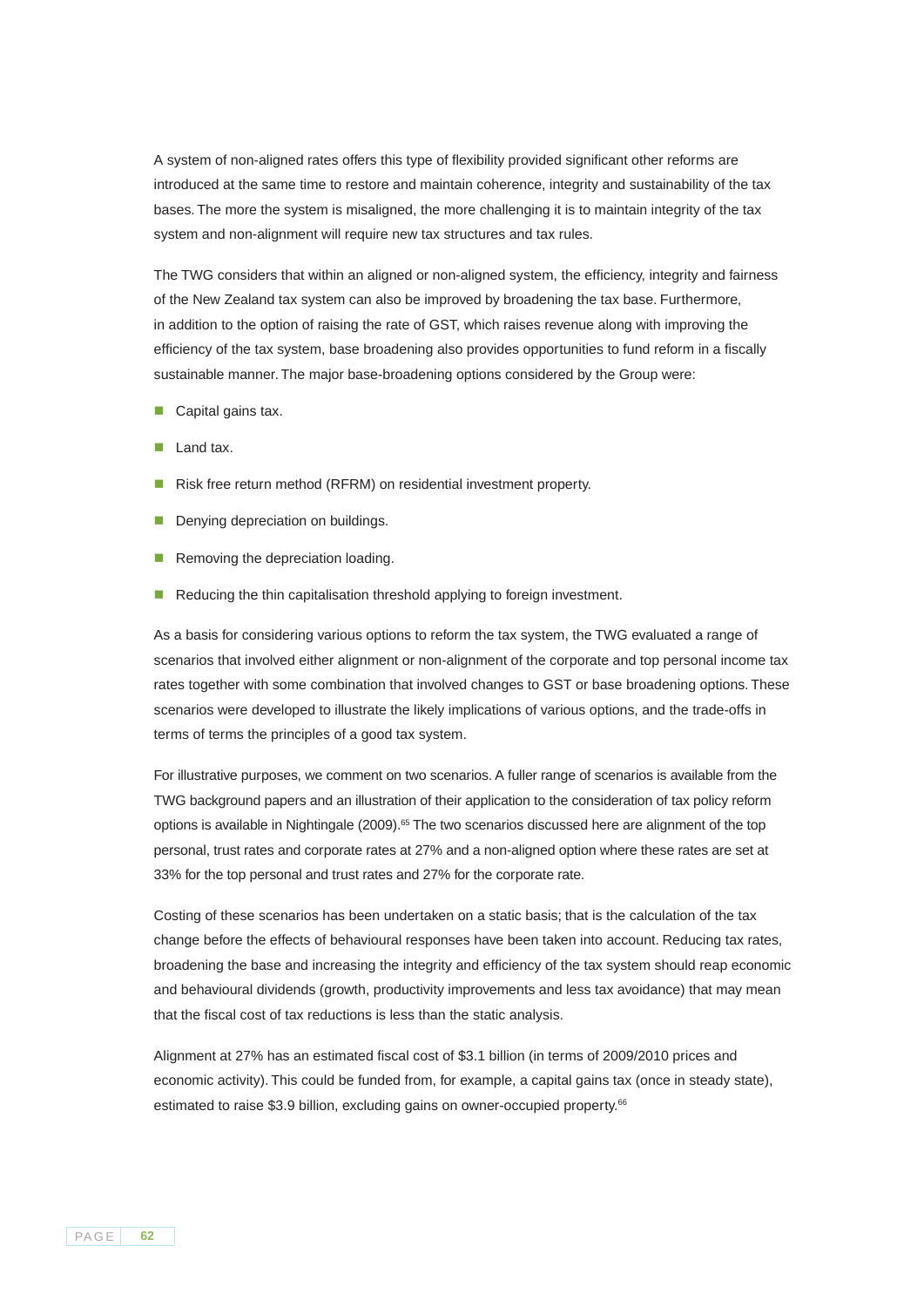The effect of alignment at 27% would be to:

- Increase the disposable incomes of those at the top of the income distribution.
- Reduce the progressivity of the system by lowering only the top personal rates, although it does not make absolute poverty worse.
- **Increase the integrity of the system, by allowing fewer opportunities for avoidance and arbitrage** through different entity forms, and consequently have positive administration, horizontal equity, and efficiency impacts.
- Reduce the adverse effects of the structure of the tax system on efficiency and economic growth as a result of the fall in the top personal rate, and the fall in the company tax rate.

In conjunction with alignment at 27%, the introduction of a capital gains tax on all property (excluding owner-occupied), would:

- **Increase the tax burden on those on higher incomes, as (with the exception of owner-occupied** property) wealth is distributed progressively.
- $\blacksquare$  Further increase the integrity of the system, by including a currently untaxed form of income in the tax base.
- **Promote the efficiency of the system by removing distortions in investment incentives created by the** preferential treatment of some assets (including rental property). However, any lock-in effects from the capital gains tax would reduce this efficiency benefit.

As Table 3 in Chapter 3 illustrates, there are other base broadening options that could be applied to deliver the revenue required to fund alignment at 27%, but their effects vary. The removal of the depreciation loading will primarily impact on the business sector, and some residential property owners, by increasing their average tax rates. As discussed in Chapter 3, removal of depreciation on buildings and the depreciation loading would improve resource allocation. This would potentially be offset by the reduction in the corporate and personal tax rates. The land tax would affect those who own land at the time the tax is introduced, due to its impact on property values, and will disproportionately impact on extensive landholders, and retirees.

The second illustration, a non-aligned system set at 33:33:27, would have a fiscal cost of approximately \$1.1 billion. This could be funded, for example, by the removal of building depreciation and the removal of the depreciation loading.

A partially non-aligned system set at 33:33:27:

- Would reduce the progressivity of the tax system for similar reasons to the aligned options, but to a much lesser extent.
- Would need to be supplemented by measures to prevent sheltering of incomes in companies.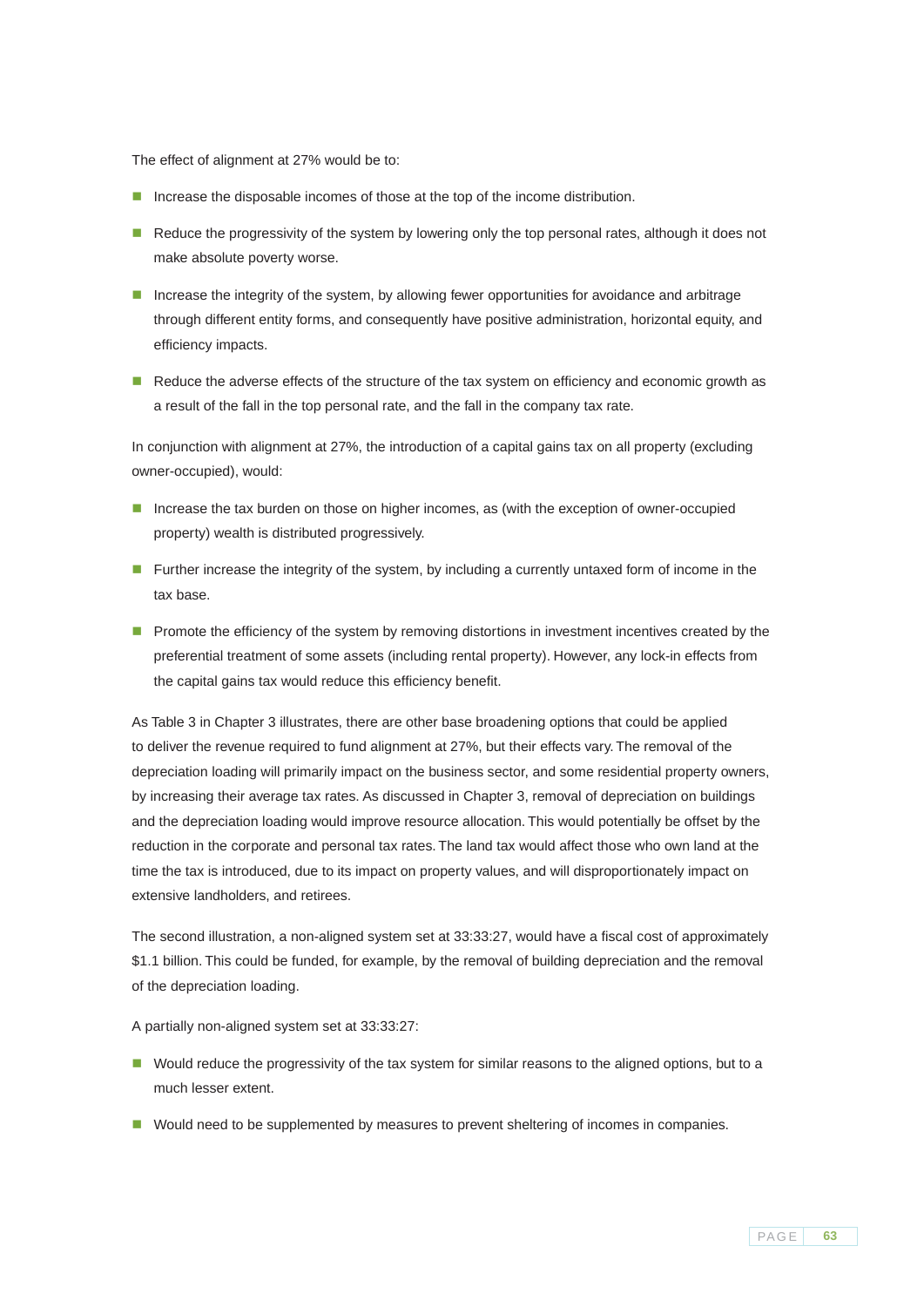- Would be likely to have smaller efficiency and growth benefits arising from the fall in the top personal rate.
- Could provide a transition point to a number of options, including alignment at 27%, a lower nonaligned or classical system, or a dual system.

In conjunction with the 33:33:27 option, denying building depreciation and removing the depreciation loading would have an uncertain impact on equity, but would partially offset the tax benefits to corporates arising from the decrease in the statutory corporate tax rate. Similarly, denial of building depreciation would impact the effective average tax rate on residential investment property owners. In addition to funding the tax rate reductions, the depreciation changes would also have efficiency benefits through ensuring the tax treatment of buildings over their lifecycle more closely matches their economic value.

Any changes to the corporate and personal rates for efficiency and growth, or equity reasons, will have a fiscal cost which will need to be funded through base broadening or other revenue raising options if the tax reform is to be fiscally neutral. Base broadening measures will affect the final package chosen in several ways. They provide additional revenue to fund the package. They are important for sustainability reasons, and will improve fiscal integrity, horizontal equity, and have some impact on efficiency. Generally (with the exception of an increase in GST), they will improve the progressivity of the package, although each base broadening option will have particular impacts on certain groups.

# 4.3 A way forward

A good tax system should minimise uncertainty over future tax rates and the future application of tax bases. This requires that there is a degree of assurance that the tax base will provide revenue adequacy now and in the future. To achieve this property, the tax system must be both economically sustainable and politically sustainable. To be economically sustainable, New Zealand's tax base will need to be less reliant on taxes that are more damaging to growth and on internationally mobile factors such as the incomes of capital and skilled labour.

Political sustainability will require that the tax system be designed to minimise vulnerability to interest group pressure and political temptation to tamper with or reverse the critical elements of a coherent system. Piece-meal changes to the tax system have undermined the integrity, acceptability and political sustainability of the system. It is important to bear this lesson in mind when considering the scope of personal tax rate reductions, increases in GST and base-broadening options.

The TWG considers that the broad-base low-rate option is generally a sound principle to adopt in choosing the approach to tax design and should continue to be an underlying framework for the New Zealand tax system. It is also the trend in other developed countries, where, for the most part, there has been a move towards lower tax rates and wider tax bases.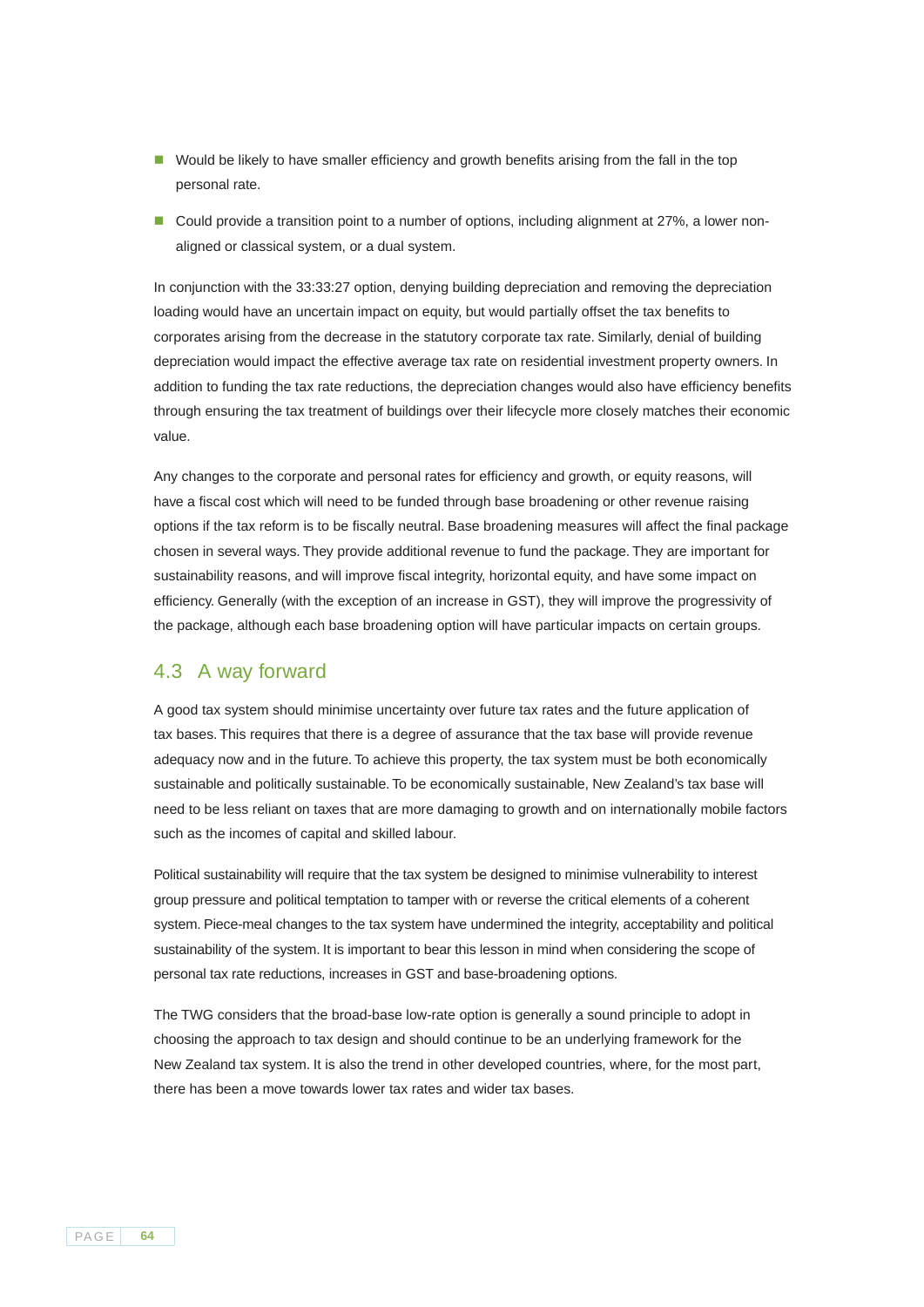Nevertheless, the approach of taxing those tax bases that are least likely to be subject to significant behavioural change from the imposition of a tax ('inelastic' bases) is also a sound principle to adopt when choosing between alternative tax bases to facilitate broadening the tax base and lowering rates.

In considering how to balance the principles of a good tax system and ensure that New Zealand has a sustainable world class tax system for the future, the Group focussed on a number of key questions:

- $\blacksquare$  What are the costs and benefits of aligned and non-aligned systems?
- What changes should be made to the company tax rate?
- Should New Zealand retain its imputation system?
- What changes should be made to personal tax rates?
- What are the pros and cons of increasing GST?
- Should base-broadening measures be considered and if so, which options are favoured?
- What changes could be made to resolve the current problems with high effective marginal tax rates?

An aligned system helps overcome integrity problems by removing opportunities for tax structuring. However, it may sacrifice progressivity unless funded in a way that restores the progression of the tax system. Moreover, for a small open economy alignment may not be sustainable given the downward pressure on company tax rates around the world. However, experience in New Zealand during the last decade in particular has shown that a non-aligned tax system requires more robust and coherent tax rules in order to achieve a tax system that has integrity and is fair. In particular, measures to buttress the separate rates, such as a surcharge on the after-tax investment income of closely held companies, measures to tax the capital gain on shares at full personal marginal tax rates, and measures to ensure trusts are taxed at the top personal tax rate would be required.

Most members of the TWG consider that the top personal, trust and company rates should be aligned. If at any time this is no longer feasible due for example to global pressures causing the company rate to reduce, at the very least the trust, top personal tax rate and top rates for PIEs and other widely-held savings vehicles need to be aligned to address integrity, efficiency and fairness concerns.

The TWG considers that New Zealand's company tax rate needs to be competitive with global corporate tax rates, particularly the Australian company tax rate. However, this needs to be balanced against the integrity benefits of a fully aligned system and the fact that reducing the company tax rate will reduce the level of tax on economic rents earned from foreign investments, to the extent these exist. We recommend that officials be requested to undertake further research on this complex interface. There was discussion by the Group about stratifying the company tax base. However, the Group consider that much more work would be required on the implications of this approach before it could be seriously considered.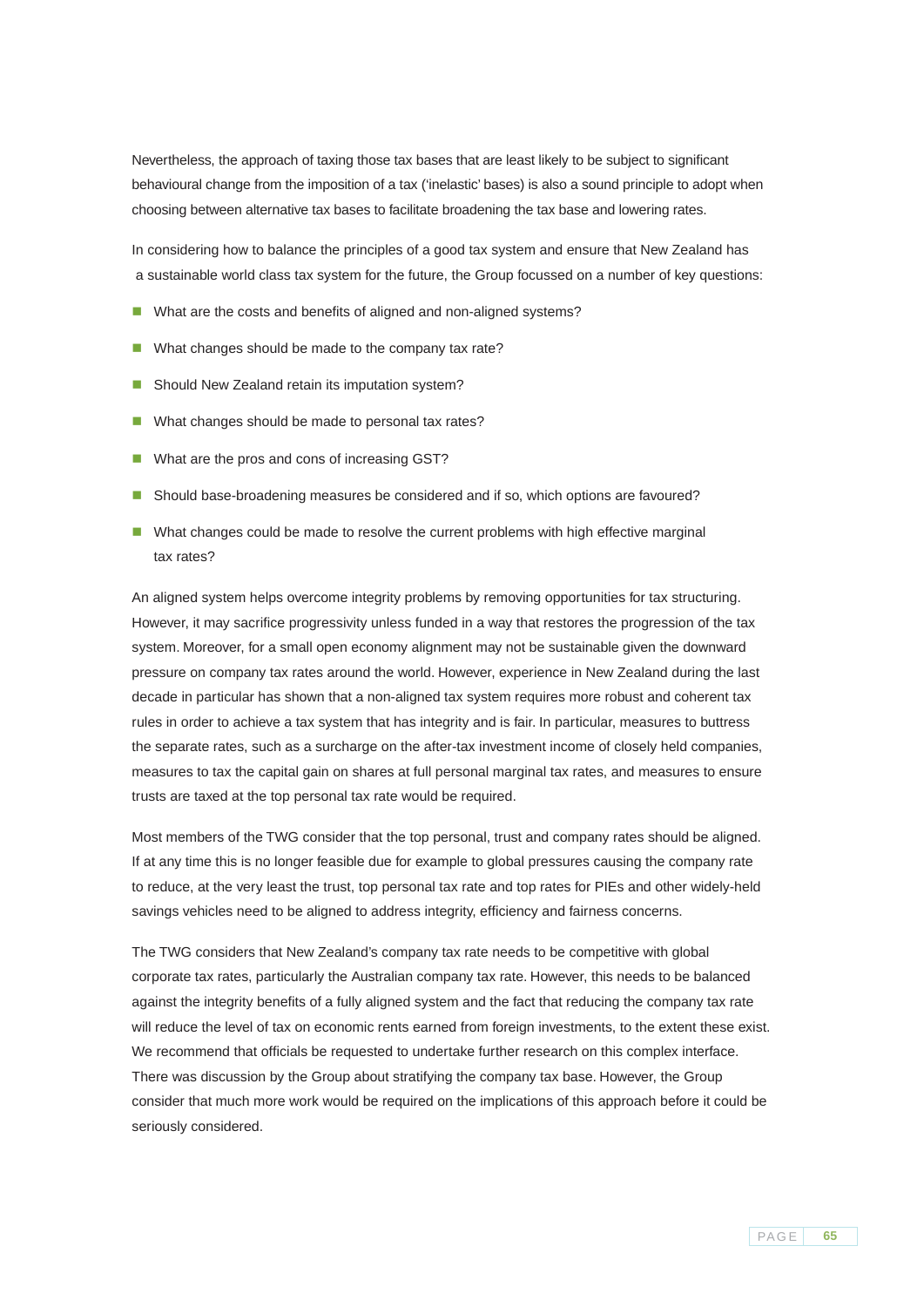Critical to the Government's choice between an aligned and non-aligned system will be recommendations of the Australian Taxation Review (especially in respect of the Australian corporate tax rate), the expected future changes in international corporate tax rates, and government preferences for the level of personal tax rates. Personal tax rates influence incentives to work and to develop skills, and the attractiveness of New Zealand to skilled New Zealanders working overseas.

The TWG would prefer to have the company rate aligned with trust and top personal rates. However, if due to international pressures this is not possible, then the aim should be to keep the company and other tax rates as closely aligned as possible. The path to reform should ensure it is feasible to achieve a non-aligned system with integrity in the event alignment proves difficult to sustain.

The TWG also supports the retention of the imputation system. However, this may need to be reviewed if Australia decides to move away from its franking credit system.

With respect to personal tax rates, the Group supports reducing the top marginal tax rates of 38% and 33% as part of an alignment strategy. Where possible, the Group would like to see this reduction in personal tax rates occur across-the-board to ensure lower rates of tax on labour more generally. This could be potentially achieved as part of a package to compensate for any increase in GST.

As part of a redesign of the New Zealand tax system, the TWG considered the pros and cons of increasing GST. The Group concluded that increasing the GST rate would have merit on efficiency grounds because it would result in reducing the taxation bias against saving and investment as against consumption. However, data indicate that while on a life-time basis the incidence of a higher GST seems to be broadly proportional, in terms of current income it tends to be slightly regressive. Also, some people would be particularly disadvantaged by a higher GST rate. As a result, the TWG recognises that any increase in the GST rate would need to be accompanied by measures to offset adverse equity implications of a rise in GST. These measures would significantly reduce the net revenue raised from a higher GST.

The TWG considers that any compensation should be by way of increases in benefit levels and reductions in the personal tax scale. The Group rejected the idea of exempting certain categories of items from GST. Narrowing the GST base (for example by exempting food) would substantially reduce the efficiency of the tax and increase compliance and administration costs, while having limited impact on equity. There were mixed views within the Group as to whether the efficiency benefits from increasing GST would be sufficient to outweigh possible equity effects.

Base-broadening is important to improve the efficiency of the tax system and is essential for funding if there are to be significant reductions in corporate and personal tax rates to achieve alignment or near alignment of rates. The base-broadening measures considered focused primarily on the taxation of capital. Although New Zealand has a general "broad-base, low-rate" framework for taxation, a component of economic income is either not taxed or is taxed inconsistently.

The most comprehensive option for base-broadening, with respect to the taxation of capital, is for New Zealand to introduce a comprehensive capital gains tax. While the comprehensive nature of this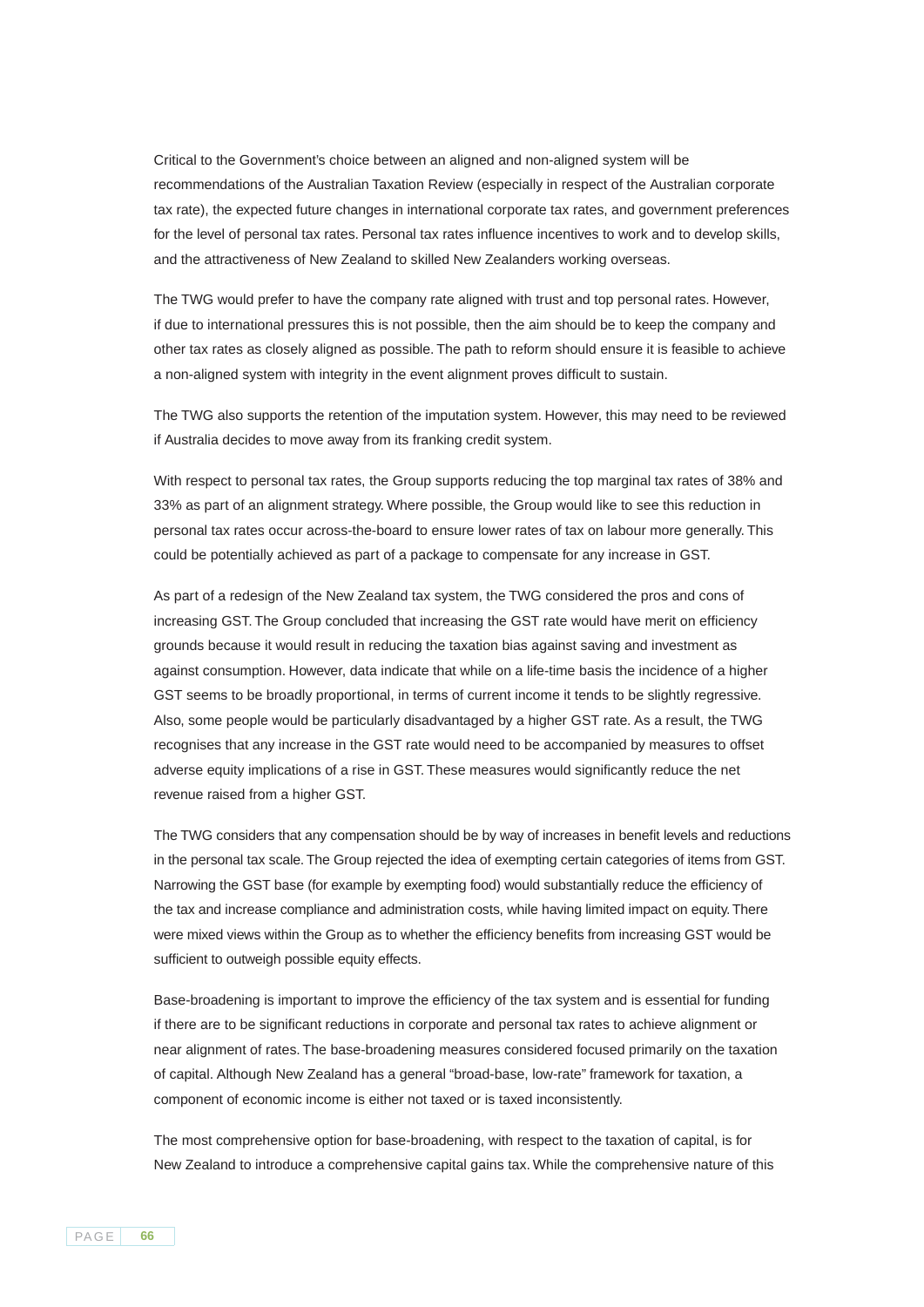option is seen as attractive and therefore its introduction is supported by some, most members of the TWG are concerned about the practical challenges and efficiency implications of introducing a CGT. These issues include the lock-in effects that can result from a realised CGT and the inherent complexity of a CGT.

A key concern with a CGT is the treatment of owner-occupied housing. If comprehensive basebroadening is pursued through the introduction of a CGT, then in principle owner-occupied housing should be within the CGT base. However, the Group recognises that this is unlikely to be the case as evidenced by the exemptions which operate in other jurisdictions. Introducing a CGT that excludes owner-occupied housing would create a new bias in the tax system.

The other approach to base broadening is to identify gaps that exist in the current system where income is being derived and systematically under-taxed (such as returns from residential rental properties) and apply a more targeted approach. A number of potential options were considered.

Some members of the TWG are attracted to applying a risk-free rate of return method to tax returns from capital invested in residential rental properties. However, it was noted that there are a number of complex design issues that would need to be addressed with this option.

Most members of the TWG support the introduction of a low-rate land tax as a means of funding tax rate reductions and improving the overall efficiency of the tax system. However, there are concerns over the political sustainability of such a tax.

Targeted options for which there was a general consensus, included a range of measures to broaden the tax base by amending the existing tax system. These measures include:

- Removing the 20% depreciation loading on new plant and equipment.
- **Removing tax depreciation on buildings (or certain categories of buildings) if empirical evidence** demonstrates that they do not depreciate in value over time.
- Reducing the debt leverage allowed under the thin capitalisation rules applicable to foreign investment into New Zealand by reducing the safe harbour threshold to 60% or reviewing the base for calculating this measure.

Another area of reform considered by the TWG is the impact of welfare policy on the tax system, in particular the way in which the Working for Families scheme has impacted on effective marginal tax rates and complicated the system. There are also concerns about whether the equity objectives of WfF were being achieved. The Group strongly recommends a comprehensive review of welfare policy and how it interacts with the tax system be carried out.

In addition to the conclusions summarised above, the Group recommends that serious consideration be given by Government to how institutional arrangements pertaining to tax policy can be improved to ensure a stronger focus is given to achieving and then sustaining the coherence, integrity, efficiency and greater fairness of the New Zealand tax system.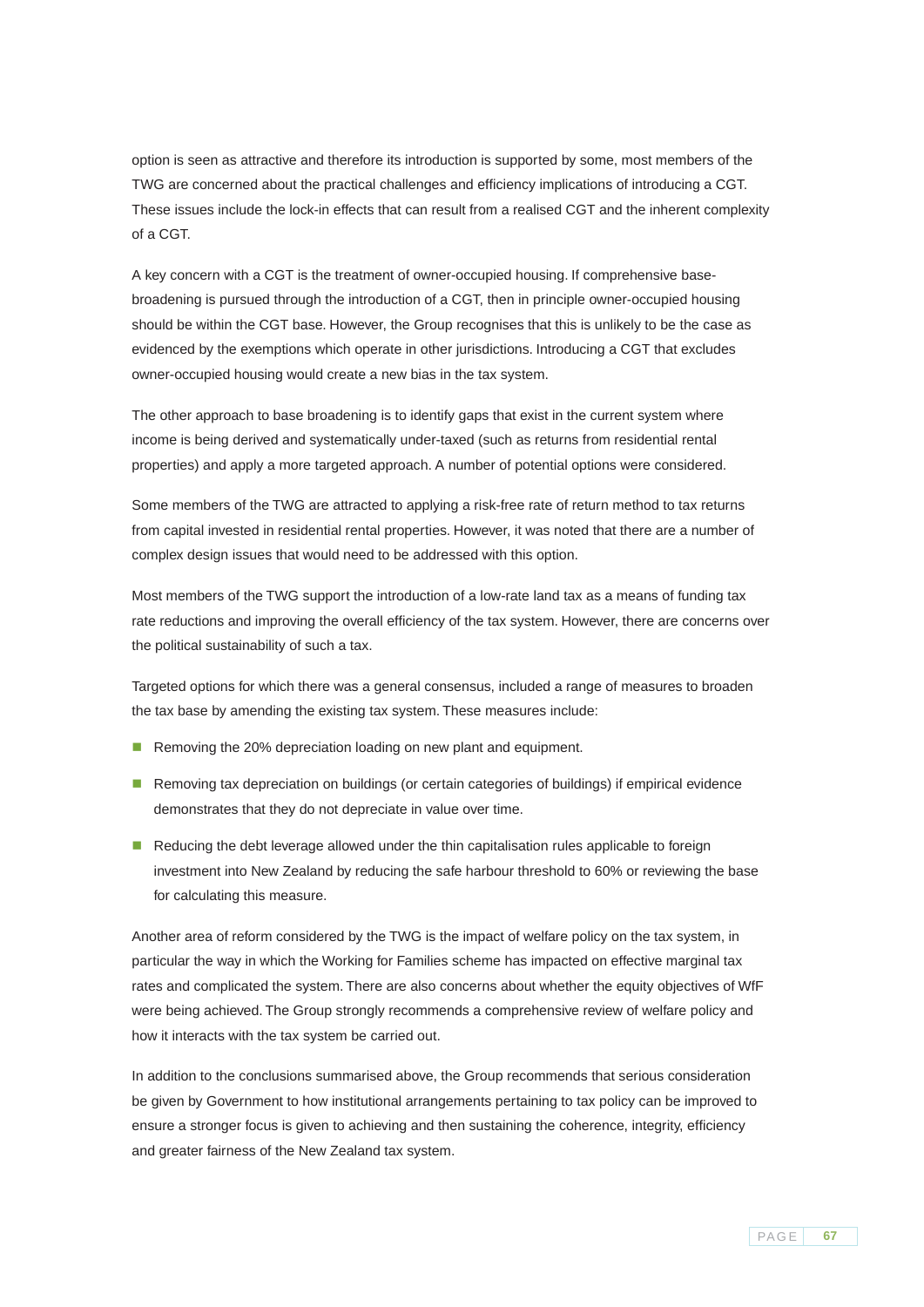# Tax Working Group Background Papers

# Frameworks to guide tax reform and current challenges

- **TWG Scope and Objectives** (http://www.victoria.ac.nz/sacl/cagtr/twg/scope-objective.aspx)
- The New Zealand Treasury; *Estimating the Distortionary Costs of Income Taxation in New Zealand* (http://www.victoria.ac.nz/sacl/cagtr/twg/Publications/5-estimating-the-distortionary-costs-of-incometaxation-in-newzealand-treasury.pdf)
- Creedy, J: *The Distortionary Costs of Taxation* (http://www.victoria.ac.nz/sacl/cagtr/twg/Publications/5-the-distortionary-costs-of-taxation-johncreedy.pdf)
- Creedy, J; *The Elasticity of Taxable Income: A Non-Technical Summary* (http://www.victoria.ac.nz/sacl/cagtr/twg/Publications/5-the-elasticity-of-taxable-income-johncreedy.pdf)
- **Population Ageing and Taxation in New Zealand** (http://www.victoria.ac.nz/sacl/cagtr/twg/Publications/Population-Ageing-Taxation.pdf)
- **Presentation by Secretary to the Treasury** (http://www.treasury.govt.nz/publications/media-speeches/speeches/fiscalframework)

## Tax and Transfers

■ Design of the Income Tax/Transfer System: Background paper for the Tax Working Group (http://www.victoria.ac.nz/sacl/cagtr/twg/Publications/taxes\_transfers.pdf)

## **GST**

■ Changing the Rate of GST: Fiscal, Efficiency and Equity Considerations. (http://www.victoria.ac.nz/sacl/cagtr/twg/Publications/GST\_paper.pdf)

# Base broadening – taxation of capital income

■ Burman, L & White, D; Taxing *Capital Gains in New Zealand: Assessment and Recommendations*

(http://www.victoria.ac.nz/sacl/cagtr/twg/Publications/3-taxing-capital-gains-burman\_white.pdf)

**Policy Advice Division of the Inland Revenue Department and by the New Zealand Treasury;** *The taxation of capital gains* 

(http://www.victoria.ac.nz/sacl/cagtr/twg/Publications/3-taxation-of-capital-gains-ird\_treasury.pdf)

- Coleman, A: *The Long Term Effects of Capital Gains Taxes in New Zealand* (http://www.victoria.ac.nz/sacl/cagtr/twg/Publications/3-long-term-effects-of-cgt-coleman.pdf)
- **Policy Advice Division of the Inland Revenue Department and by the New Zealand Treasury;** *Other base broadening and revenue raising ideas* (http://www.victoria.ac.nz/sacl/cagtr/twg/Publications/3-other-base-broadening-ird\_treasury.pdf)

PAGE **68**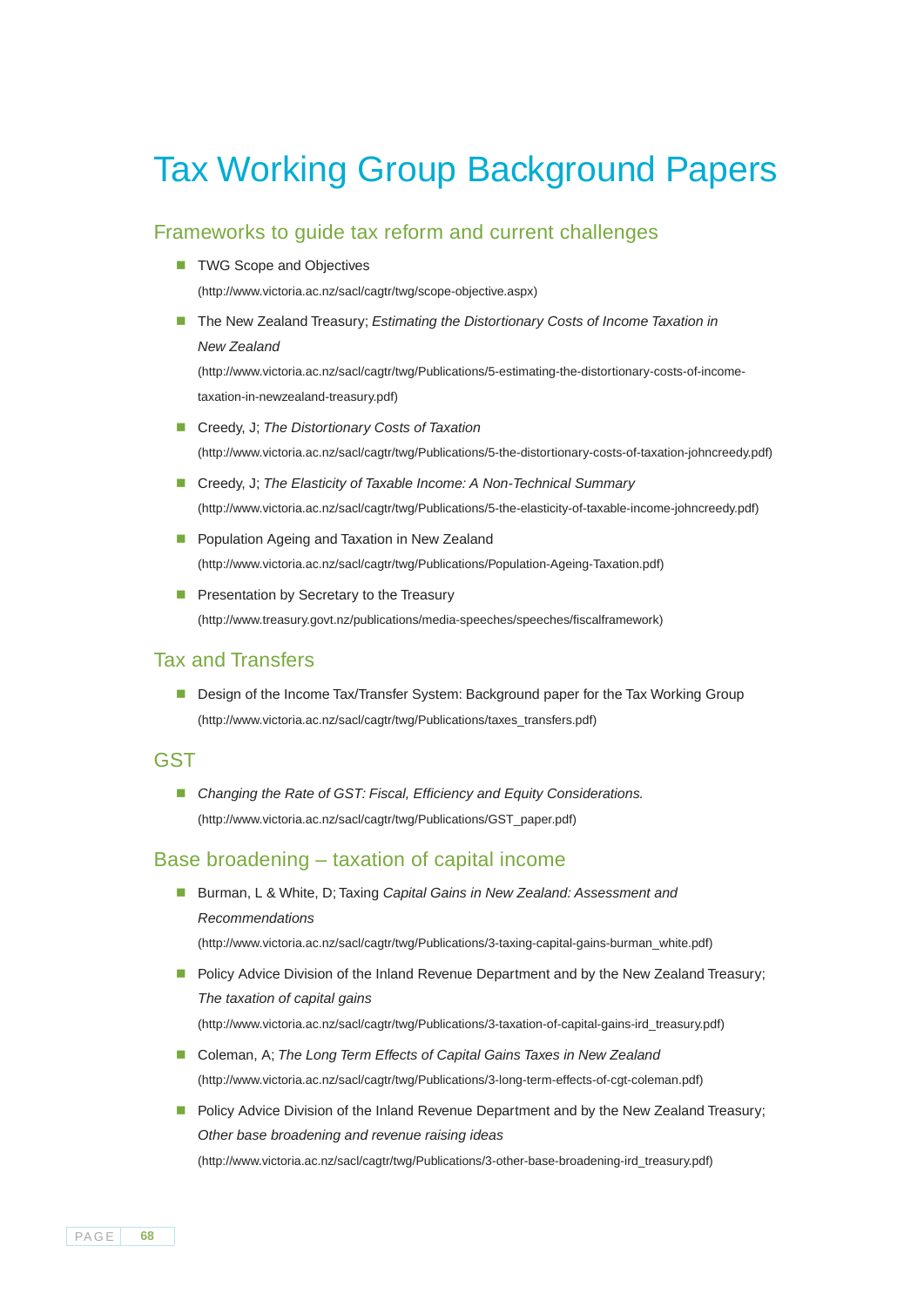■ Hargreaves, D; Reserve Bank of New Zealand; The tax system and housing demand in *New Zealand*;

(http://www.victoria.ac.nz/sacl/cagtr/twg/Publications/5-the-tax-system-and-housing-demand-in-newzealandreservebank.pdf)

## Base broadening – land taxes

- **Coleman, A & Grimes, A; Fiscal, Distributional and Efficiency Impacts of Land and Property Taxes** (http://www.victoria.ac.nz/sacl/cagtr/twg/Publications/3-impacts-land-property-taxes-coleman\_grimes.pdf)
- Policy Advice Division of the Inland Revenue Department and by the New Zealand Treasury; *Land Tax*

(http://www.victoria.ac.nz/sacl/cagtr/twg/Publications/3-land-tax-ird\_treasury.pdf)

## Company tax

- **Policy Advice Division of the Inland Revenue Department and by the New Zealand Treasury;** *Company tax issues facing New Zealand* (http://www.victoria.ac.nz/sacl/cagtr/twg/Publications/4-company-tax-\_issues-facing-nz.pdf)
- **Policy Advice Division of the Inland Revenue Department and by the New Zealand Treasury;** *Debt and equity finance and interest allocation rules* (http://www.victoria.ac.nz/sacl/cagtr/twg/Publications/4-debt-and-equity-finance-and-interest-allocation-rules.pdf)

## **Scenarios**

- **Tax Working Group; Summary** (http://www.victoria.ac.nz/sacl/cagtr/twg/Publications/session5-summary.pdf)
- Scenarios: Background paper for the Tax Working Group (http://www.victoria.ac.nz/sacl/cagtr/twg/Publications/scenarios.pdf)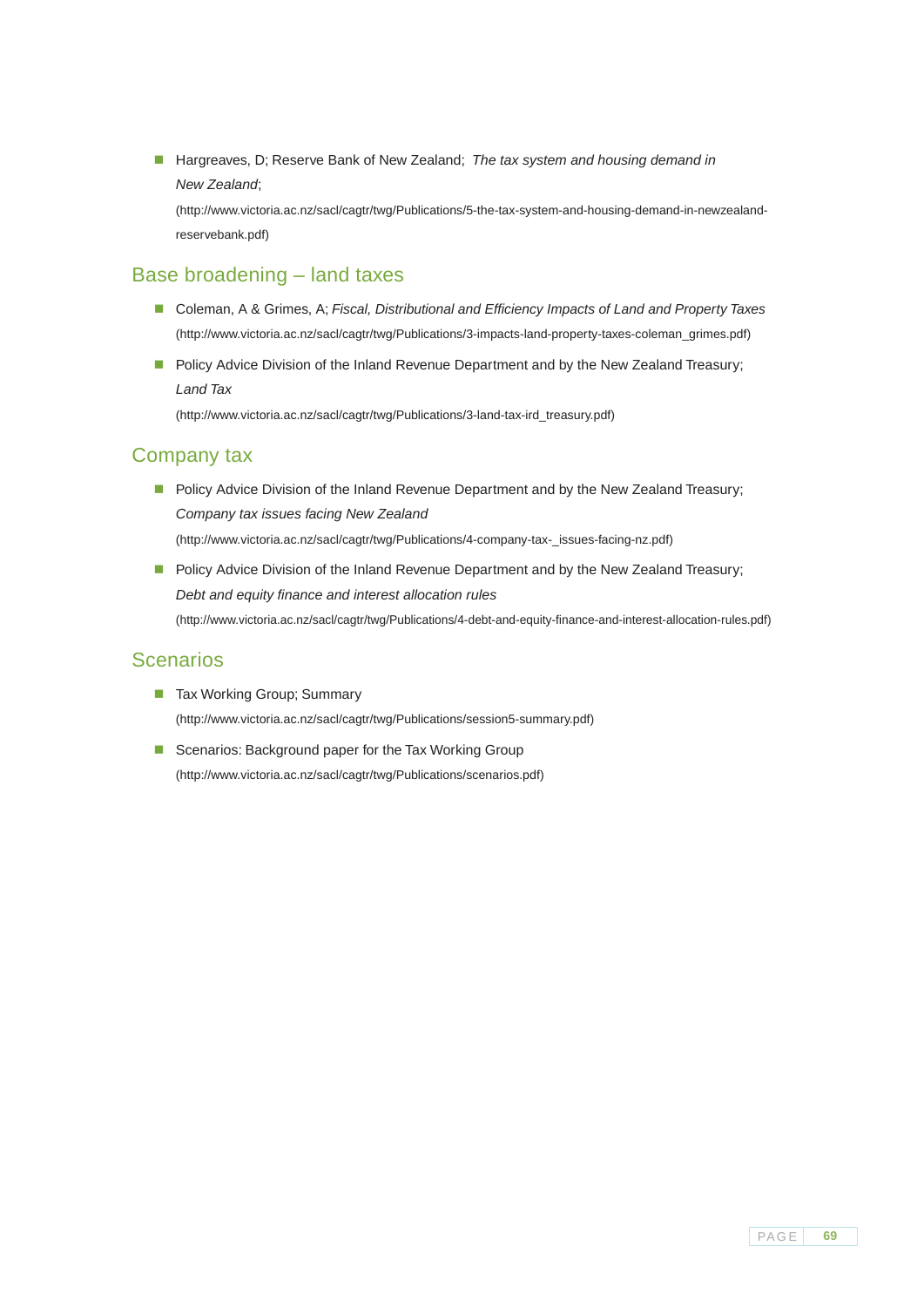# **Endnotes**

- 1 For further information, see *Estimating the distortionary costs of taxation in New Zealand*, The Treasury, at http://www.victoria.ac.nz/sacl/cagtr/twg/Publications/5-estimating-the-distortionary-costs-of-income-taxationin-newzealand-treasury.pdf. Domestic taxes are a transfer but impose costs via deadweight losses for New Zealand. This is not the case for taxes on foreigners.
- 2 *Challenges and Choices: New Zealand's Long-Term Fiscal Statement*, The Treasury, at http://www.treasury.govt. nz/government/longterm/fiscalposition/2009.
- 3 Ramsay, F. (1927), "A contribution to the theory of taxation", *The Economic Journal,* 37, pp. 47-61.
- 4 Furthermore, this conclusion does depend on the design of the tax system. For instance, Atkinson and Stiglitz (1976) point out that under a progressive tax system and certain preference structures, even in theory it may be preferable to have uniform consumption taxes. Atkinson, A. and Stiglitz, J., (1976), "The Design of Tax Structure: Direct versus Indirect Taxation, *Journal of Public Economics,* 6.
- 5 Creedy, J.(2009), *The distortionary costs of taxation*, at http://www.victoria.ac.nz/sacl/cagtr/twg/Publications/5 the-distortionary-costs-of-taxation-johncreedy.pdf and also see Creedy, J. (2003), *The Excess Burden of*  Taxation and Why it (Approximately) Quadruples When the Tax Rate Doubles, New Zealand Treasury Working Paper 03/29, pp. 26, at http://www.treasury.govt.nz/publications/research-policy/wp/2003/03-29.
- 6 See for instance Budget 1984 documents.
- 7 Johansson, A., Heady, C., Arnold, J., Brys, B., Vartia, L. (2008), *Taxes and Economic Growth,* OECD Working Paper 620, at http://ideas.repec.org/p/oec/ecoaaa/620-en.html.
- 8 For further information, see Burman, L., and White, D., *Taxing Capital Gains in New Zealand: Assessment and Recommendations,* at http://www.victoria.ac.nz/sacl/cagtr/twg/Publications/3-taxing-capital-gains-burman\_white.pdf.
- 9 Peter, K., Buttrick, S., and Duncan, D. (2007), *Global Reform of Personal Income Taxation, 1981-2005: Evidence from 189 Countries,* International Studies Program Working Paper 07-21, Andrew Young School of Policy Studies, Georgia State University, pp. 42.
- 10 *OECD Economic Surveys 1999-2000: New Zealand.* The 2001 Tax Review also considered that the New Zealand tax system was sound. McLeod, R., Patterson, D., Jones, S., Chatterjee, S., and Sieper, E. (2001), *Tax Review 2001*, at http://www.treasury.govt.nz/publications/reviews-consultation/taxreview2001.
- 11 See for instance Budget 1984 documents.
- 12 For further information, see *Briefing for the Incoming Minister of Revenue 2008*, Inland Revenue, at http://www. beehive.govt.nz/sites/all/files/Revenue\_BIM\_2008.pdf.
- 13 For further information, see *Other base broadening options,* The Policy Advice Division, Inland Revenue, and the Treasury, at http://www.victoria.ac.nz/sacl/cagtr/twg/Publications/3-other-base-broadening-ird\_treasury.pdf.
- 14 See Figure 8. These comparisons do not adjust for the effects of imputation on the effective tax rate for domestic residents.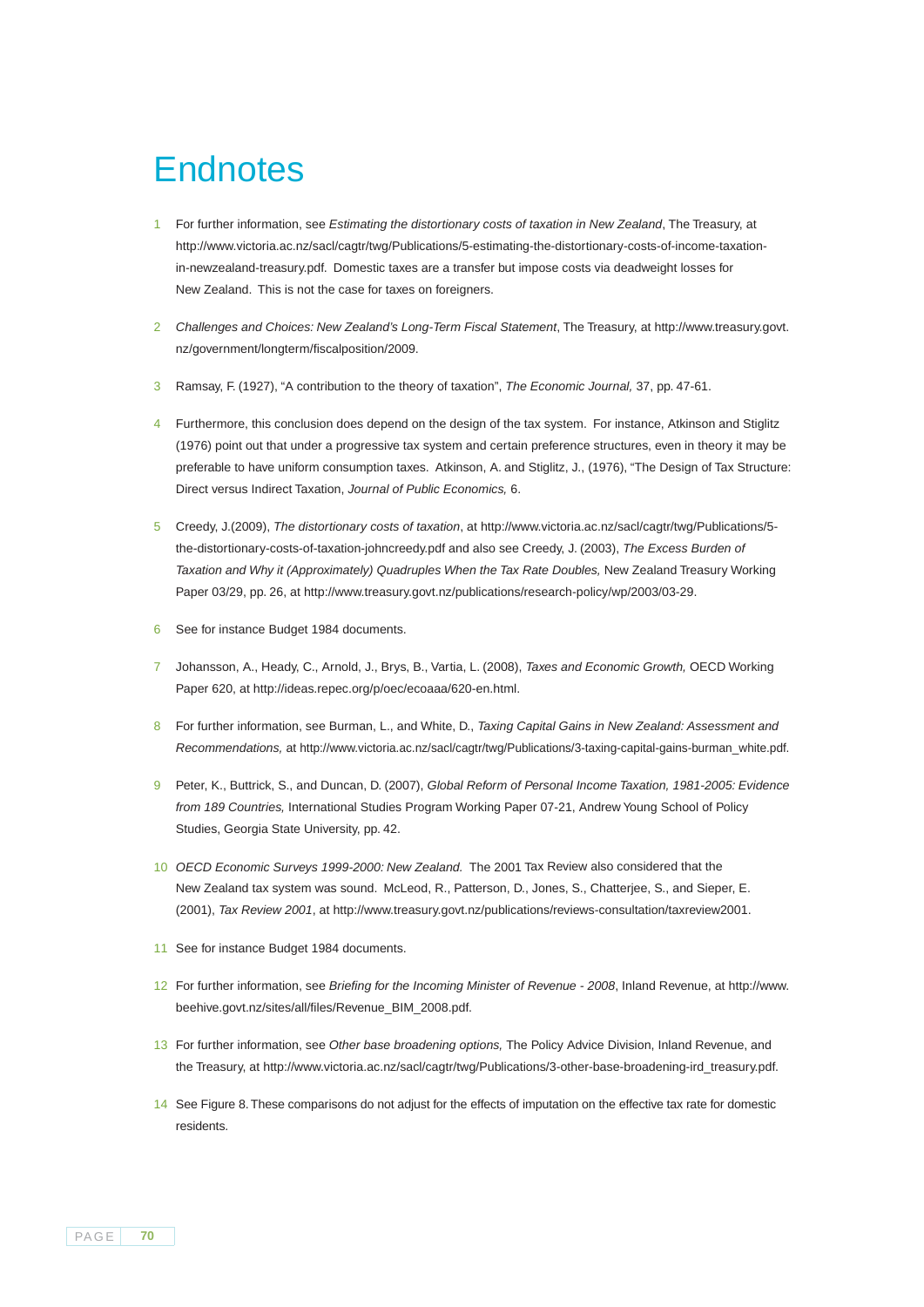- 15 Kneller, R, Bleeney, M and Gemmell, N (1999), "Fiscal policy and growth: Evidence from OECD countries", *Journal of Public Economics*, 74, pp 171-190, and Johansson, A., Heady, C., Arnold, J., Brys, B., Vartia, L. (2008), *Taxes and Economic Growth,* OECD Working Paper 620, at http://ideas.repec.org/p/oec/ecoaaa/620-en.html.
- 16 *Challenges and Choices: New Zealand's Long-Term Fiscal Statement*, The Treasury, at http://www.treasury.govt. nz/government/longterm/fiscalposition/2009.
- 17 *OECD Economic Surveys 1999-2000: New Zealand.* The 2001 Tax Review also considered that the New Zealand tax system was in good shape. McLeod, R., Patterson, D., Jones, S., Chatterjee, S., and Sieper, E. (2001), *Tax review 2001*, at http://www.treasury.govt.nz/publications/reviews-consultation/taxreview2001.
- 18 See, for instance*,* the review of taxation developments and challenges in Tanzi, V. (2008), "The Role of the State and Public Finance in the Next Generation", *OECD Journal on Budgeting*, Vol. 8, No. 2, pp. 27.
- 19 See Endnote 15.
- 20 Lorentz, S (2008), "Corporate taxation in the OECD in a wider context", *Oxford Review of Economic Policy*, Vol. 24, Number 4, pp.639–660.
- 21 Peter, K.S., Buttrick, S., and Duncan, D. (2007), *Global Reform of Personal Taxation, 1981-2005: Evidence from 189 Countries*, International Studies Program Working Paper 07-21, Andrew Young School of Policy Studies, Georgia State University, pp. 42.
- 22 For further information, see Creedy, J., (2009) *The distortionary costs of taxation*, at http://www.victoria.ac.nz/ sacl/cagtr/twg/Publications/5-the-distortionary-costs-of-taxation-johncreedy.pdf.
- 23 OECD (2009). *Taxation and economic growth: Implementing pro-growth tax reforms, OECD Working Paper*  CTPA/CFA/WP2 (2009) 24. New Zealand ranks 7<sup>th</sup> in the OECD in terms of the percentage of total taxes collected from corporate, personal and social security taxes.
- 24 Both Australia and New Zealand use a family tax credit system. When these are taken into account the gap between the two countries in 'net tax' paid tends to increase – to between \$4,000 and \$10,000 depending on income, and the number and age of children.
- 25 This Figure does not include the impact of other taxes such as stamp duty and capital gains tax.
- 26 For further information, see *Other base broadening options,* The Policy Advice Division, Inland Revenue, and the Treasury, at http://www.victoria.ac.nz/sacl/cagtr/twg/Publications/3-other-base-broadening-ird\_treasury.pdf.
- 27 Location specific rents refers to excess profits associated with using New Zealand resources or from operating in New Zealand and selling to the domestic market.
- 28 For further information, see *Company Tax issues facing New Zealand*, The Policy Advice Division, Inland Revenue, and the Treasury, at http://www.victoria.ac.nz/sacl/cagtr/twg/Publications/4-company-tax-\_issuesfacing-nz.pdf.
- 29 PIEs will be 0%, 12.5%, 21% or 30% from 1st April 2010.
- 30 This is based on the assumptions that trustee income would have continued to grow at the same rate as beneficiary income if rates remained aligned, and that the growth in trustee income since 2000 is wholly attributable to taxpayers using trusts to shelter income from the 39% tax rate.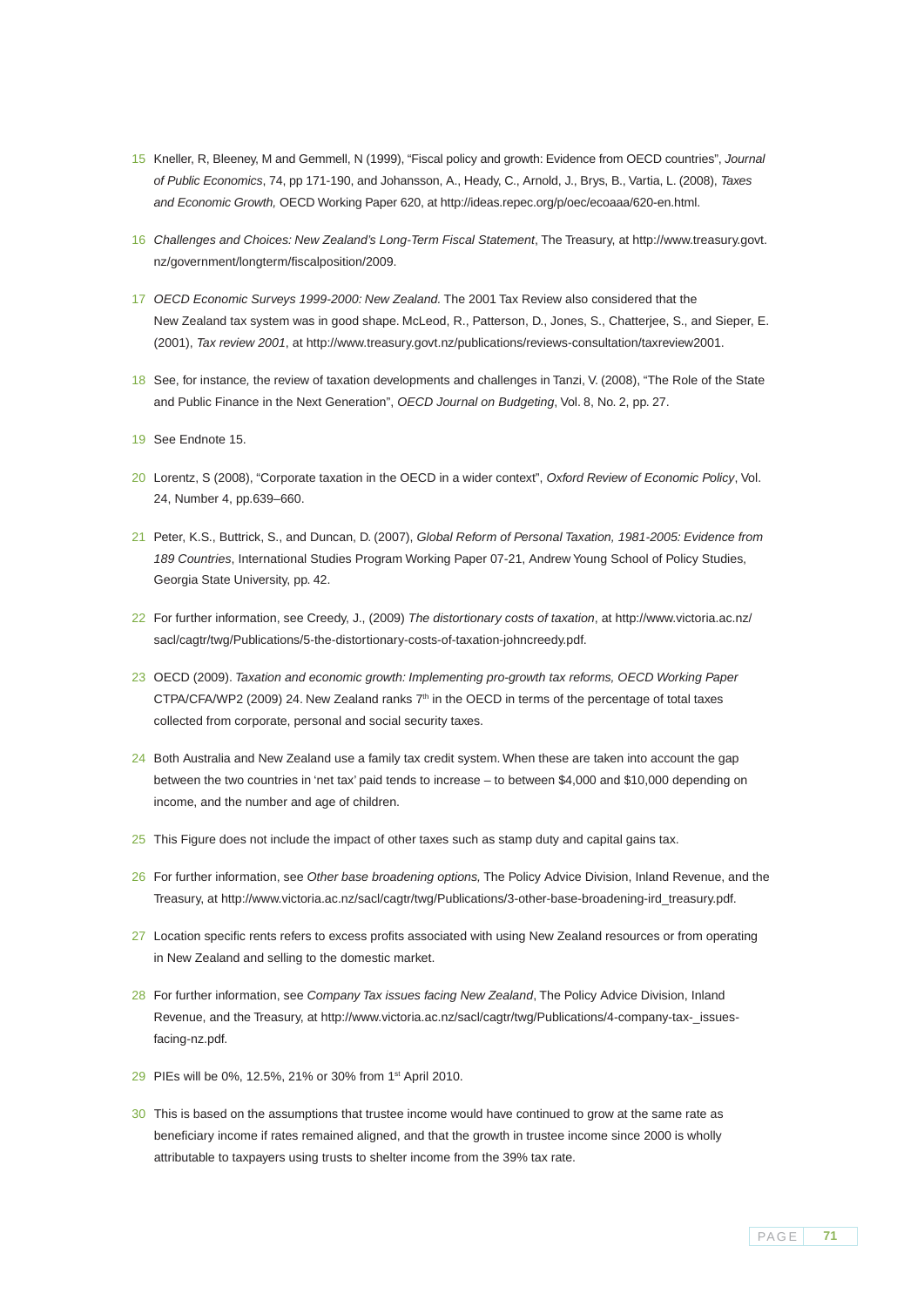- 31 The large spikes at lower income are due to non-tax factors, predominantly transfer payments such as benefits and superannuation.
- 32 This number was obtained from the Household Expenditure Survey (HES), Department of Statistics, New Zealand.
- 33 For more details on Australia's Future Tax System Review, at http://taxreview.treasury.gov.au/Content/Content. aspx?doc=html/home.htm.
- 34 For more details, see *Challenges and Choices: New Zealand's Long-Term Fiscal Statement*, The Treasury, at http://www.treasury.govt.nz/government/longterm/fiscalposition/2009.
- 35 For more details on this option, see *Company Tax issues facing New Zealand,* The Policy Advice Division, Inland Revenue, and the Treasury, at http://www.victoria.ac.nz/sacl/cagtr/twg/Publications/4-company-tax-\_issuesfacing-nz.pdf.
- 36 There could still be some bias towards debt in financing by non-residents. For further information, see *Debt and equity finance and allocation rules,* The Policy Advice Division, Inland Revenue, and the Treasury, at http://www. victoria.ac.nz/sacl/cagtr/twg/Publications/4-debt-and-equity-finance-and-interest-allocation-rules.pdf.
- 37 Other tax systems, such as a comprehensive business income tax and cash flow tax, and the 'Allowance for Corporate Equity (ACE) system, have been suggested in economic literature. However, they have been implemented rarely, if at all, meaning that it is difficult to fully examine these as practical alternatives for New Zealand.
- 38 For more details on this option, see *Company Tax issues facing New Zealand,* The Policy Advice Division, Inland Revenue, and the Treasury, at http://www.victoria.ac.nz/sacl/cagtr/twg/Publications/4-company-tax-\_issuesfacing-nz.pdf.
- 39 A change to a classical system is likely to allow a drop in the company tax rate. However, after taking account of some behavioural responses to a lower company tax rate, it is estimated that if this reform is to be revenue neutral, any reduction in the company rate would have to be minor.
- 40 See Endnote 36.
- 41 Sorensen, P.B., and Johnson, S.M. (2009), "Taxing Capital Income Options for Reform in Australia", Paper presented to the *Australia's Future Tax System Conference*, University of Melbourne, 18-19 June, 2009.
- 42 For further information, see *Scenarios*, The Treasury and the Policy Advice Division of Inland Revenue, at http:// www.victoria.ac.nz/sacl/cagtr/twg/Publications/scenarios.pdf.
- 43 For further information, see Coleman, A. (2009), *The Long Term effects of capital gains taxes in New Zealand,* Paper to the Tax Working Group at http://www.victoria.ac.nz/sacl/cagtr/twg/Publications/3-long-term-effects-ofcgt-coleman.pdf.
- 44 For more details on this option, see *Changing the rate of GST: Fiscal, efficiency and equity considerations,* The Treasury and the Policy Advice Division of Inland Revenue, at http://www.victoria.ac.nz/sacl/cagtr/twg/ Publications/GST\_paper.pdf.

PAGE **72**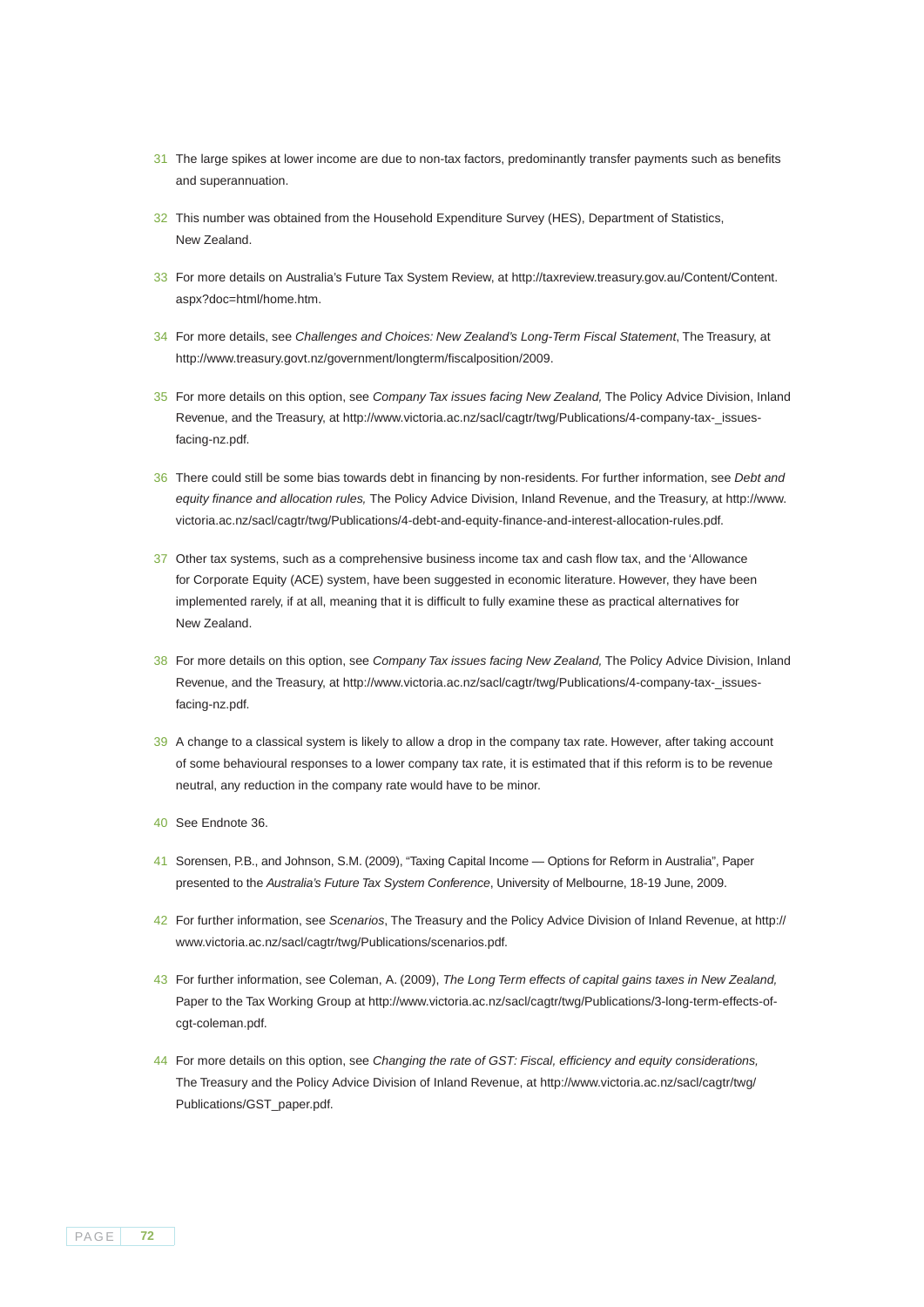- 45 For more details on this option, see Burman, L., and White, D. (2009), *Taxing Capital Gains in New Zealand: Assessment and Recommendations,* at http://www.victoria.ac.nz/sacl/cagtr/twg/Publications/3-taxing-capitalgains-burman\_white.pdf, Coleman, A. (2009) *The long term effects of capital gains taxes in New Zealand*, Motu Economic and Public Policy Research, Motu Working Paper 09-13, pp. 51, at http://www.victoria.ac.nz/sacl/ cagtr/twg/Publications/3-long-term-effects-of-cgt-coleman.pdf, and *The Taxation of Capital Gains,* The Policy Advice Division, Inland Revenue, and the Treasury, at http://www.victoria.ac.nz/sacl/cagtr/twg/Publications/3 taxation-of-capital-gains-ird\_treasury.pdf.
- 46 "Lock-in" refers to the situation where a realisation-based capital gains tax can create an incentive for tax payers to defer the sale of appreciating assets. The opposite effect can also arise. If losses from capital assets can be offset against other forms of income, taxpayers may choose to sell depreciating assets early to reduce their tax liability.
- 47 For more details on this option, see *Land Tax,* The Policy Advice Division, Inland Revenue, and the Treasury, at http://www.victoria.ac.nz/sacl/cagtr/twg/Publications/3-land-tax-ird\_treasury.pdf and Coleman, A., and Grimes, A., *Fiscal, Distributional and Efficiency impacts of land and property taxes*, at http://www.victoria.ac.nz/ sacl/cagtr/twg/Publications/3-impacts-land-property-taxes-coleman\_grimes.pdf.
- 48 While in principle the expected impact of introducing a land tax would be to reduce the value of land subject to the tax, if introduced as part of a reform of the tax system that involved say reductions in other tax rates (such as corporate and personal rates), these other tax changes could be expected to have some partial offsetting effects. The actual change in land values, which only applies to the land component of property, will also depend on other influences taking place at the time, such as the level of net migration.
- 49 For more details on this option, see *Land Tax,* The Policy Advice Division, Inland Revenue, and the Treasury, at http://www.victoria.ac.nz/sacl/cagtr/twg/Publications/3-land-tax-ird\_treasury.pdf and Coleman, A., and Grimes, A., *Fiscal, Distributional and Efficiency impacts of land and property taxes, at http://www.victoria.ac.nz/sacl/* cagtr/twg/Publications/3-impacts-land-property-taxes-coleman\_grimes.pdf.
- 50 For more details on this option, see *Other base broadening options,* The Policy Advice Division, Inland Revenue, and the Treasury, at http://www.victoria.ac.nz/sacl/cagtr/twg/Publications/3-other-base-broadening-ird\_treasury.pdf.
- 51 McLeod, R., Patterson, D., Jones, S., Chatterjee, S., and Sieper, E. (2001), *Tax Review 2001*, at http://www. treasury.govt.nz/publications/reviews-consultation/taxreview2001.
- 52 We note, however, that a type of RFRM applies in the Netherlands on a taxpayer's net investments, including their principal residence, which may provide some guidance.
- 53 The appropriate method for calculating the risk free rate also requires careful consideration. For example, there are issues concerning the use of "nominal" versus a "real" risk free rate, whether to set the rate each year to reflect changes in the value of risk free returns, etc.
- 54 Refer to the references in Endnote 56 and see also Sandford, C. (1987), "An Annual Wealth Tax Pros and Cons", Comments on papers presented at the seminar on *The Taxation of Capital Gains or Wealth Tax,*  10 February 1987, Institute of Policy Studies, Victoria University of Wellington.
- 55 For more details on these options, see *Other base broadening options,* The Policy Advice Division, Inland Revenue, and the Treasury, at http://www.victoria.ac.nz/sacl/cagtr/twg/Publications/3-other-base-broadeningird\_treasury.pdf and *Debt and equity finance and allocation rules*, The Policy Advice Division, Inland Revenue, and the Treasury, at http://www.victoria.ac.nz/sacl/cagtr/twg/Publications/4-debt-and-equity-finance-and-interestallocation-rules.pdf.